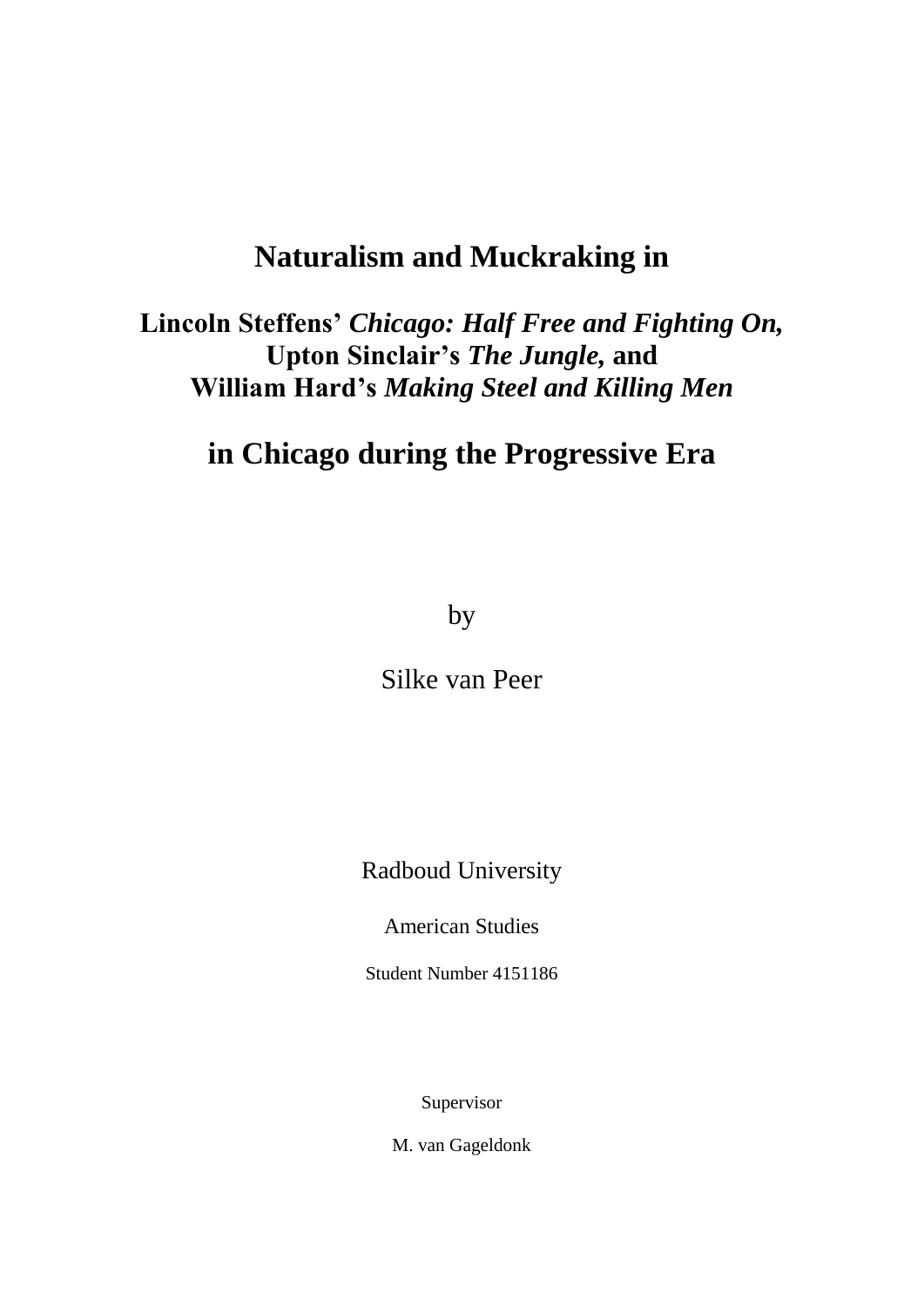# ENGELSE TAAL EN CULTUUR

Teacher who will receive this document: M. van Gageldonk

Title of document: BA Thesis

Name of course: BA Werkstuk Amerikanistiek

Date of submission: 15-08-2016

The work submitted here is the sole responsibility of the undersigned, who has neither committed plagiarism nor colluded in its production.

Signed,

Name of student: Silke van Peer

Student number: 4151186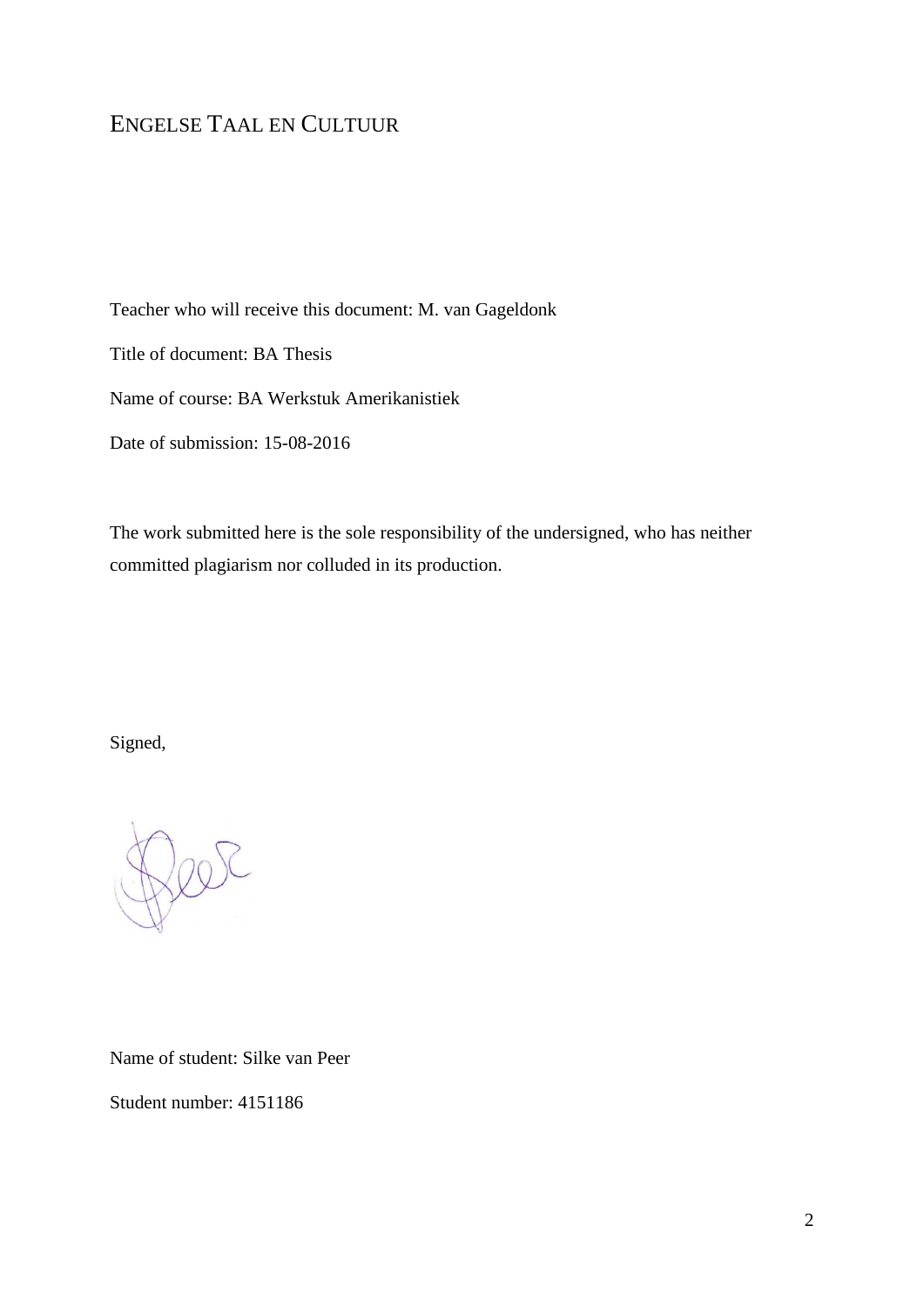# **Abstract**

This thesis deals with positive and negative muckraking texts about Chicago in the Progressive Era through the use of three case studies. In these three case studies these texts will be analyzed through a naturalistic perspective. This thesis aims to examine muckraking texts by connecting them to the elements of muckraking and naturalism. The first case study involves Lincoln Steffens' *Chicago: Half Free and Fighting On,* the second case study Upton Sinclair's *The Jungle,* and the third case study William Hard's *Making Steel and Killing Men.* This thesis supports the claim that the three muckraking texts *Chicago: Half-Free and Fighting On*, *The Jungle,* and *Making Steel and Killing Men* attributed to the social and political change, through the appeal of the public, because of the use of popular elements of muckraking and naturalistic texts. This thesis aims to provide an understanding of muckraking, how it came into existence as well as its effects on the city of Chicago. In the case studies, each of the three muckraking texts are put into dialogue with the three elements, named in Cecelia Tichi's book *Exposés and Excess: Muckraking in America, 1900/2000,* and the elements of naturalism, named in Donald Pizer's book, *The Theory and Practice of American Literary Naturalism*. The case study on Steffens' text differs from the other two case studies, as the main impression of the text is not sheer 'muck being raked.' Instead of presenting the reader the corruptness of the city, *Chicago: Half Free and Fighting On* shows that, even though the city still needs to reform, there has already been a considerable amount of reform, even if the Chicagoans themselves do not realize this. This type of positive muckraking was different from 'normal muckraking,' yet just as inspiring to the people.

Keywords: Progressive Era, Chicago, Muckraking, Lincoln Steffens, William Hard, Upton Sinclair, Naturalism.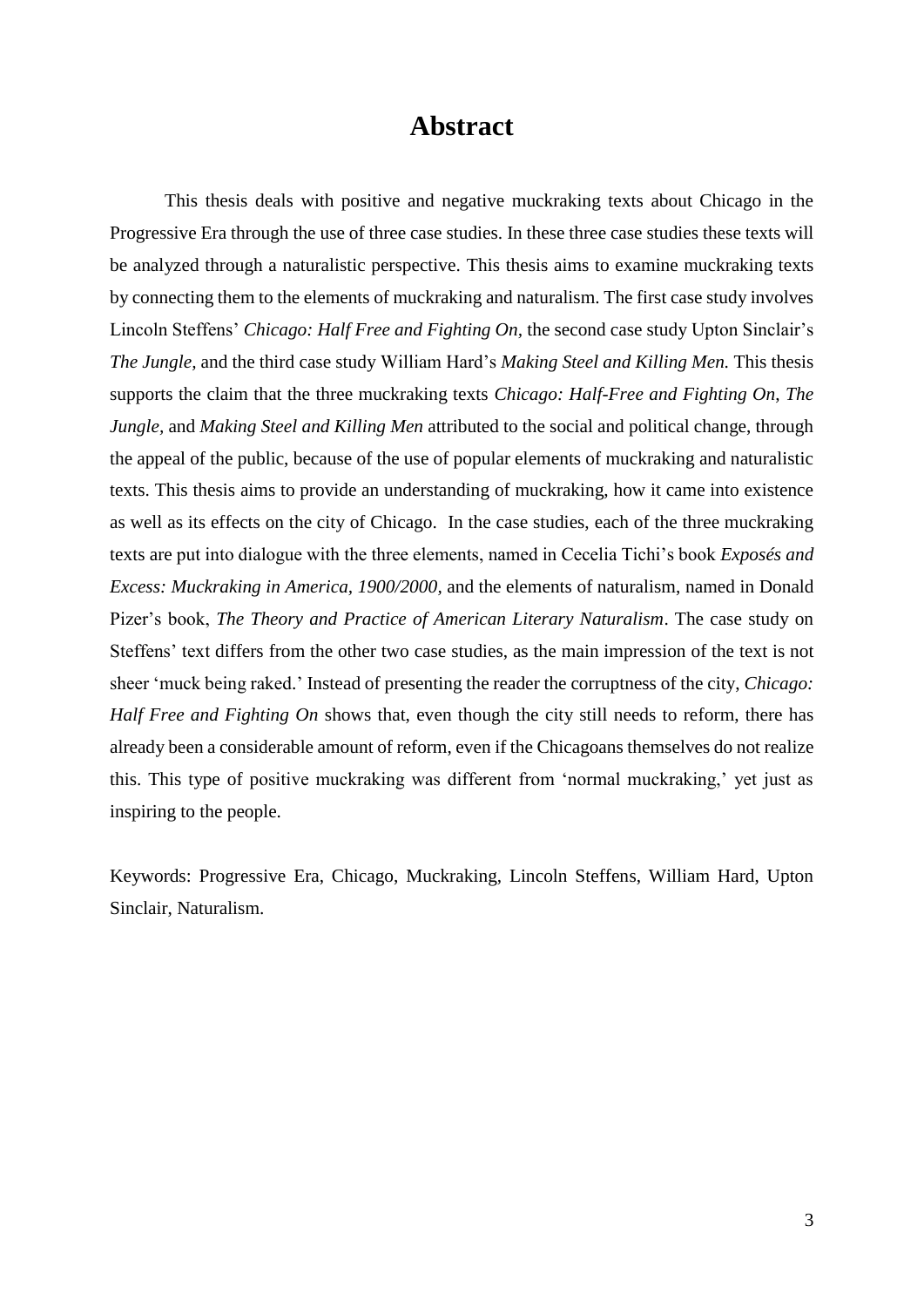# **Table of Contents**

| Introduction                                               | p. 6  |
|------------------------------------------------------------|-------|
| <b>Literature Review</b>                                   | p. 8  |
| Methodology                                                | p. 10 |
| Chapter 1 – History of Muckraking                          |       |
| 1.1 Origins                                                | p. 11 |
| 1.2 The Rise in Popularity                                 | p. 12 |
| 1.3 Muckraking Elements                                    | p. 13 |
| Chapter $2$ – Chicago in the Progressive Era               |       |
| 2.1 Labor Reform                                           | p. 15 |
| 2.2 Social Reform                                          | p. 16 |
| 2.3 Racial Reform                                          | p. 17 |
| Chapter $3 - Naturalism$                                   |       |
| 3.1 Defining Naturalism                                    | p. 19 |
| 3.2 Elements of Naturalism                                 | p. 19 |
| Chapter 4 – Case Study: Chicago: Half Free and Fighting On |       |
| 4.1 Summary                                                | p. 21 |
| 4.2 Positive Muckraking and Its Effect                     | p. 21 |
| 4.3 Shame of the Cities                                    | p. 22 |
| 4.4 Facts                                                  | p. 23 |
| 4.5 Civic Melodrama                                        | p. 23 |
| 4.6 Narrative                                              | p. 24 |
| 4.7 Naturalism                                             | p. 25 |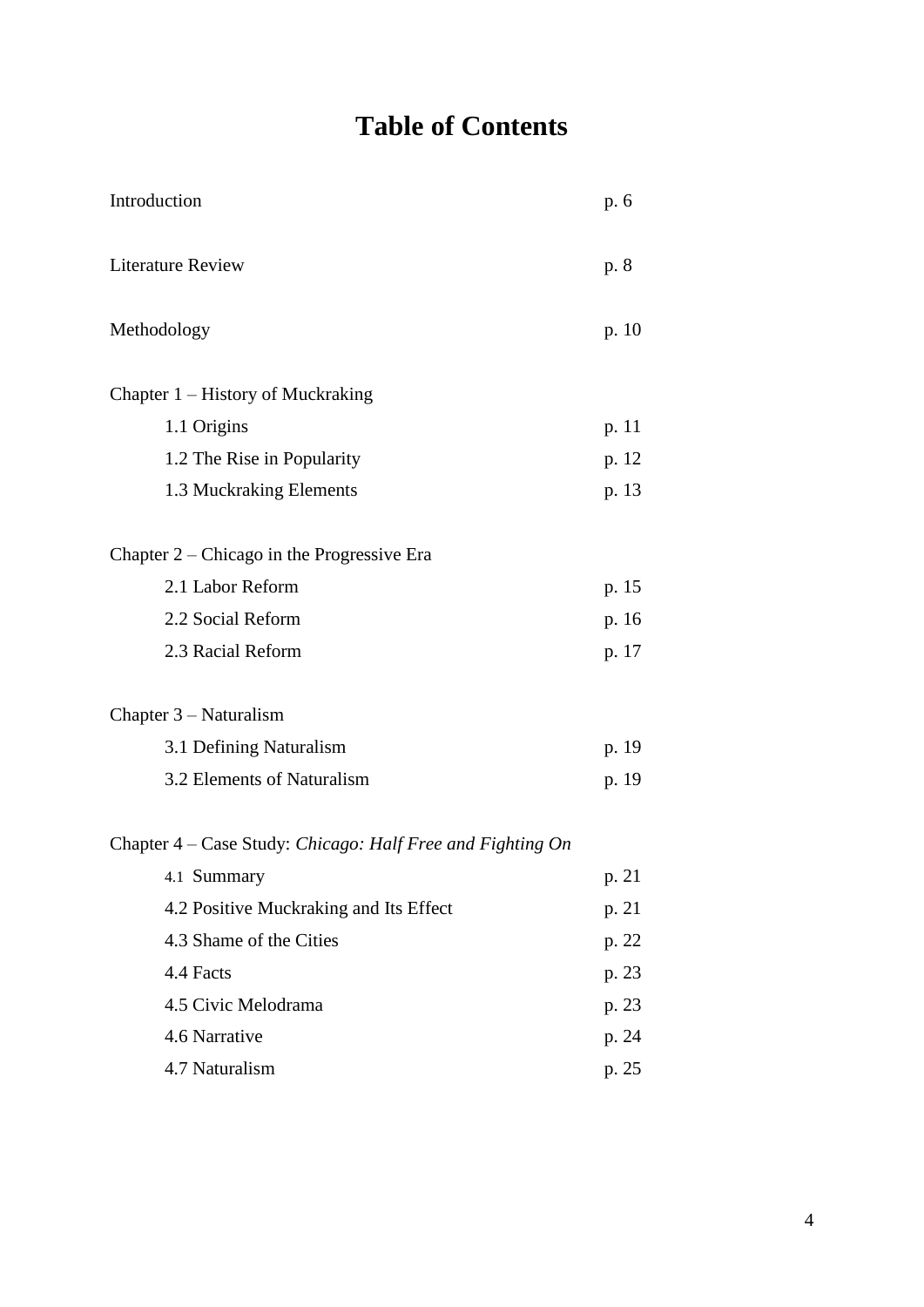| p. 27 |
|-------|
|       |
| p. 28 |
| p. 29 |
| p. 29 |
| p. 30 |
| p. 31 |
|       |

# Chapter 5 – Case Study: *The Jungle*

# Chapter 6 – Case Study: *Making Steel and Killing Men*

| 6.1 Summary          | p. 33 |
|----------------------|-------|
| 6.2 Cause and Effect | p. 33 |
| 6.3 Facts            | p. 34 |
| 6.4 Civic Melodrama  | p. 36 |
| 6.5 Narrative        | p. 36 |
| 6.6 Naturalism       | p. 37 |
|                      |       |

| Conclusion         | p. 40 |
|--------------------|-------|
|                    |       |
| <b>Works Cited</b> | p. 43 |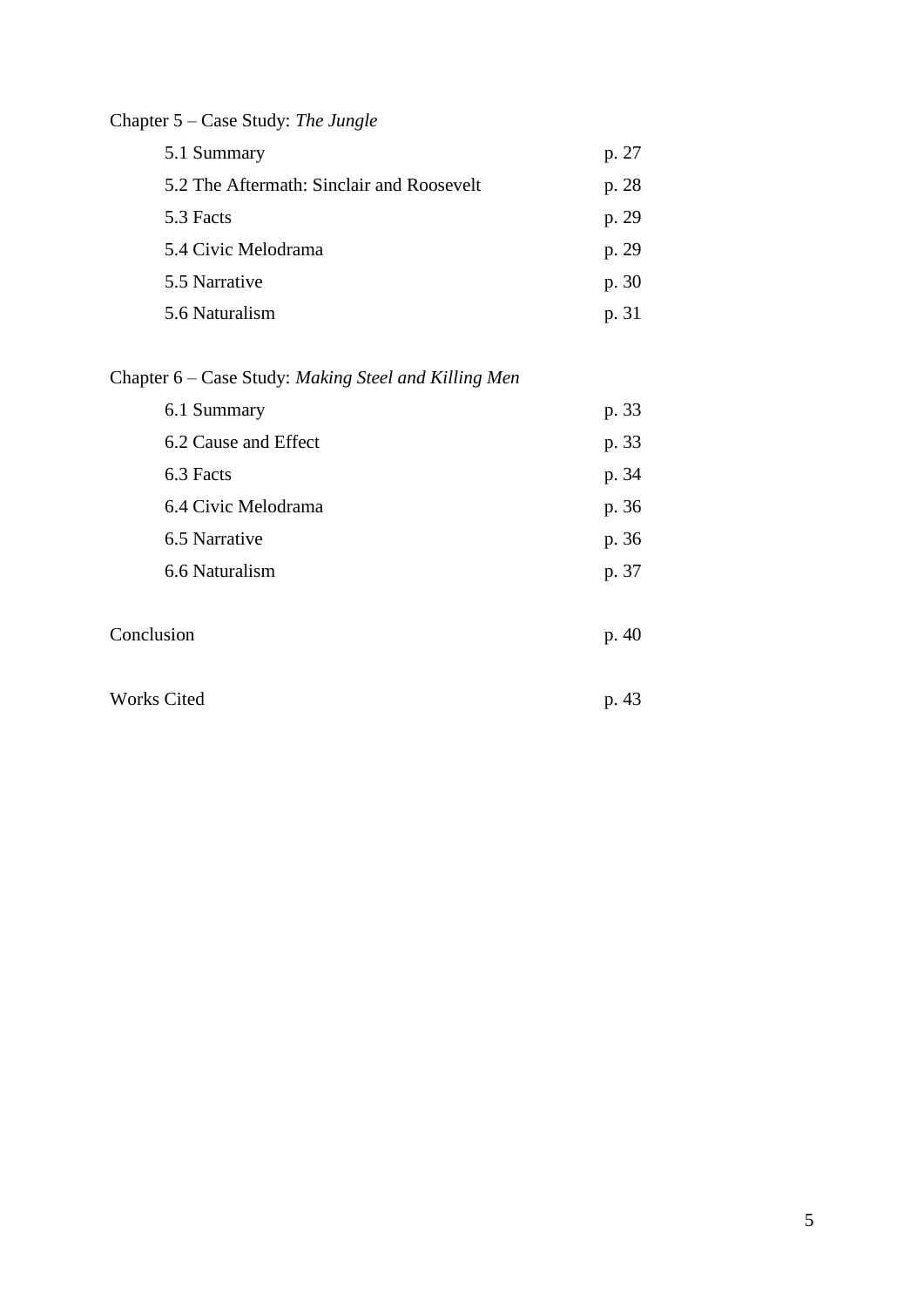# **Introduction**

As an effect of the rapid industrialization, Chicago continued to grow, "reaching a population (not counting suburbs) of nearly 2.2 million in 1910, and perhaps 2.4 million in 1914, [and] (by some measures) it was still the world's sixth largest city." (Chicago 1900, par. 2) As a result, the cultural center of the country shifted towards the west, many of the leading writers moved to Chicago. (Schneirov 92-93) Chicago, around that time, was dealing with corruption, and terrible working- and living conditions. Prominent issues, as a direct effect of industrialization and urbanization, received a counter reaction: reform. The city needed reform, and the leading writers were keen on addressing the issues in the magazines and papers. These writers, or muckrakers as they are called, wrote exposés on many of the terrible events the city wanted to keep hidden. Throughout the Progressive Era, many exposés have sparked results nation-wide, however, not every one of these texts can be examined within the scope of this thesis, which is why this research is concerned with muckraking texts limited to the city of Chicago, as it was one of the largest cities, with prominent industries. This thesis uses three case studies to further examine muckraking in the Progressive Era. The texts of the three case studies are possibly the most popular muckraking texts about Chicago, which is why they are used as case studies.

This thesis first provides a general understanding of the field, including background information on muckraking, its origins and meaning. The first chapter on the history of muckraking contains a description of the three elements: facts, civic melodrama, and narrative. These elements are described in Cecelia Tichi's book *Exposés and Excess: Muckraking in America, 1900/2000,* and are used in the case studies to examine if and how the muckraking texts have attributed to the social and political reform in Chicago in the Progressive Era. The three prominent forms of the reformation, including labor, social, and racial reform are broadly discussed in the second chapter.

During a time of transformation, like the Progressive Era, many things change, including art movements. Naturalism was movement popular in the late  $19<sup>th</sup>$  century and early  $20<sup>th</sup>$ century. Naturalism in literature goes beyond realism, and is concerned with observing and describing reality without distortion or idealism. In fact, naturalism is the opposing movement of romanticism, and features Darwinian characteristics, a deterministic take on life, where humanity is powerless against forces of heredity, the environment, or chance. Naturalism has many characteristics that could be apparent in muckraking texts. Naturalism was popular in the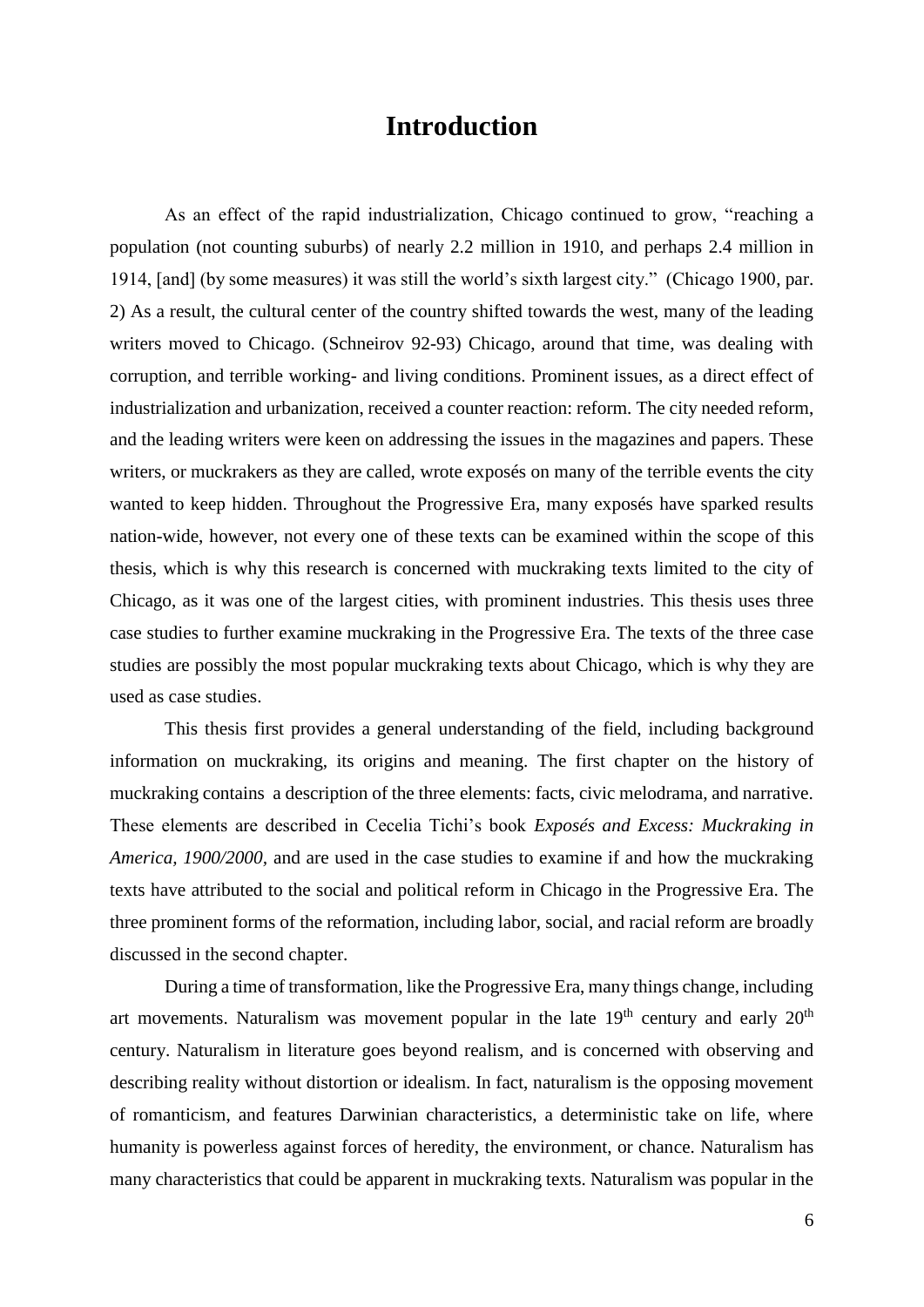same period of time in which the texts of the three case studies were published. This thesis examines if influences of this movement can be found in these texts. A broader definition and key elements, as described by Donald Pizer, can be found in chapter three.

Chapters four, five, and six, the case studies, contain an analysis of the elements of muckraking and of the elements of naturalism. This thesis deals with the texts through a naturalistic perspective to examine if this movement applies to the three muckraking texts *Chicago: Half-Free and Fighting On*, *The Jungle,* and *Making Steel and Killing Men*, and if naturalism is apparent in both negative and positive muckraking. The difference between negative and positive muckraking is further explained in the case study on Lincoln Steffens' *Chicago: Half Free and Fighting On*.

A lot of research has already been conducted on muckraking, on the Progressive Era, on Chicago, on naturalism, and on the three muckraking texts this thesis includes. However, this research only focuses on muckraking texts about Chicago, from a naturalistic perspective, including both positive and negative muckraking, which why this study is innovative. This thesis aims to bring the elements of muckraking and naturalism into dialogue with the three muckraking texts, in order to support the claim that the three muckraking texts *Chicago: Half-Free and Fighting On*, *The Jungle,* and *Making Steel and Killing Men* attributed to the social and political change, through the appeal of the public, because of the use of popular elements of muckraking and naturalistic texts.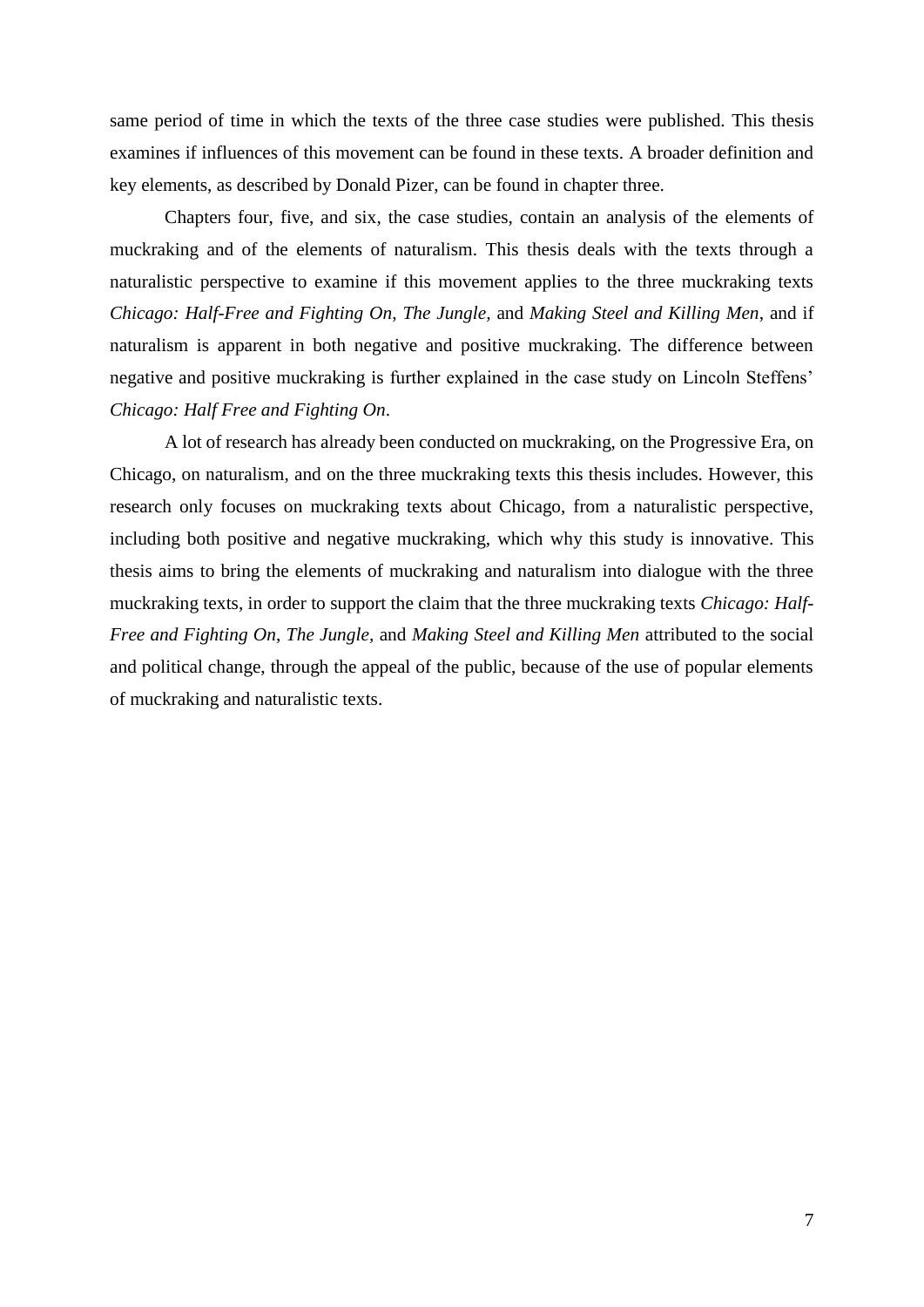# **Literature Review**

Four works of literature, excluding the three muckraking texts of the case studies, are most relevant to this thesis, because these works are used to explain the premises of this thesis and provide support to the thesis. These four works in particular are supportive, because the arguments of the authors are in agreement with the chapters of this thesis. Therefore, these works are explained briefly in this literature review.

Richard Hofstadter's *The Age of Reform*, winner of the Pulitzer Prize, was published in 1955. Hofstadter provides a history of the United States from the 1890s to FDR's New Deal. In this thesis, his work serves as a basis to describe the transition from rural Chicago to urban Chicago. Hofstadter explains how muckraking became popular around that time, one of the reasons involving the nation-wide circulation of newspapers, which was made possible because of the urbanization. This information is fundamental for the first chapter of this thesis, which explains the field of muckraking.

Robert G. Spinney's *City of Big Shoulders: A History of Chicago,* published in 2000, is essentially a history of Chicago. He addresses the events from the 1600s until the Post-Daley years, ending in 1997. His book is of great importance to this thesis' second chapter on the Progressive Era in Chicago. Many other studies involve the progressive years, however, not many of them include Chicago. Spinney's research was therefore greatly applicable to this thesis, as the aim of this thesis is to obtain a broad understanding of the main issues of the Progressive Era. Spinney touched upon the most prominent problems that Chicago was dealing with, which included labor, social, and racial reform.

In Cecelia Tichi's *Exposés and Excess: Muckraking in America, 1900/2000*, published in 2004, Tichi deals with the two Gilded Ages, the first in the early 1900s, the second in the final years of the twentieth century. She addresses them from the muckraker's perspective, examining the balance between journalism and literature. Throughout her book, she parallels the work of writers from both Gilded Ages. In her book, she analyzed many muckraking articles, and demonstrates that there are three commonalities, found in the most prominent muckraking texts. Muckraking texts should be fact-based narratives, that include civic melodrama. Throughout this thesis, her elements are used in the case studies. For each of the case studies, examples from the text are put into dialogue with Tichi's elements, creating an indepth analysis of three well-known muckraking texts about Chicago in the Progressive Era.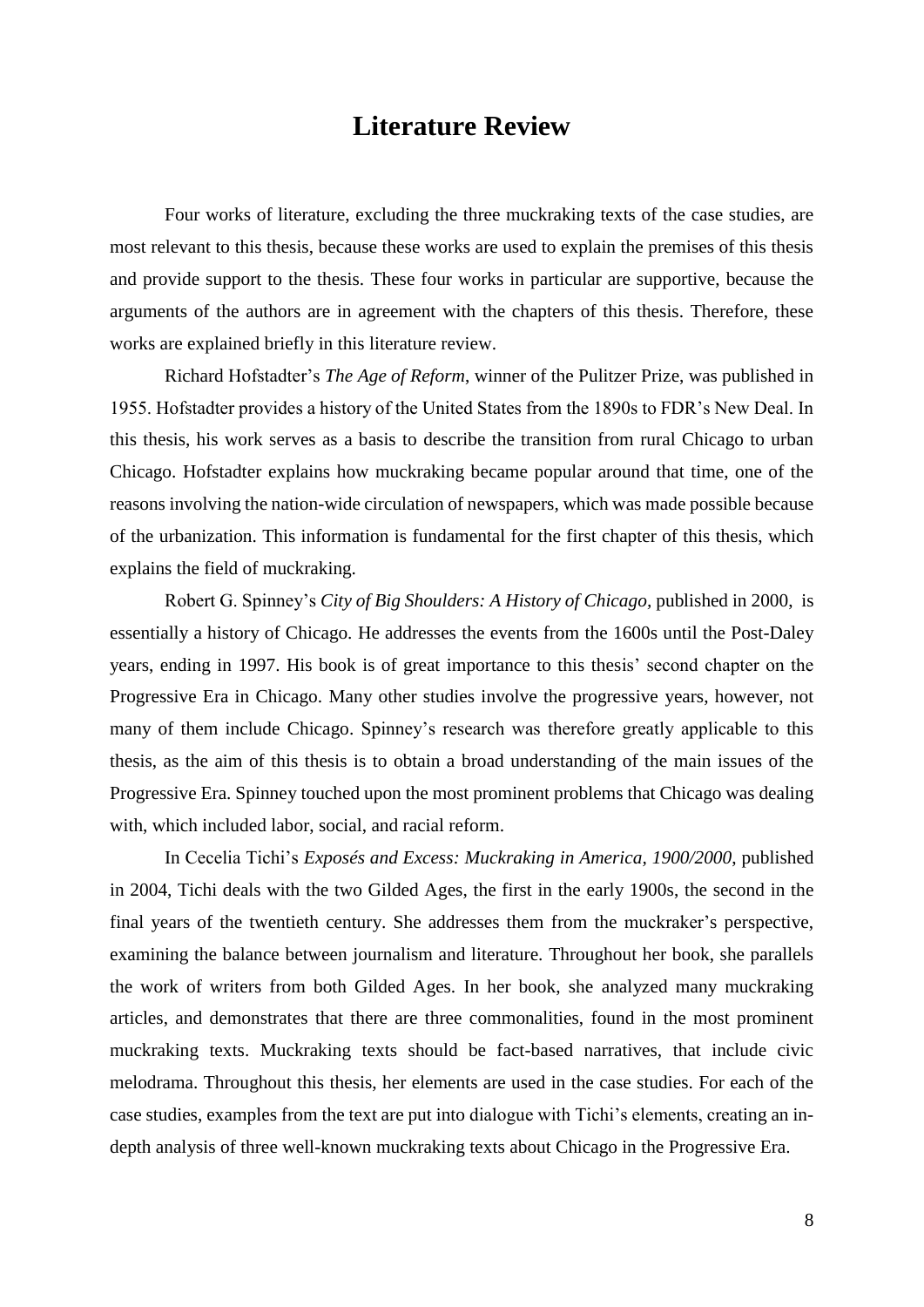Donald Pizer's *The Theory and Practice of American Literary Naturalism*, published in 1993, addresses naturalist literature throughout the years, divided in to three timeframes. In these three timeframes, he provides thirteen essays and four reviews. All work combined, he provides an understanding of the basic character of the movement, as well as a historical progress of naturalism in America. Throughout this thesis, his definition of naturalism and the elements belonging to naturalism are used in the case studies. Pizer uses many textual examples from naturalist writers in his essays. However, Pizer does not include the authors and texts that are used in this research.

The aim of this research is to use this literature to first create a general understanding of muckraking, the Progressive Era in Chicago and naturalism, ultimately leading up to three case studies, showing how the muckraking texts attributed to the social and political change, through the appeal of the public, because of the use of popular elements of muckraking and naturalistic texts.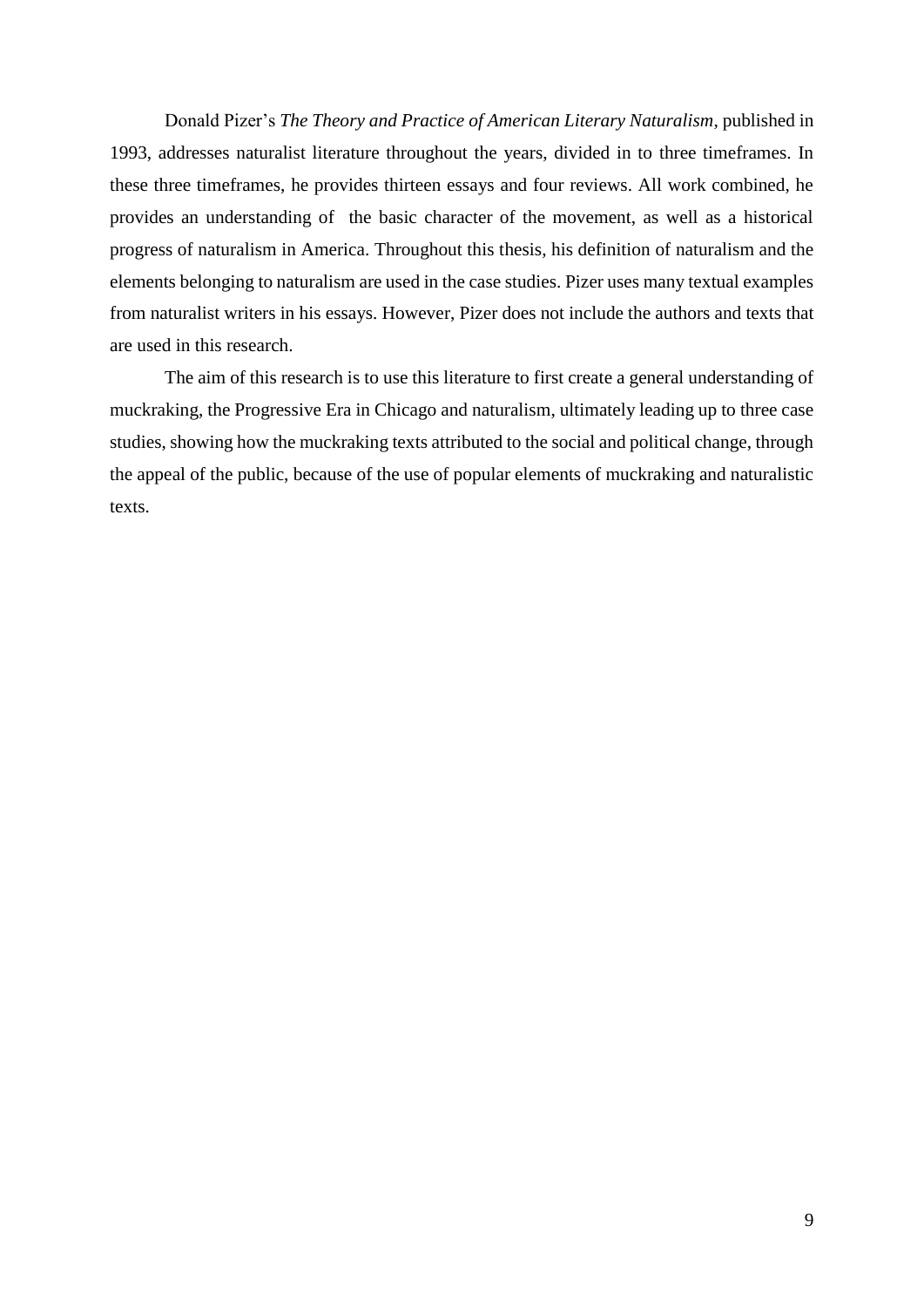# **Methodology**

The methodology that is applied to this research uses two different approaches. The first approach that was used is an analysis of the basic theoretical foundation of this research, including the different terms and definitions. The second part of the thesis takes the form of three comprehensive case studies that apply the theory from the first part of the thesis.

This research deals with Lincoln Steffens' *Chicago: Half-Free and Fighting On*, Upton Sinclair's *The Jungle,* and William Hard's *Making Steel and Killing Men*. As there is a numerous amount of muckraking texts available, this thesis restricts itself to the city of Chicago, which decreases the amount of popular, widely-known muckraking texts to the three case studies used in this thesis.

First, this thesis creates a general understanding of the fields that apply to this research: muckraking, the Progressive Era, and naturalism. The first three chapters deal with these three subjects, in order to provide a necessary basis for the case studies. In chapter one and three, the definition and elements of muckraking and naturalism are explained.

Each case study is examined in the following manner. Each chapter begins with a small summary of the text, followed by other useful background information. Any influence on Chicago, political or social, is covered in the background information section. Each case study then turns to the elements of Tichi. The subchapters about Tichi's elements, deal with fact, civic melodrama, and narrative within each muckraking text.

Examples from each text are closely examined and put into dialogue with Tichi's elements. A close examination of these elements in the muckraking texts, shows in what way these texts have attributed to the social and political change in America. The use of these elements attributed to the appeal of the public. The subchapter on naturalism provides a unique perspective on these muckraking texts. These texts are put into dialogue with the elements of Donald Pizer, which might expose naturalistic influences in the muckraking texts. In-depth readings of these muckraking texts, considering both Tichi's and Pizer's elements, show the writers' techniques that attracted the reader, consequently sparking the urge for action and eventually even social or political movement and change in the city. Ultimately, this thesis supports the claim that the muckraking texts attributed to the social and political change, through the appeal of the public, because of the use of popular elements of muckraking and naturalistic texts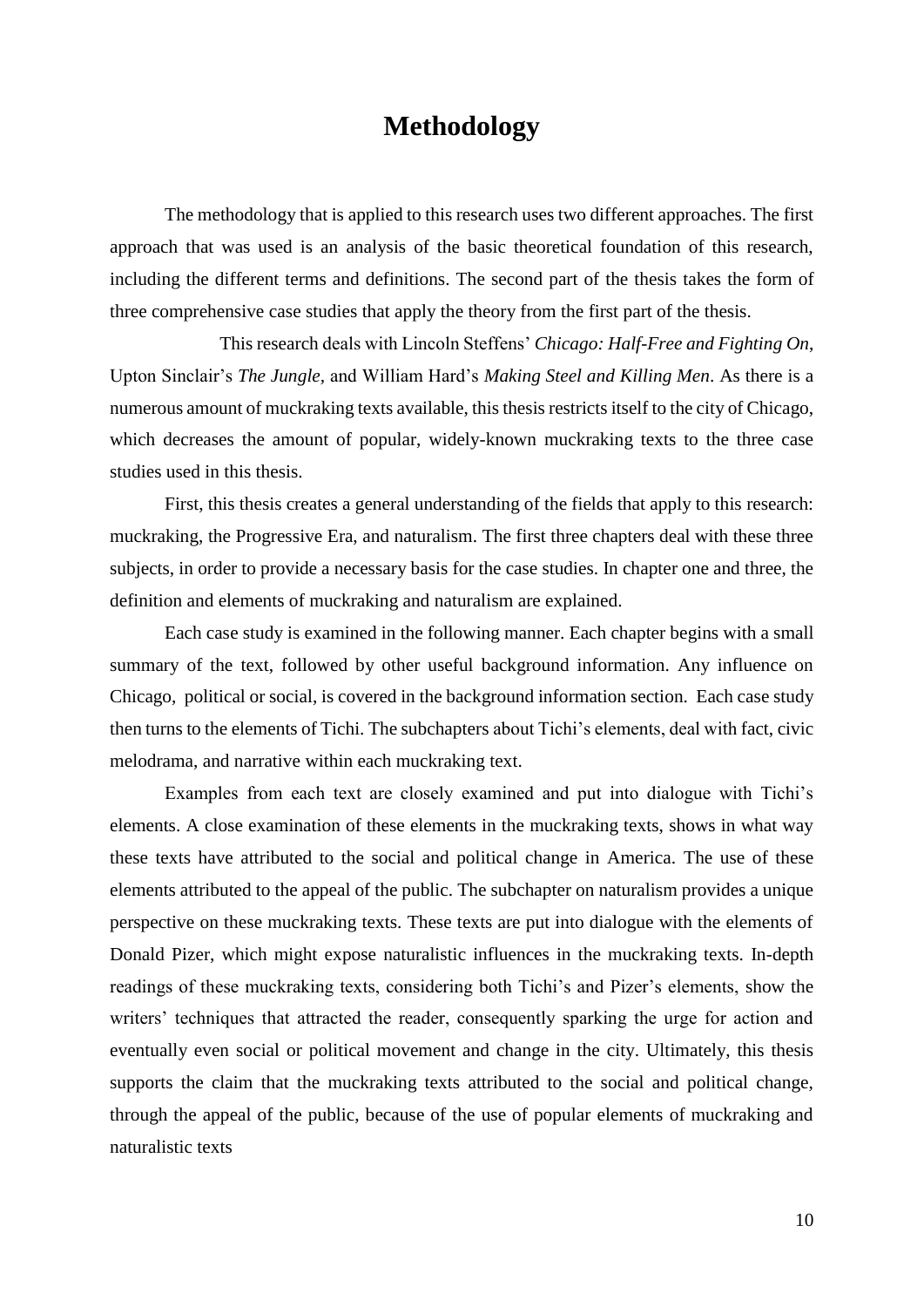# **Chapter 1 - History of Muckraking**

Investigative journalism became popular in the Progressive Era. Within this chapter it is explained how muckraking came into being as well as the emergence of the vastly spreading 'muckraking madness'. This chapter explains what a muckraking text is and creates a list of common elements of muckraking texts.

### **1.1 Origins**

In his speech, titled *The Man with the Muck-rake*, Theodore Roosevelt created the term muckraker. Roosevelt compared muckraking authors to the Man with the Muck-rake in Bunyan's *"Pilgrim's Progress."* According to Roosevelt, the authors are like the man who "could look no way but downward, with the muck-rake in his hand; who was offered a celestial crown for his muck-rake, but who would neither look up nor regard the crown he was offered, but continued to rake to himself the filth of the floor." (Roosevelt) Roosevelt's new insulting description of muckraking authors was not received as negative, as he had intended. In fact, the authors started calling themselves muckrakers soon thereafter. Whereas Roosevelt thought of muckraking media as merely shoveling dirt to the surface, muckraking authors considered themselves to be something different. In *The Career of a Journalist,* muckraking authors are described as men with a mission. Their mission was

to set forth some new and wonderful truth of world-wide importance, in a manner to make the nations of the earth sit up and take notice – to cause the heart of humanity to throb and thrill, from Greenland to the Ganges – a message in words that would enthuse and enthrall, gleam and glitter, dazzle and delight. (Salisbury 150)

This mission of muckraking changes the mere filth, as described by Roosevelt, to groundbreaking news that is of high importance to the entire civilization of the world, leaving those who read it in total awe. Roosevelt had no issues with the fact that current issues were being addressed, however, he did think the way in which muckrakers were doing it, could do more harm than good. "Expose the crime, and hunt down the criminal; but remember that even in the case of crime, if it is attacked in sensational, lurid, and untruthful fashion, the attack may do more damage to the public mind than the crime itself…" (Roosevelt) However, the growing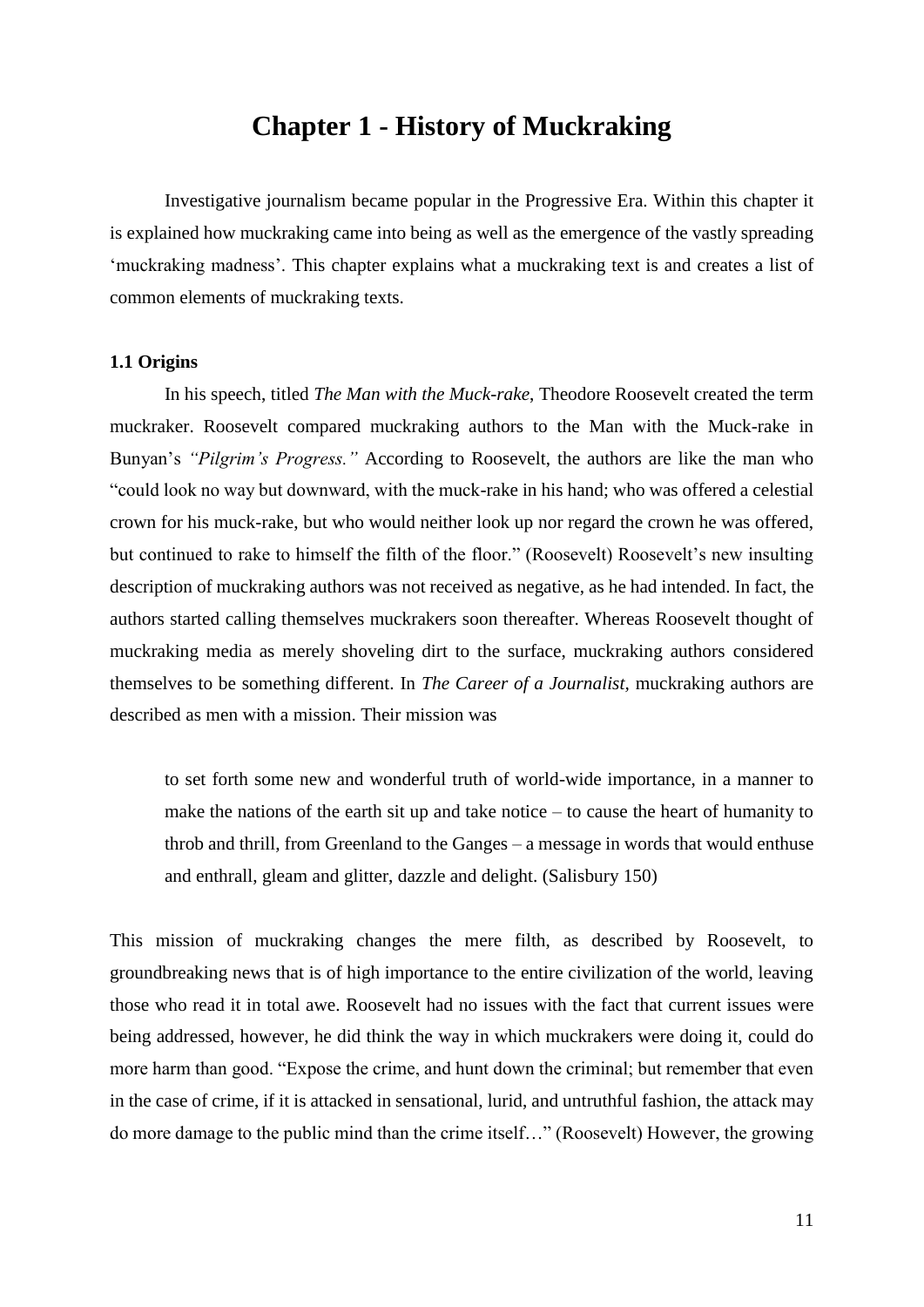popularity of muckraking media suggests that muckrakers are not being reprimanded by the public for their sensational writing.

#### **1.2 The Rise in Popularity**

There is an important factor that contributed to the expanding popularity of muckraking media. Richard Hofstadter, the author of *The Age of Reform*, argues that it was not the ideas or its existence that made muckraking so popular, but it was its reach. Circulation of publications had a nationwide reach, and there were vast resources for the exposés. (Hofstadter 187) Investigative journalism was not new, nor was the idea of exposés. The growing popularity could be explained by the capability of nation-wide circulation. "In 1870 there were 574 daily newspapers in the country; by 1899 there were 1,610; by 1909, 2,600. The circulation of daily newspapers increased during this time from 2,800,000 to 24,200,00." (188) This expansion drastically changed the newspapers. Owners and editors used the newspapers and magazines to create a bond with the readers. Many rural migrants, farmers, and villagers were not yet accustomed with this new urban world, a world that was "strange, anonymous, impersonal, cruel, often corrupted and vicious, but also full of variety and fascination." (189) The urban change was responsible for a disruption in the relationships with family, church, and neighborhood, and provided new, more superficial relationships to a larger crowd of people. Newspapers became the new village gossip. "It began to make increased use of the variety and excitement of the city to capture personal interest and offer its readers indirect human contacts. The rural mind, confronted with the city, often responded with shock, and the newspaper did not hesitate to exploit this." (189) Essentially, muckraking became increasingly popular because it emerged at the right time, the time of urbanization.

As an effect, newspaper expansion meant that they became less dependent upon political parties for funding. As the newspaper expanded, so did the advertisement section in the newspaper. Newspapers were so greatly funded by ads, that they could now afford to challenge these political parties and expose corruptness. However, many newspapers had so much advertising space, that the paper needed 'filler stories.' This meant that they "*created* reportable events" (189) by sending famous people to newspaper-organized events, and also "*elevated* events" (189) that were not important enough to publish otherwise. Hofstadter calls muckraking the "exploitation of human interest." (190) In effect, these filler stories made it easier to spot the premium writing, which was marked by its reporter more than its editor. In fact, "in the decade between 1903 and 1912, nearly two thousand articles of a muckraking variety appeared in the popular magazines, complemented by editorials, cartoons, and serials.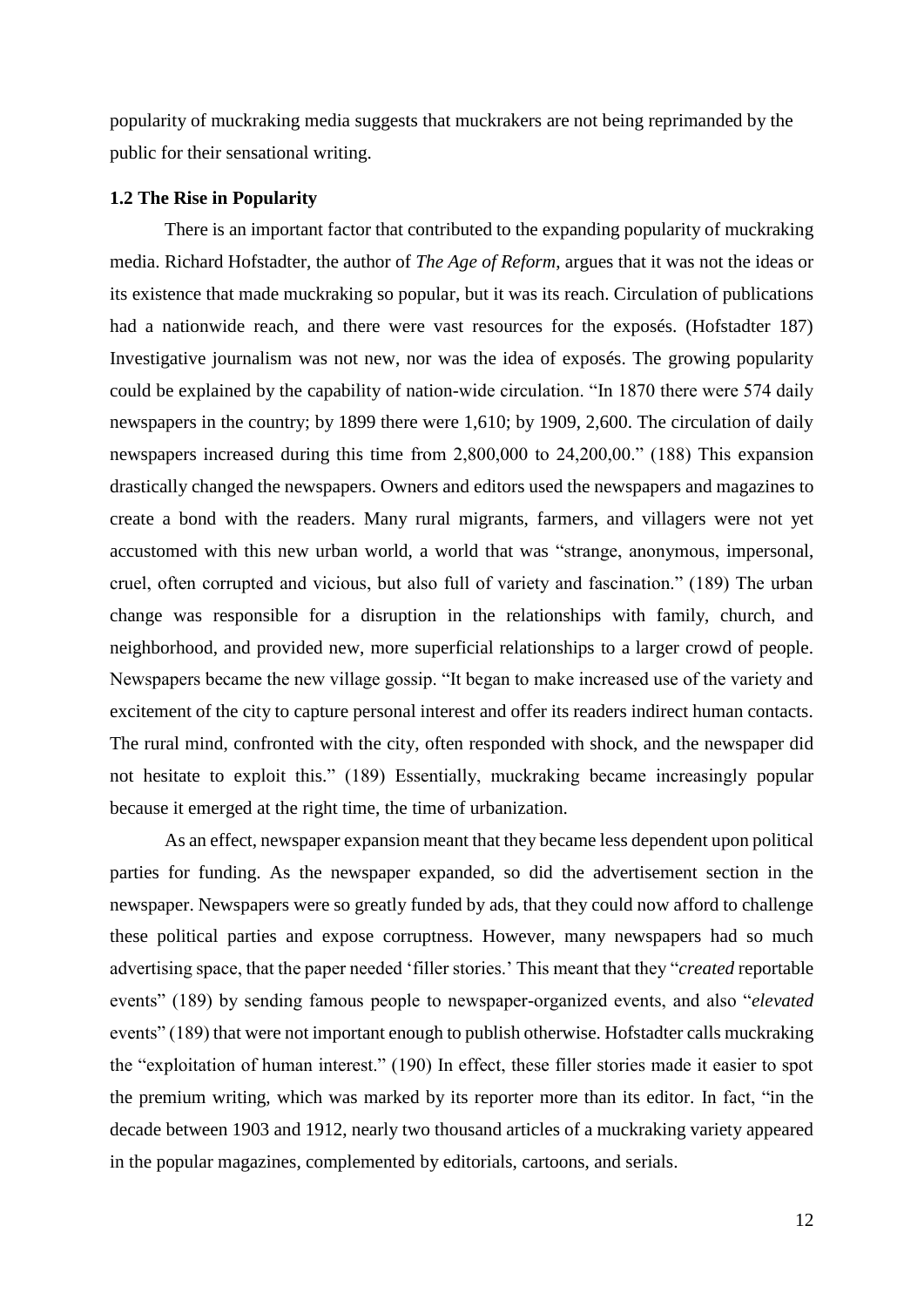"[However,] close to a third were written by a small group of twelve men and one woman who concentrated on and professionalized this kind of journalism." (Chalmers 88) Even though the muckraking magazines and newspapers were expanding, most leading muckrakers were few in numbers. The reason for this might be that leading muckrakers have some commonalities.

### **1.3 Muckraking Elements**

Leading muckrakers have two factors in common, according to Marvin N. Olasky. The first factor is an elite education and the second factor is work experience with the newspapers of Pulitzer or Hearst. "Such apprenticeships often were vital in the development of writing styles that could both appeal to magazine readers and proselytize them for causes of the left." (Olasky 116) But next to the elements muckraking authors have in common, there are also elements that the texts themselves often share. Cecelia Tichi, author of *Exposés and Excess: Muckraking in America, 1900/2000,* names three major elements of muckraking texts. The first element is facts, the second element is civic melodrama, and the third element is narrative.

"Whichever muckraker one may choose to read, one salient criterion is palpable on the narrative surface: a commitment to verifiable fact." (Tichi 69) Simply said, without facts, a story cannot be proven to be true. "Fact was the muckraker's antidote to rumor and to sensationalist yellow journalism." (69) Often, muckrakers were not experts on the subjects they were writing on, and facts were their weapon against everyone who tried to attack their writing. Tichi notes that our understanding of facts, where they can be manipulatively used, had not yet crossed their minds in the Progressive Era. (70) The fact that people cannot argue true facts, makes this element indisputably important to muckraking texts.

Civic melodrama is a term that covers the author's use of shock to urge for civic activism. Jeffrey D. Mason, defines the melodrama genre in his book *In Melodrama and the Myth of America*. Characteristics of this genre include electrifying accidents, an unconstrained display of dramatic scenes, an "open display of violence and catastrophe," and "exaggerated expression of emotion" (Mason 17). Muckraking texts are known for the use of shock on their audience. "As in popular stage melodrama of the nineteenth and early twentieth centuries, the muckrakers portrayed a world of societal ideals that had been frighteningly threatened or assaulted. The social script, so to speak, called for the forces of civic virtue to combat the villainous assailants, to defeat them and restore the good order of an earlier era—or to project an ideal, yet attainable, society into the future." (Tichi 77) Melodrama was a popular genre in the Progressive Era, and muckrakers used it to their advantage. The use of a popular genre is a good way of turning one's story into a popular one. Not to forget that "[muckraking narratives]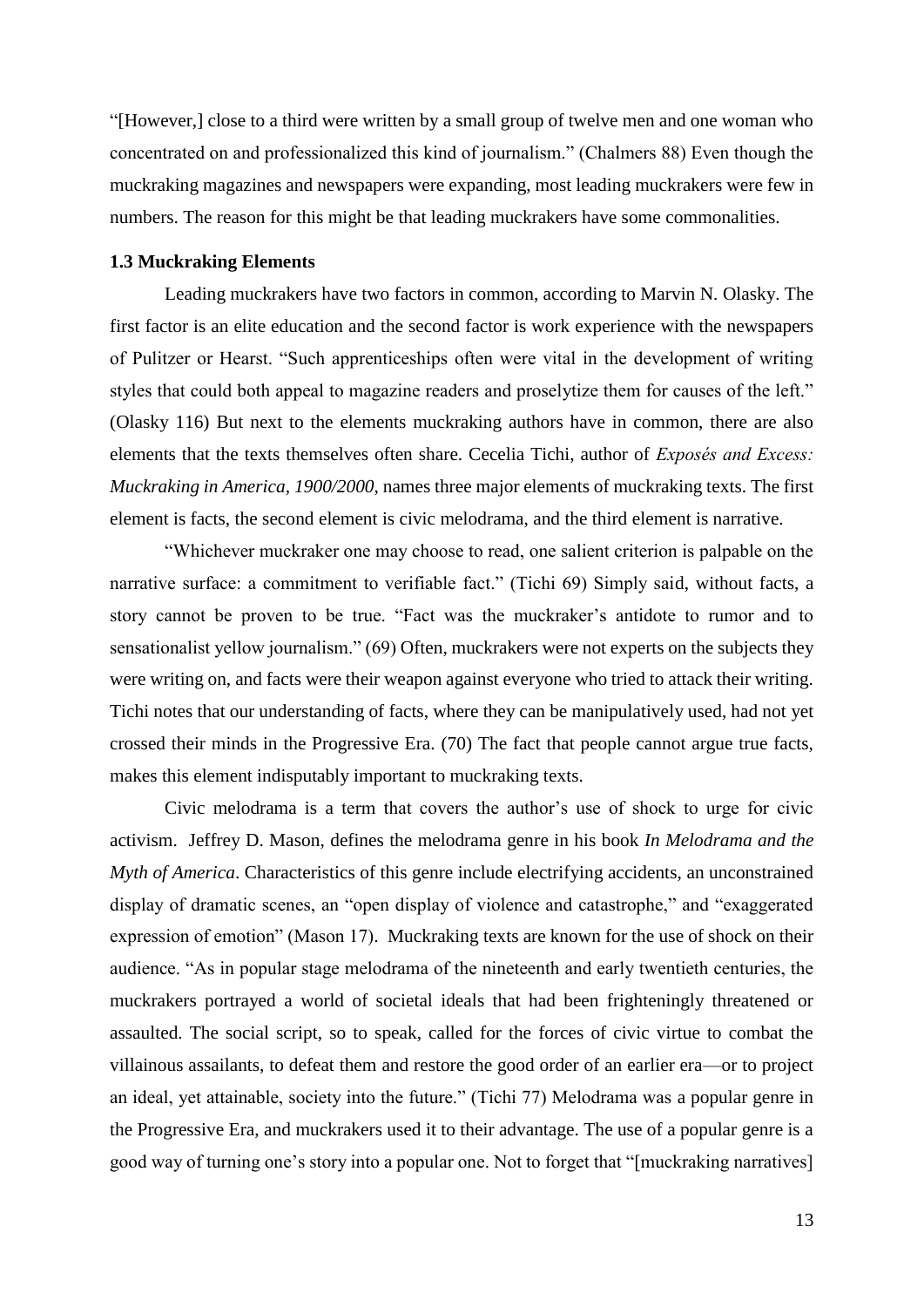were meant to stimulate recognition of citizenly identity and its obligations." (76) If people like the story, they are more likely to have strong feelings for the cause and are thus more inclined to take action.

"The muckrakers explicitly identified their projects as narratives. […] The muckrakers' concerns about crucial elements of a story's pace, its pictorial composition, emotional stimulus, and documentation are well taken […], because they are basic to any definition of narrative." (83) Elements of a narrative are just as much present in the narratives of exposure, as it is in novels and other fiction. Tichi argues that muckraking narratives hold the same standards for narrative as other fiction, and she uses lots of examples from muckraking texts to prove it. The case studies in this thesis further explain the narrative element.

### **Conclusion**

In this chapter the term muckraking was explained. The term came into being when Theodore Roosevelt compared the dirt-digging investigative journalists to the 'Man with the Muck-rake', who was too busy digging dirt, that he could not look up to receive the crown. This type of journalism was not new, but became immensely popular due to the nation-wide circulation of newspapers and magazines because of the urbanization. Even though muckraking media vastly expanded, most leading muckraking texts came from a small number of authors. These authors have in common their education, work experience, and writing style, as most muckraking texts contain facts, civic melodrama, and a narrative.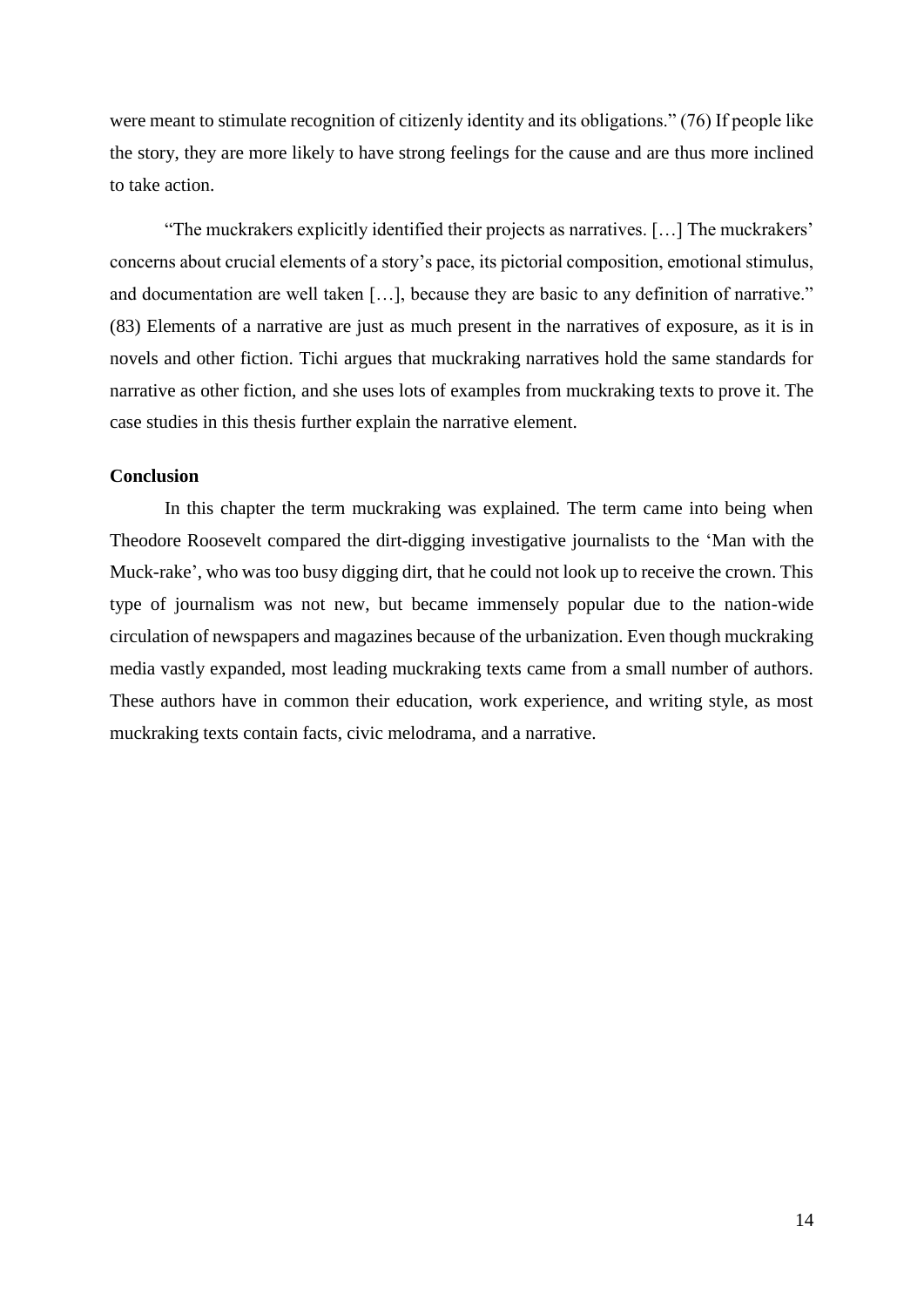# **Chapter 2 - Chicago in the Progressive Era**

This chapter addresses the situation Chicago was in during the Progressive Era. It deals with the different issues that Chicago was dealing with at the time. This chapter deals with three different issues: labor reform, social reform and racial reform. Even though these issues were a problem on a nation-wide level, this chapter aims to keep it as close to the city of Chicago as possible.

"The Progressive Era was a period of widespread social activism and political reform across the United States, from the 1890s to 1920s." (Buenker 3) This activism and reform was sparked by Chicago's conditions. Because of the massive industrialization and urbanization, the city became more and more crowded. Working and living conditions were dreadful, which sparked the need for reform. Robert G. Spinney, author of *City of Big Shoulders: A History of Chicago*, writes the following about the Progressive Era:

"Progressive Era reforms aimed at the dislocations that accompanied America's transition from a nation of farmers and artisans to a nation characterized by immigration, industrialization, and urbanization. That transition […] resulted in problems such as urban slums, poverty, unsafe working conditions, corrupt urban political machines that depended upon ignorant immigrants' votes, and exploitative monopolies. Progressivism was the attempt to address these problems." (146)

There were many different people that were determined to change Chicago for the better, however, not without resistance from those who were positioned on the 'top of the food chain'.

#### **2.1 Labor Reform**

The day of the Haymarket bombing, May  $4<sup>th</sup>$  1886, was one of the most important days in the history of Chicago's labor, as it is was an event that had an impact not only on the working class, but on all of Chicago. Everyone was struck by the violence of that day. It happened when strikers came into contact with the police at McCormick Reaper Works factory. Six workers were killed, which caused for the rally at the Haymarket square the next day. A bomb was thrown, which killed seven policemen, who in return fired at the crowd, killing four of the demonstrators. Eight demonstrators were arrested, because they were believed to have been involved in the bombing attack. All eight of them were convicted. Dyer D. Lum, author of *A*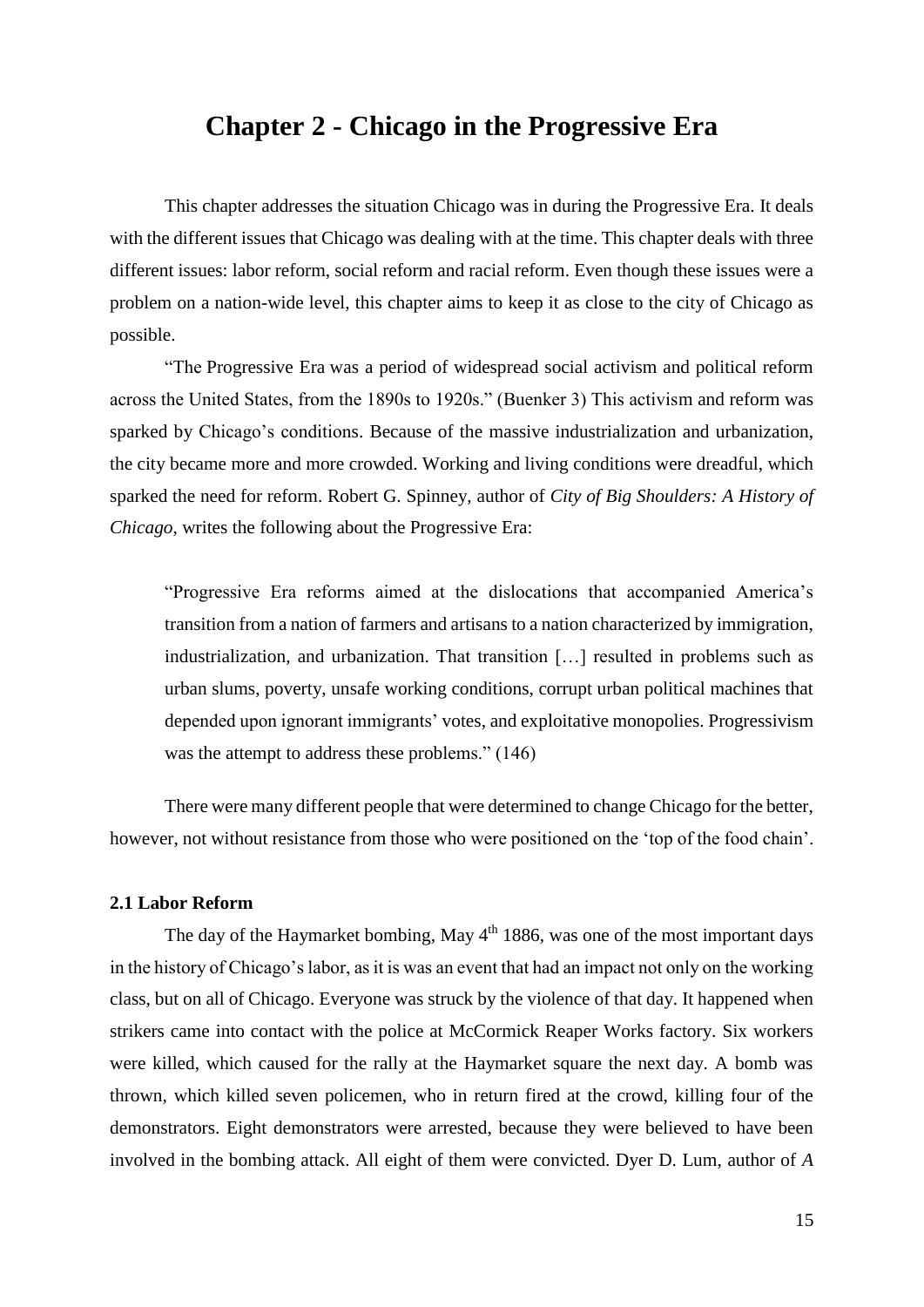*Concise History of the Great Trial of Chicago Anarchists in 1886*, believed that these eight men were not actually guilty, but that they were made into an example for all labor activists. "The eight social heretics of Chicago who dared to defend their beliefs when tried for an act, of which it was openly admitted they were not personally guilty, have challenged the attention of the world and the admiration of the oppressed of all lands." (Lum 45) Their conviction was an attempt to get rid of labor activism.

Another influential event of labor activism was the Pullman Strike. George Pullman came to Chicago in 1855, where he invented the sleeper car, a railroad car in which people could sleep and rest, thus improving the quality of travelling. His booming business eventually created Pullman Town, a town around his factory, where his workers would stay. Pullman was a hands-on paternal 'mayor' and he had strict rules that all homes had to follow, and "worker welfare was not his primary objective." (Spinney 96) He charged rent at a rate that was twenty percent higher than the rest of Chicago. "He insisted on squeezing every last cent out of his workers." (96) In 1893, during the national depression, Pullman fired thousands of his employees and cut the wages of everyone still working for him, which resulted in in the Pullman strike of 1894, a strike without permission from their union. Many strikers were members of the ARU, the American Railway Union, and the local strike made all members of ARU lay down their duties and refuse to handle any trains that included a Pullman car. It took Pullman assistance from the federal government to end the strike. (96)

#### **2.2 Social Reform**

The new urban economy was built with the hands of the cheap-labor immigrants. But with the large amount of people that now lived in industrialized Chicago, the city became more and more polluted, and vulnerable to disease. Additionally, people worked long hours in horrible conditions for low wages. With those low wages they paid for overcrowded housing in what was called the 'slums'. The living conditions were appalling. Some Chicagoans tried hard to change these conditions, including Mayor Harrison II and Jane Addams.

Spinney notes how the Mayor of Chicago, Carter Harrison II, from 1897-1905 and from 1911-1915, was a firm believer of civic reform. "Improving the delivery of urban services to Chicagoans – cleaner water, better sewage disposal, more effective fire protection." (152) Unfortunately, the power to policy making stayed with the aldermen, which meant that Harrison needed the city council votes of many aldermen for his civic reform projects. This hindered Harrison severely, as he wanted to show support to many progressives of Chicago, but by doing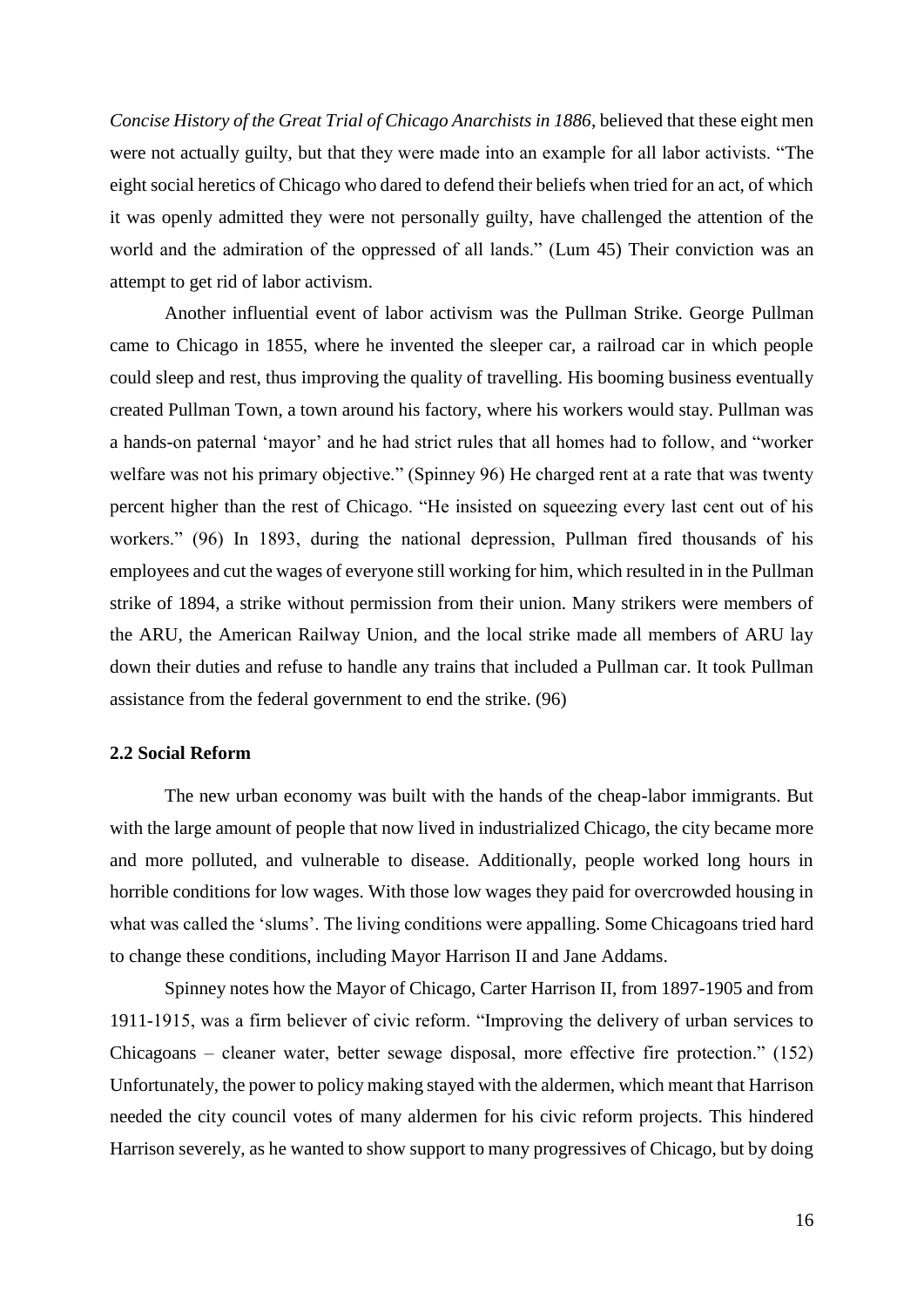so, he would lose the votes of the aldermen who supported him. Still, "Harrison's civic reform was all that was possible. The failures of his mayoral successors make that clear." (154)

Jane Addams was a well-educated native of Illinois, who seemed to be at a loss trying to uphold a position in life where her education mattered. At that time, it was still unheard of for women to uphold powerful positions in the economy. When she went to London, she was inspired by Toynbee Hall, a settlement house, after which she, together with Ellen Gates Starr, opened Hull House in Chicago. "It served as a school, infirmary, museum, cultural center, daycare facility, public bath, gathering place, kitchen, and home away from home for hundreds of thousands of Chicagoans." (159) Hull House helped people, mostly immigrants, to either adjust to life in Chicago, or make it more endurable. Many followed Addams' example, and "by 1911, 413 settlement houses had been established in the Unites States, including 32 in Chicago." (160) Jane Addams was personally invested in the individual lives of the immigrants, always willing to help out where she can. But Addams helped more than just the immigrants from Europe, she was also active in regard to the African American community. Her interest in the rights and status of the black Chicagoans even predates the NAACP. She was involved in the civil status of black people since 1903, and actively tried to fight against school segregation. (Reed 76)

#### **2.3 Racial Reform**

The black society of Chicago lived together in 'the Black Belt' on the South-side of Chicago ever since the Chicago Fire of 1871. There were more immigrants than black people in Chicago, which made the black community a minority group. Where black people throughout the country had to face racial discrimination, Chicago "promised relief from the injustice that all southern black people knew firsthand." (Spinney 168) Spinney also describes how one black newcomer was stunned by the public transport in Chicago, where she anticipated violence when she saw black people sitting beside white people on the train, but encountered nothing but normalcy. (169) The black people did live segregated, but their conditions were not as bad in Chicago as they were in other big cities of the United States. Towards the end of the Progressive Era, the number of black people in Chicago had more than doubled. The expanding black community eventually led to some political power in the city. Oscar DePriest was elected as alderman in 1915. He was the first black city councilman.

The Race Riot of 1919 proved that not all was well for the Black Chicagoans. The riot was caused by "several post-World War I dynamics that existed in multiethnic Chicago."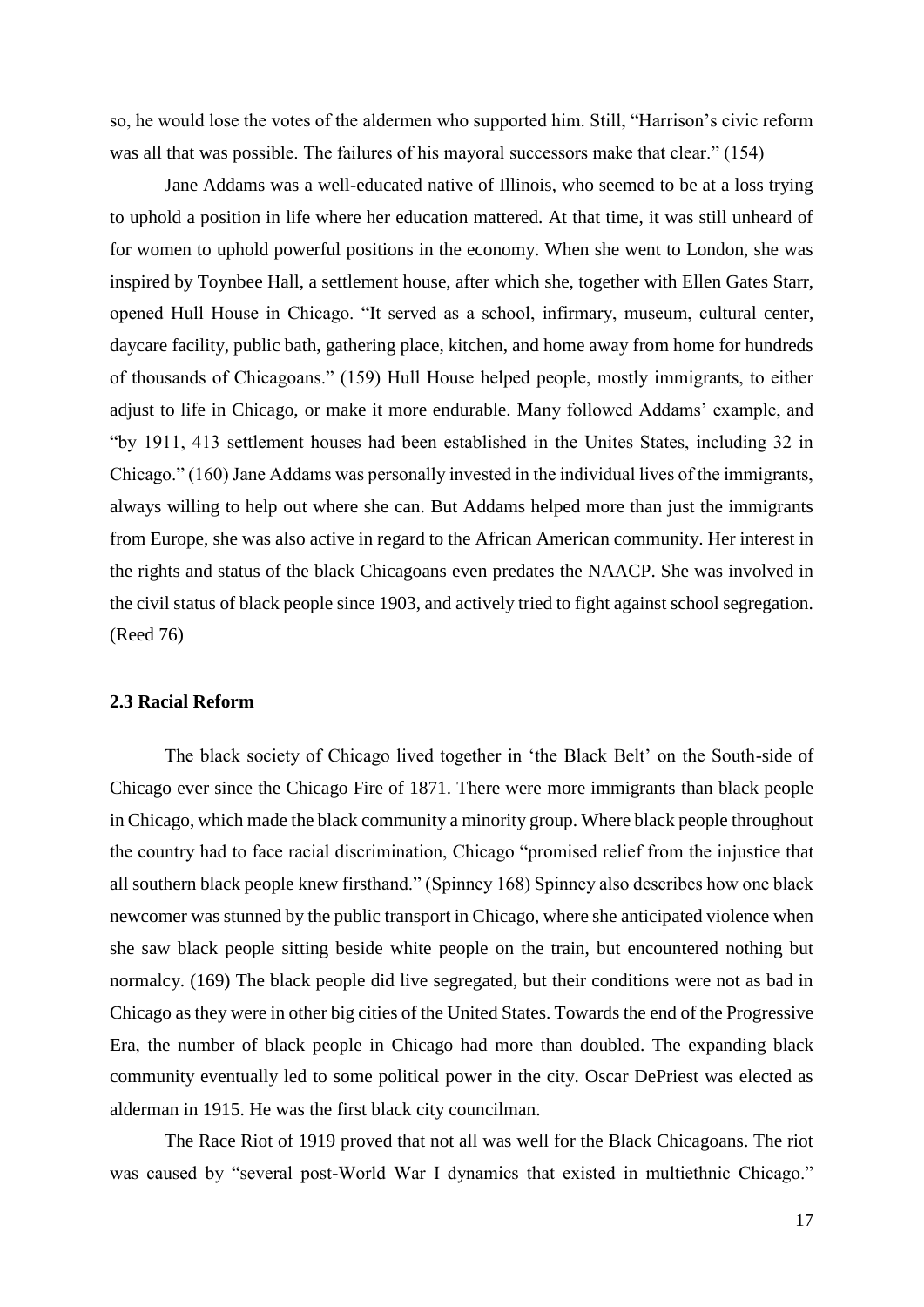(Spinney 171) The fact that more and more black people moved to Chicago, made the Black Belt an overcrowded ghetto, where frustrations were getting bigger and bigger. The riot was triggered by the tragic death of a black Chicagoan. He was swimming in the lake, and drifted to a white-people-only area, where white people threw rocks at him, which led to his drowning. (Chicago Race, par. 2) The police refused to arrest the white people responsible, which sparked reaction from the entire black community. "For 13 days Chicago was without law and order despite the fact that the state militia had been called out on the fourth day. By the end, 38 were dead (23 blacks, 15 whites), 537 injured, and 1,000 black families made homeless." (par. 2) Segregation fueled the hatred between black and white. The Race Riot of 1919 is also called the Red Summer, because of the violence and bloodshed.

### **Conclusion**

Because of the industrialization and urbanization, Chicago was booming in business, which meant that workers came from everywhere, including immigrants and African-Americans. The city expanded in a short amount of time, which created overcrowding and poor living conditions. The city was polluted. The major problems in Chicago had to do with the labor conditions, long working hours and low wages, and social welfare. Racial discrimination was also a prominent factor to Chicago's issues. There were several strikes and events that sparked reform, including the Haymarket Affair and the Pullman Strike. Mayor Harrison II and Jane Addams were leaders for social reform, and the Racial Riot of 1919 was a clear indicator that the black community was no longer intending to stay segregated.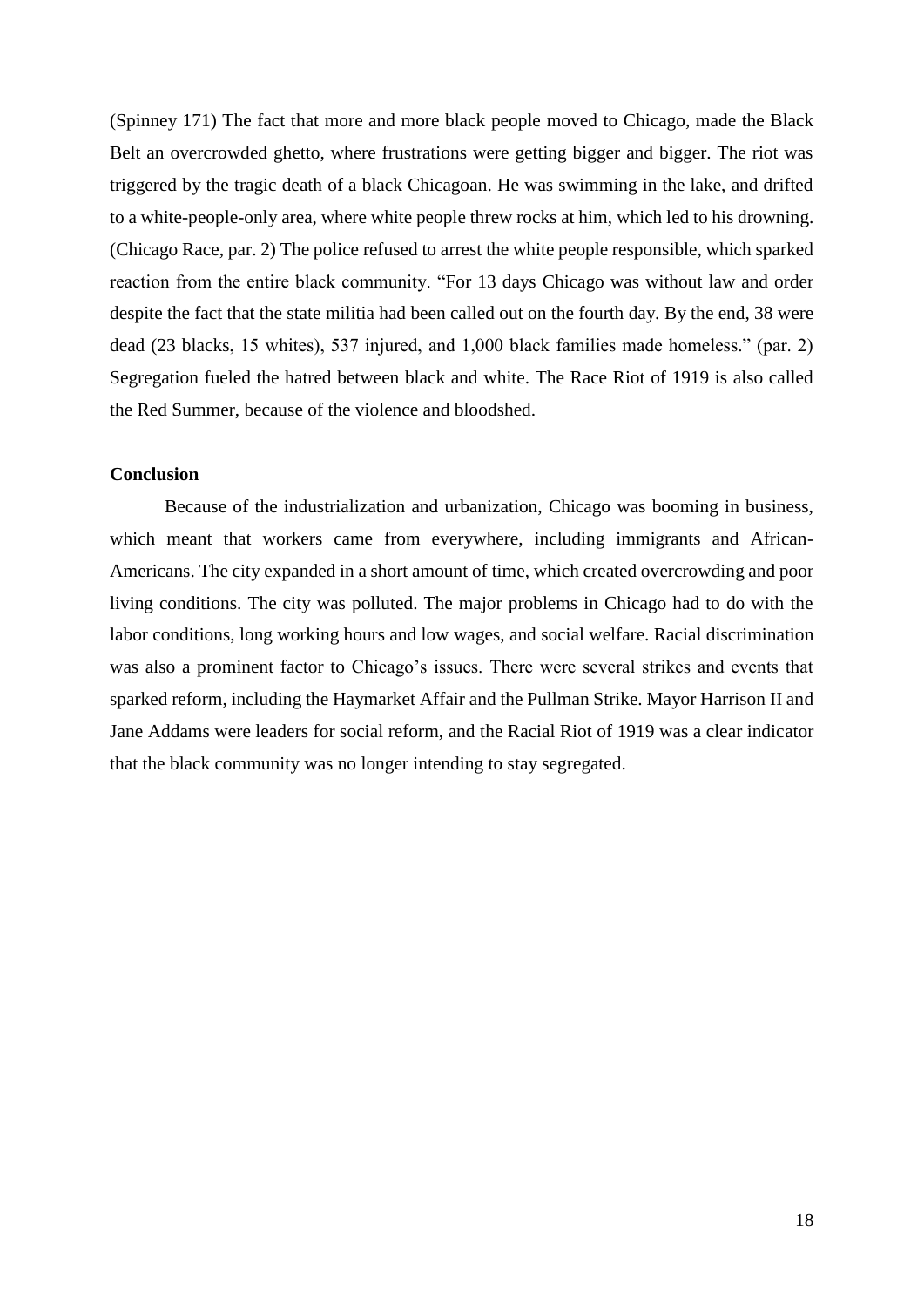# **Chapter 3 – Naturalism**

This chapter provides an understanding of naturalism. In this chapter, its definition and elements, as described by Donald Pizer, are explained. The texts of the three case studies are looked at from the naturalistic perspective that is provided in this chapter.

#### **3.1 Defining Naturalism**

Naturalism can be seen as an extension of realism. Realism in literature aimed at a representation of events and conditions as they truly were, without distortion or idealism. Realism depicts characters how they really are, which is more important than the plot itself. Naturalism, however, differs from realism through the use of pessimistic determinism, the idea that everything happens because of uncontrollable forces of nature. Previously existing causes are responsible for all actions, including moral ones. These previously existing causes include hereditary and environmental causes. Many naturalists base their beliefs on Darwin's Theory of Evolution, as the despairing fight against nature has the logical effect of natural selection and survival of the fittest. Characters are driven by instinct and are harassed by social and economic pressure. "As such, they had little will or responsibility for their fates, and the prognosis for their "cases" was pessimistic at the outset." (Naturalism, par. 1)

#### **3.2 Elements of Naturalism**

Donald Pizer, author of *The Theory and Practice of American Literary Naturalism: Selected Essays and Reviews*, has one chapter of his book devoted to the definition of naturalism and its elements. Pizer believes that the conventional definition of naturalism is too simplistic, and he feels like the "melodramatic sensationalism, and moral "confusion" that are often attacked in the naturalistic novel should really be incorporated into a normative definition of the mode and be recognized as its essential constituents." (Pizer 87) He praises naturalism for its ability to portray characters. "Even the least significant human being can feel and strive powerfully and can suffer the extraordinary consequences of his emotions, and that no range of human experience is free of the moral complexities and ambiguities." (87) Pizer sees the moral ambiguity of a poor protagonist as the charm of naturalism. It makes the character's life both ordinary and extraordinary, a wonderful contrast in Pizer's opinion.

Pizer divides naturalism into two tensions, that constitute the theme and form of the text. The first is between the subject matter of the text and the concept of man that emerges from this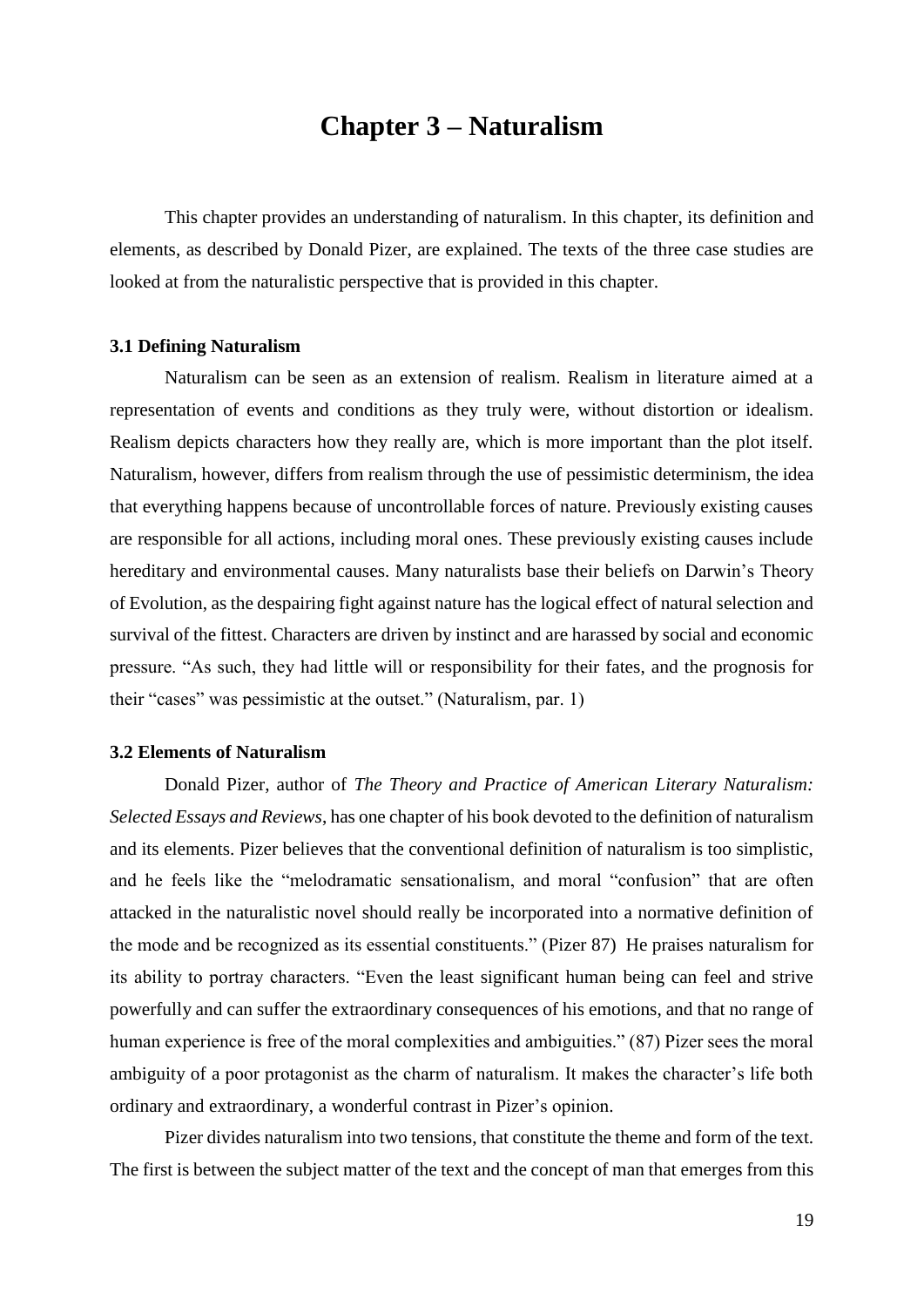subject matter. The second tension involves the theme of naturalistic literature, as the naturalist can struggle to represent the discomforting truths of the world, as well as the desire to find meaning in the experience of the world. For each tension, Pizer notes some elements. For the first tension he names three. First, naturalistic texts mainly focus on characters from the lower middle class or the lower class. Second, the world in which this character lives is quite dull and ordinary, perhaps even unheroic. The third element requires that the character discovers heroic or adventurous qualities in this commonplace world, "such as acts of violence and passion that involve sexual adventure or bodily strength and which culminate in desperate moments and violent death." (87) For the second tension Pizer describes two elements. Firstly, a character is controlled by heredity or the environment, instinct or chance. Secondly, a character should have a compensating humanistic value or a fate that supports the significance of the individual and of his life. (87)

According to Pizer, the goal of naturalists was not to "demonstrate the overwhelming and oppressive reality of the material forces in our lives. Their attempt, rather, was to represent the intermingling in life of controlling force and individual worth." (100) Pizer regrets that naturalism is often looked at through the confinements of the beliefs of one of the most prominent naturalists, Emile Zola. Pizer advises readers to look more closely to naturalist literature and to truly appreciate the complexity of the texts.

#### **Conclusion**

Naturalism is an extension of realism that goes beyond realism by the use of pessimistic determinism. Donald Pizer believes that many definitions of the movement are too confined within the belief system of the most prevalent naturalist, but he encourages readers to look appreciate the complexity of naturalism. Pizer divides the movement into two tensions, each having its own elements. The first tension has three elements and the second tension has two.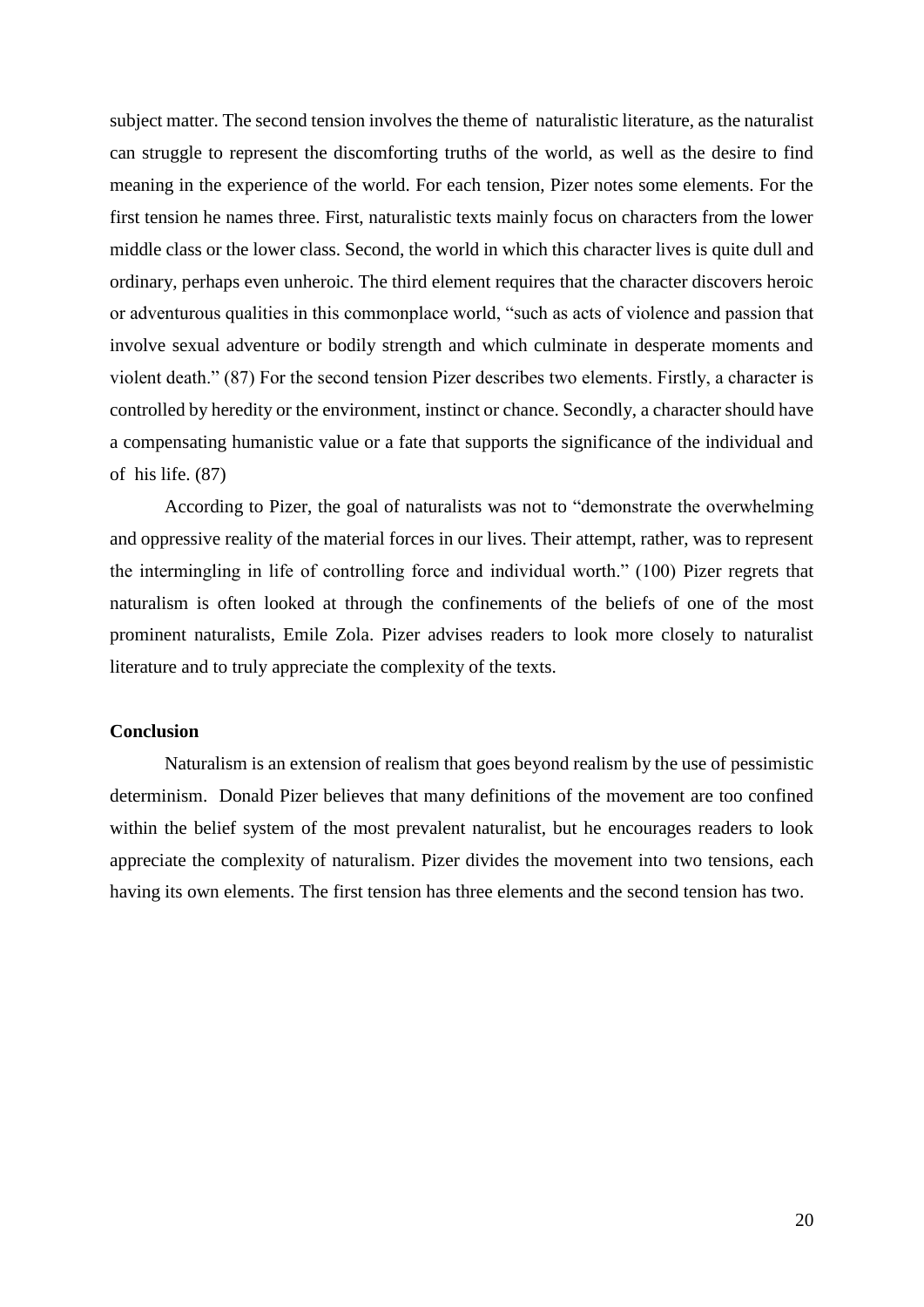## **Chapter 4 - Case Study:** *Chicago: Half Free and Fighting On*

This case study focuses on Lincoln Steffens' *Chicago: Half Free and Fighting On.* This chapter contains a small summary of the text. Furthermore, the positive muckraking of Steffens is discussed, as well as *The Shame of the Cities,* the collection of articles to which *Chicago: Half Free and Fighting On* belongs. Additionally, there is a brief notion on the effects the book might have had on Chicago in the Progressive Era, and the elements of Tichi and Pizer are put into dialogue with Steffens' text.

#### **4.1 Summary**

In *Chicago: Half Free and Fighting On,* Steffens deals with the reform that Chicago has had. He starts by addressing the current state of Chicago, still poor and corrupt. He then moves to proclaiming Chicago's reform in comparison to other cities. He addresses the corrupt city council, and the mayor. He then moves on to examples, written as if he was there himself, between politicians and corrupt aldermen. He uses these examples to prove that there has been some reform, though it has been slow. He turns to the Municipal Voters League and how it was in need of a leader. The rest of the article deals with how this League, and a group of men called the Nine, have addressed corruption in Chicago's politics. They published records of the corrupt aldermen, forcing some to retire. Instead of corrupt aldermen, Chicago ultimately had reform aldermen, who worked slowly, but made progress nonetheless.

#### **4.2 Positive Muckraking and Its Effect**

Steffens could be called the first muckraker, since his story on St. Louis was the first muckraking article published. (Filler 55) In addition, Steffens has both factors that make a successful muckraker, according to Marvin Olasky. Steffens has had an elite education at Berkeley and has "Pulitzer/Hearst reporting experience." (Olasky 116) Additionally, Steffens already had nine years of working at New York City newspapers on his résumé when he became managing editor of *McClure's Magazine* in 1901. (Lincoln, par. 2)

However, the article on Chicago was not one to expose corruption, but one to expose signs of reform. The term positive muckraking therefore applies to this text. Different from the case studies on William H and Upton Sinclair, but still as inspiring to the people. *The Shame of the Cities* did not have a direct effect on legal policies, and did not achieve any governmental passing of bills. However, the collection of articles undoubtedly inspired many people that were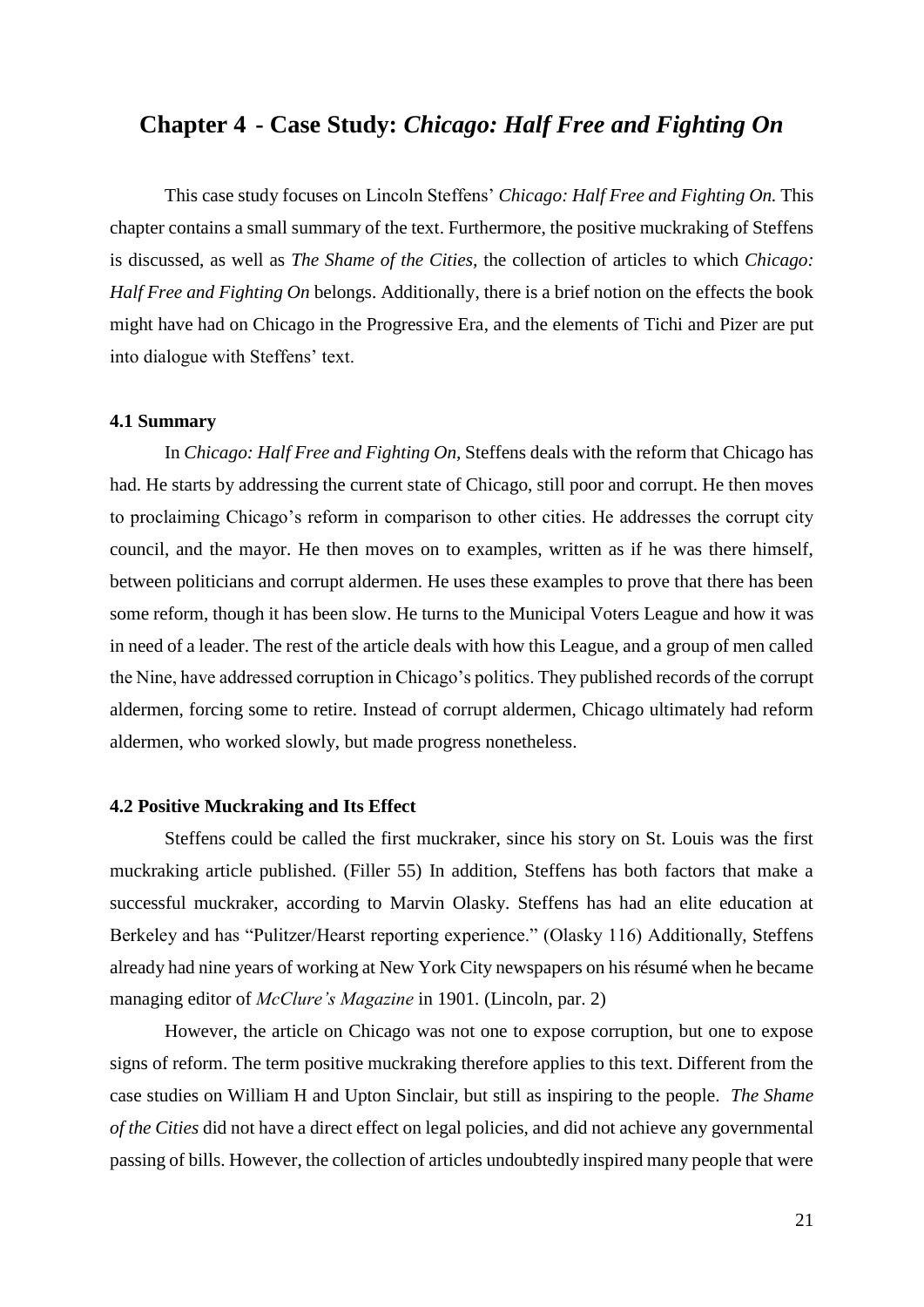encouraged to have a voice in politics. Since Steffens was the first to publicize corruption on a nation-wide level, he sparked reaction from the people of the nation, including other (investigative) journalists. He created the desire to withstand and get rid of corruption, something which could only be achieved if the people supported the reform. Multiple times, Steffens mentions how Chicago does not realize its own reforming. After publication however, people could start to realize what they had already achieved and what else they could still achieve.

#### **4.3 Shame of the Cities**

*The Shame of the Cities*, was a collection of periodicals printed in *McClure's Magazine*, starting in 1902. The collection of these articles was published in 1904 as an entire book. The main idea was to expose municipal corruption in six major cities of the United States, including St. Louis, Minneapolis, Pittsburgh, Philadelphia, Chicago, and New York. In fact, Steffens had not planned to go to Chicago, as he had planned to move on to Boston. After Philadelphia, he felt that Boston was "the perfect situation in which to test [the] hypothesis […] that corruption was a function of age, and not […] part of the growing pains of lusty young cities like Chicago," as discussed in Justin Kaplan's biography of Lincoln Steffens. (125) McClure, however, was afraid readers would get tired of the same things being exposed everywhere, and wanted Steffens to go to Chicago, a city that was at least fighting for change. (125)

His article *Chicago: Half Free and Fighting On* was published in October 1903. He does not say that Chicago is a fine example in regards to its government, but neither is it a bad example. Chicago "should be celebrated among American cities for reform, real reform." (Steffens 564) In his text about Chicago, Steffens deals with the work of the Municipal Voter's League. This League was responsible for spreading the council records of the city council, which was made up of corrupt aldermen. The League used the records to persuade candidates to withhold from the elections. Eventually, the League had the majority in the city's government. The League had trouble organizing the aldermen, which led to the resignation of George C. Cole. (571) His replacement Walter L. Fisher, or the Reform Boss, as Steffens calls him. "Reform in Chicago has such a leader as corruption usually has; a first-class executive mind and a natural manager of men." (572) In the last paragraph, Steffens shows his trust in the people of Chicago. "A people who can support for seven years one movement toward reform, should be able to go on forever." (577)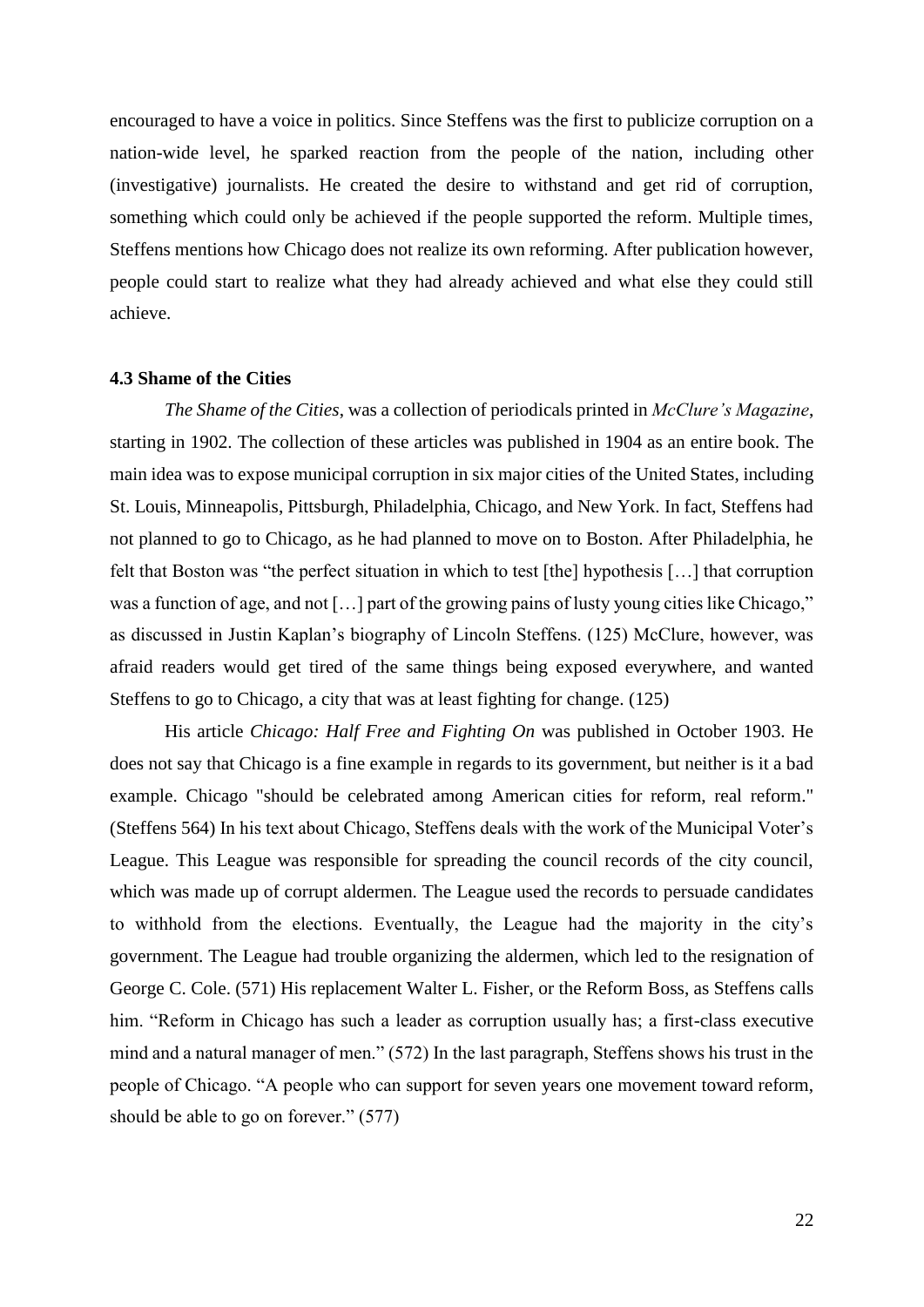### **4.4 Facts**

Tichi noted how every muckraking article should have a foundation of facts, in order to withstand attacks and keep the article's credibility. Since Steffens' text is not one of allegations and attacks, facts are not quite as relevant to this piece as in negative muckraking texts. Since he is writing about the history of the last couple of years of Chicago, he uses events to prove his arguments. He tells the story from his own perspective, describing what he saw, who he encountered and what they spoke of. Steffens repetitively uses his own experience in Chicago as a fact. For example, he uses quotes from conversations that he had with Chicagoans. "We had first to let people know we were there," said Cole, so he stepped "out into the lime-light" and, with his short legs apart, his weak eyes blinking, he talked." (568) With the last line, which describes how Cole looked when he talked, Steffens established himself as part the conversation, turning what Cole said into fact. He describes events that he did not personally attend in such a way that it seems like he was physically present at the scene.

Preib was stronger. Fisher went to Loeffler and accused him of not doing all he could for Preib. Loeffler declared he was. Fisher proposed a letter from Loeffler to his personal friends asking them to vote for Preib. Loeffler hesitated, but he signed one that Fisher dictated. Loeffler advised the publication of the statement in the Jewish papers, and, though he consented to have it mailed to the voters, he thought it "an unnecessary expense." (573)

Here, Steffens uses quotation marks at the end of the quote, enclosing what Loeffler said. This strongly suggests that he is quoting from conversation or written word. Here, quotation marks serve as the support to this event even happening.

### **4.5 Civic Melodrama**

The author's use of shock to urge to civic activism is also not completely applicable to positive muckraking. Steffens does not discuss shocking events and there are little to none electrifying accidents. Neither is there an unconstrained display of dramatic scenes, an "open display of violence and catastrophe," and "exaggerated expression of emotion" (Mason 17) However, there is a strong urge to action. Throughout the entire text, Steffens is telling Chicagoans how they are on the right path and should continue to do so. In his book, Matthew Schneirov notes on Steffens usual pattern in his work. "Steffens tended to blame "the people" for their apathy, for allowing themselves to be fooled by political bosses into voting straight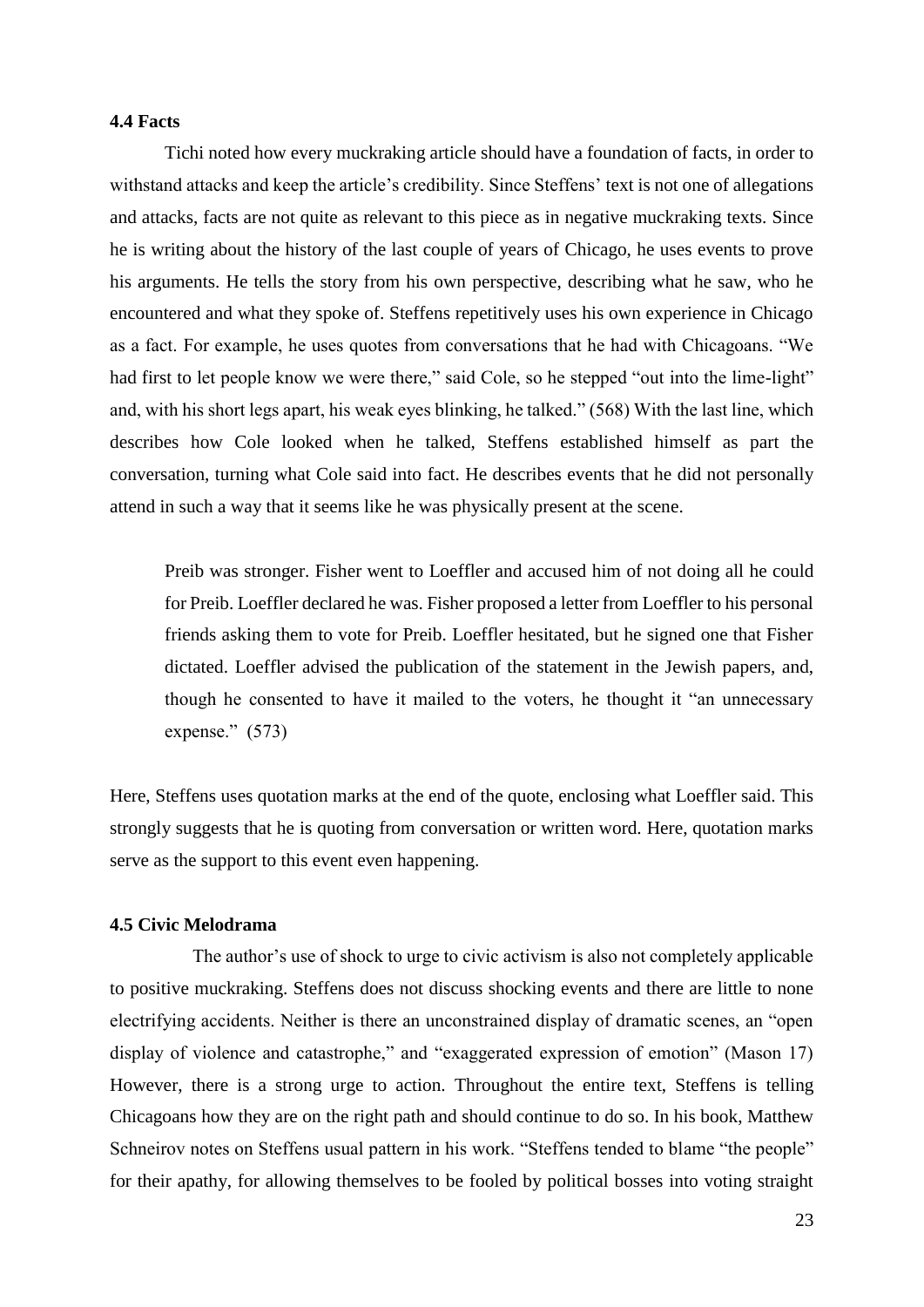party tickets and tolerating corruption because they might benefit personally through higher wages or tariff protection for their business." (Schneirov 214) However, in *Chicago: Half Free and Fighting On,* Steffens continually praises the people of Chicago. He uses flattery to inspire the people to stay involved in the reform of the city.

The agents of reform have been many and efficient, but back of them all was an intelligent, determined people, and they have decided. The city of Chicago is ruled by the citizens of Chicago. Then why are the citizens of Chicago satisfied with half-reform? Why have they reformed the Council and left the administrative side of government so far behind? "One thing at a time," they will tell you out there, and it is wonderful to see them patient after seven years of steadfast fighting reform. (577)

Here, the people are being named as most important factors of the reformation. He asks questions about the continuance of reform, yet praises the people for their patience. "And the people of Chicago stopped it; they have beaten boodling. That is about all they have done so far, but that is about all they have tried deliberately and systematically to do, and the way they have done that proves that they can do anything set out to do." (564-565) Steffens provides Chicagoans with hope for the future, seeking to ignite in them the urge to action.

### **4.6 Narrative**

The perspective of this text is through the eyes of Steffens himself. However, he writes as if it is written by an omniscient storyteller. In the following quote, Steffens writes about a conversation between Edwin Burrit Smith and Mr. Gage. Here follows the end of the conversation:

And so, as Mr. Smith said, they "fumbled." But notice what they didn't do. Fumblers as they were, they didn't talk of more exposures. "Heavens, we know enough," said one. They didn't go the Legislature for a new charter. They needed one, they needed one today, and badly, too, but the men who didn't know what, but did know what not to do, wouldn't let them commit the folly of asking one corrupt legislature to legislate another corrupt legislature out of existence." (566)

Where sometimes Steffens writes like he was part of the conversation, here he chooses to be on the outside, yet knowing the details better than the characters themselves do. This type of writing is common in narratives, where a close third-person narration, merges with the consciousness of the protagonist. (Prose 107)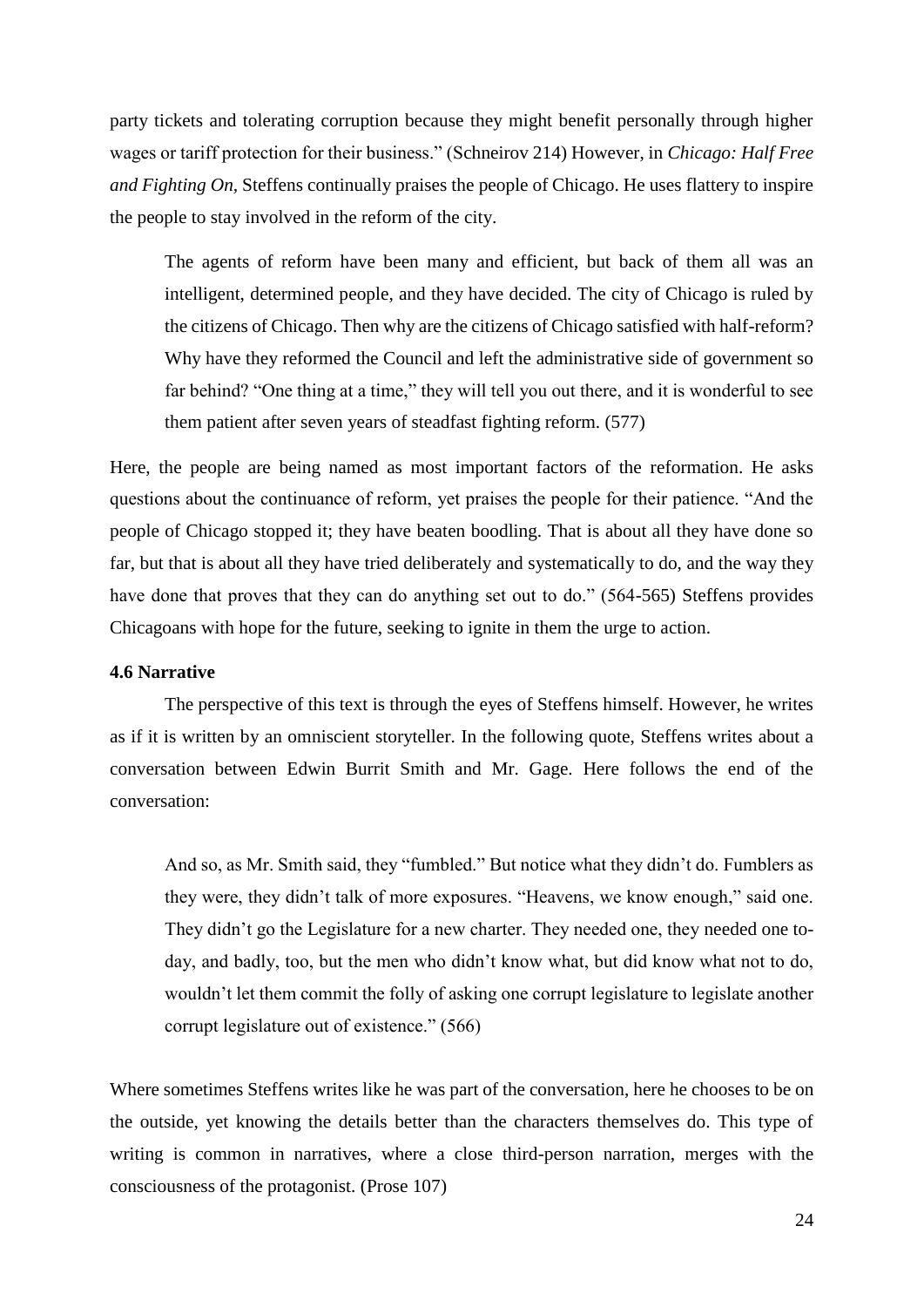Furthermore, the text has got a great hook, which is a literary device used to trigger readers' attention. The first thing Steffens says about Chicago engages the reader because of his unique choice of words. "Yes, Chicago. First in violence, deepest in dirt; loud, lawless, unlovely, ill-smelling, irreverent, new; an overgrown gawk of a village, the "tough" among cities, a spectacle for the nations." (563) Steffens uses contrast a lot; the positive together with the negative. "Decent and systematic bribery" (564) is another example of words that by definition should not be in the same sentence, as bribery could never be decent. "The Mayor has been able to make Chicago, criminally speaking, "honest"." (564) "Good-natured, honest thieves." (564) "Aggressive honesty." (568) These are all examples of how Steffens uses language and paradox, to create an interesting, thought-provoking text.

### **4.7 Naturalism**

Pizer's first tension, between the subject matter of the text and the concept of man that emerges from this subject matter, could be applied to this text. The subject matter of this text is the reformation of a corrupt political system. The man that emerges from this subject matter is not one man, but the reformers of Chicago. The tension between subject matter and reformers is apparent throughout the text as the reformers had to struggle to achieve reform. However, not all elements can be discovered in this text. This text does not explicitly deal with the lower class. Steffens does portray Chicago as a poor city: "too poor to clean and pave the streets." (563) However, the reformers in politics are educated middle class and the world in which the characters live is not portrayed as dull and ordinary at all. On the contrary, a city that is "first in violence, deepest in dirt; loud, lawless, unlovely, [and] ill-smelling" (563) could not be considered as commonplace. Additionally, although Steffens praises the Chicagoan reformers for their progress, he does not portray their acts as heroic or adventurous.

Pizer's second tension involves the theme of naturalistic literature , as the naturalist can struggle to represent the discomforting truths of the world, as well as the desire to find meaning in the experience of the world. The element of pessimistic determinism is visible throughout the text. Steffens says the following in the last paragraph of his text. "Every time Chicago wants to go ahead a foot, it has first to push its Mayor up inch by inch." (577) Steffens is very realistic in the small changes reformers have initiated. The changes are minimal in comparison to what still has to be done. "Everybody was for himself, none was for Chicago." (564) Change inevitably meant that business would be slow, and nobody wanted to see themselves go out of business. Survival instinct proves to be more important. The other element that belongs to the second tension, is less applicable to Steffens' text. There is no compensating humanistic value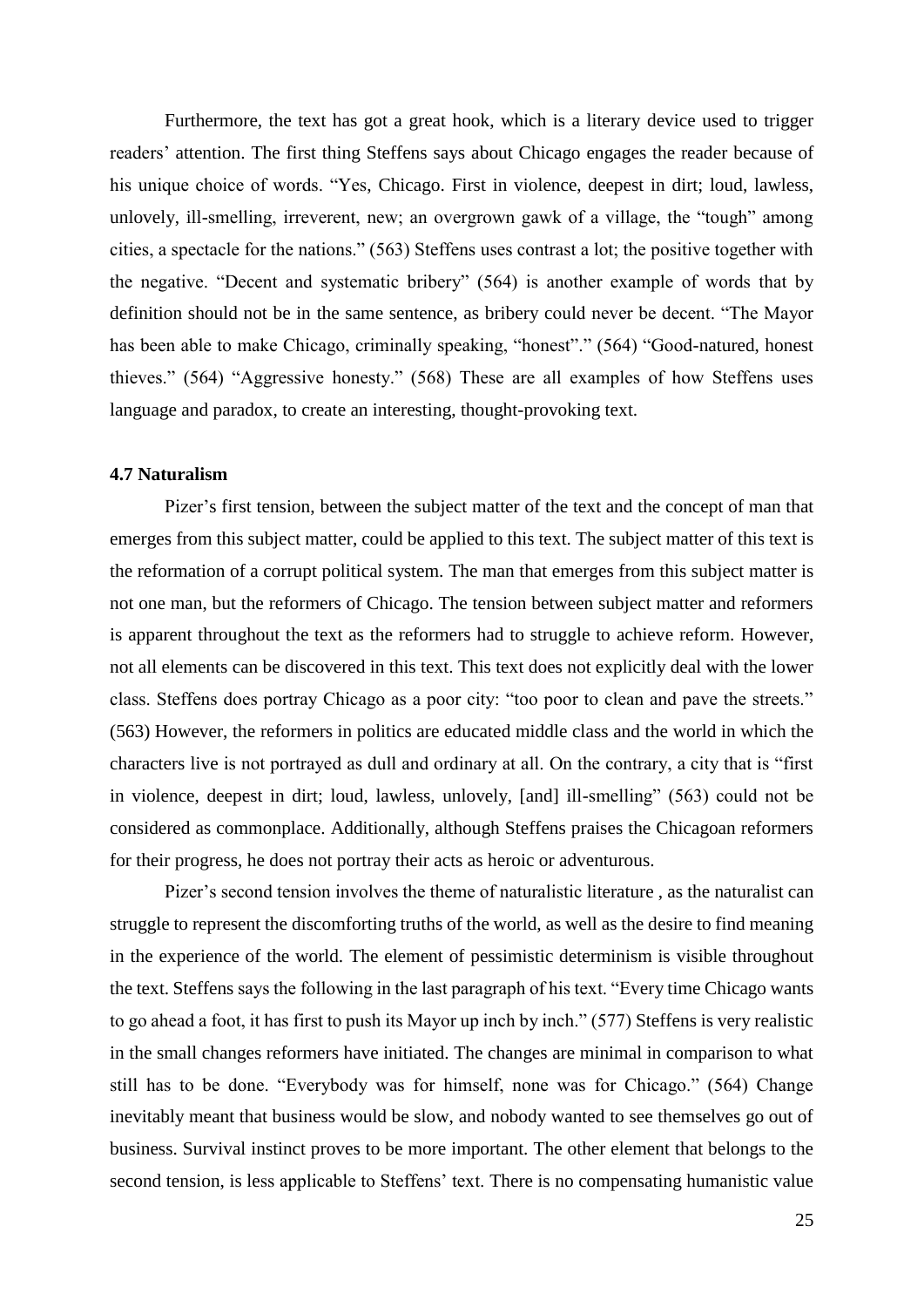or a fate that supports the significance of the individual and of his life apparent in *Chicago: Half Free and Fighting On.* The individual does not seem to have significant importance in this text. "Court trials may punish individuals, but even convictions do not break up a corrupt system; and a 'reform law' without reform citizenship is like a ship without a crew. […] With all their 'reforms,' bad government persisted." (566) This quote shows how individual actions could be seen as pointless action, because it should be all of Chicago that participates in the reformation.

#### **Conclusion**

The positive muckraking in Steffens has sparked positive reaction throughout Chicago. He places the people of Chicago in a spotlight in regard to reforming. Even though *The Shame of the Cities* had no direct impact on legislature, it still had an impact on the nation, as *The Shame of the Cities* was one of the first muckraking texts to be so widely circulated. Concerning Tichi's elements, Steffens used conversations and quotation marks that could be seen as proof to its authenticity, used flattery to urge the Chicagoans to action, and used a first person perspective, although with omniscient characteristics. Lastly, he uses paradoxes to interest his readers' attention. Concerning Pizer's elements, the text could be seen as having naturalistic influences. However, not all elements could be applied to the text.

A contrast appears when dealing with both Tichi's elements and Pizer's elements. From Tichi's elements it becomes clear that Steffens uses praise to urge the Chicagoans to action, however, from Pizer's elements it becomes clear that change only works when all of Chicago would start to work together and when they would discard the survival of the fittest mindset.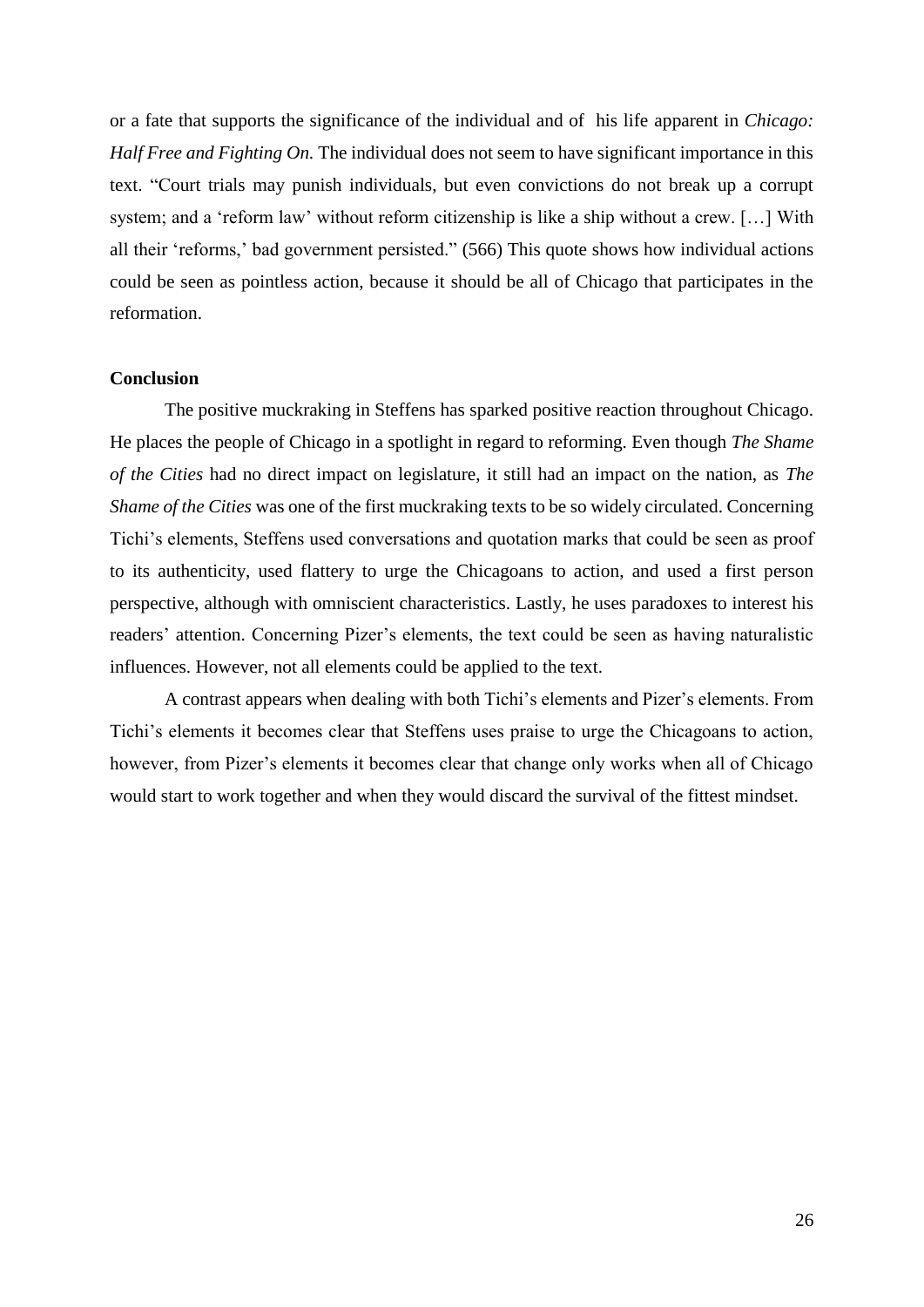# **Chapter 5 - Case Study:** *The Jungle*

This case study focuses on Upton Sinclair's *The Jungle.* This chapter contains a short summary of the novel. Furthermore, this chapter will contain a notion on the effects the book has had on Chicago in the Progressive Era. Lastly, the elements of Tichi and Pizer are put into dialogue with Sinclair's text.

### **5.1 Summary**

*The Jungle* is about Jurgis Rudkus and his family. The story starts with his wedding at the saloon, after which they owe the saloonkeeper a hundred dollars. His family quickly finds work to pay off their debt, and to pay for the house they bought, but its agreement had a lot of hidden costs. Then his wife became pregnant and she gave birth to a son, which they named after Jurgis' recently deceased father. Jurgis became injured because of the poor working conditions, but when he went back to the factory, they would not give him his job back. His wife's boss then forced his wife, who was recently pregnant with the second child, to sleep with him, after which Jurgis attacks him and was sent to prison. When he was released, his family was evicted and was now living in boarding houses. His wife then died during child labor, as did the child. Soon after, his other son drowned in the mud. He then decides to leave Chicago for a while, and when he returned, his job caused injury again. Again, he could not get his job back when he was recovered and so he became a beggar. One night, he received a hundreddollar bill from a wealthy man, but he only got 95 cents back when he asks the bartender to change it for him. He attacks the man and got sent to prison again. He becomes a criminal when he gets out of jail. One day he sees the man who violated his wife again, attacks him, and is, again, sent to prison. After being released he gets back in touch with his remaining family, only to find that they are doing poorly too. One day, he walks into a socialist bar, where he finally felt enthusiasm for something again. He converts and then finds a good job. The story ends at a socialist rally.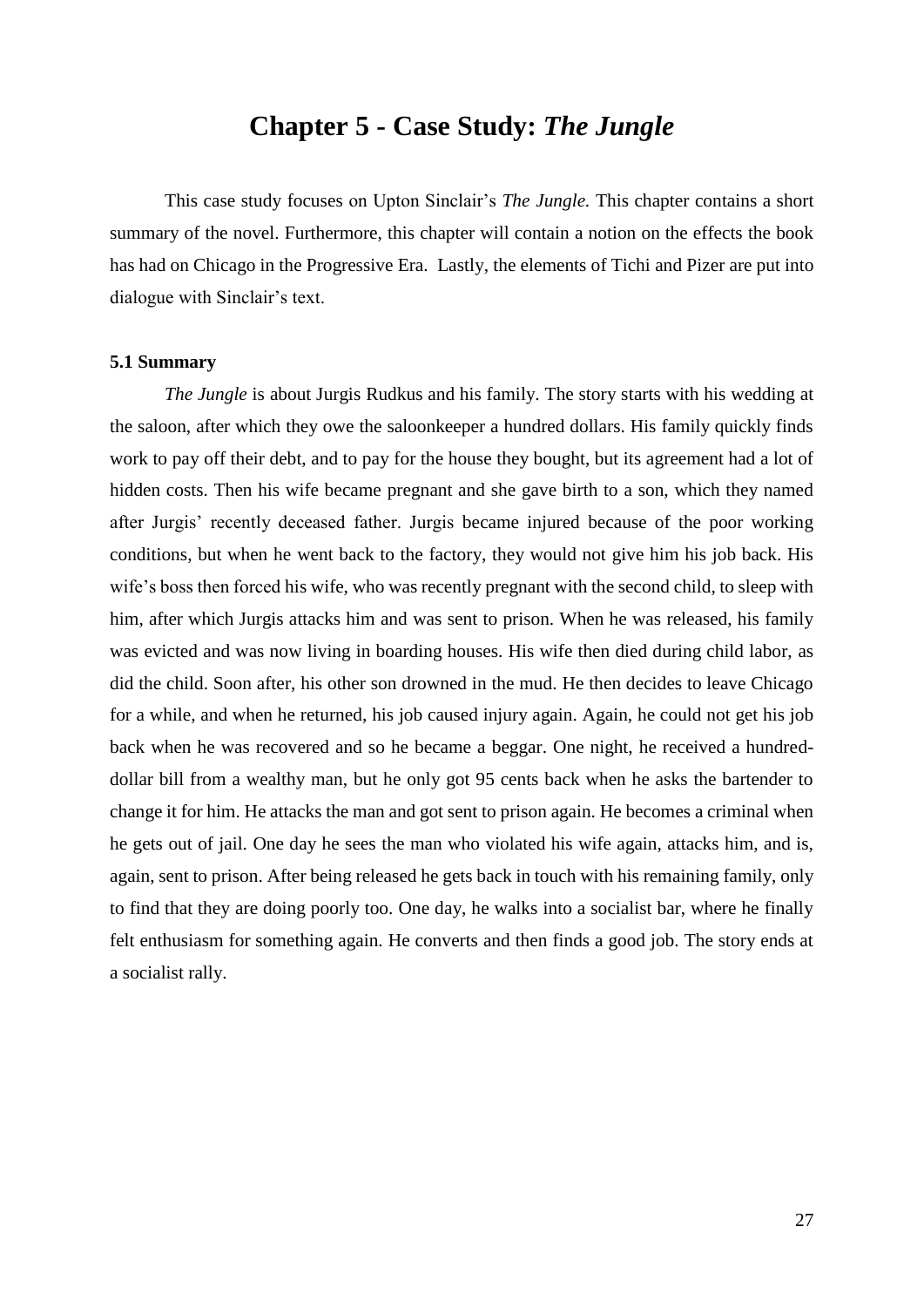### **5.2 The Aftermath: Sinclair and Roosevelt**

When the novel was published, Sinclair sent a copy of the book to the President, to which he received a reply, stating that he (the President) would investigate the charges. Roosevelt sent back a letter to Sinclair, stating how "the specific evils you point out shall, if their existence be proved, and if I have power, be eradicated." (qtd. in Kantor 1204) The President would send two independent investigators to look into the matter and report back to him. Roosevelt later asked Sinclair, if he could remain silent on the matter, since Roosevelt did not want more scandal circulating in the papers. However, *The Jungle* was not receiving raving reviews. "The country was engrossed in fiction about New York Society (Glasgow, The Wheel of Life; Wharton, The House of Mirth), in mystery (Nicholson, The House of 1000 Candles), and in love and marriage in the old South (Wister, Lady Baltimore). A book of blood, viscera, and socialism held no place among these best-sellers. The first reviews of *The Jungle* ranged from distaste and contempt to bare tolerance." (Kantor 1204) Few bought Sinclair's book, which was cause for Sinclair to go against Roosevelt's wishes.

Sinclair wrote in the New York Times about the mission that Roosevelt had sent the two investigators on. The story became big news, and readers all over the country now expected to see the report of the investigators, immediately. Roosevelt tried to keep the report silent until he was forced to make it public after The New York times released a letter that Roosevelt sent them. (1204) Soon thereafter, *The Jungle* became a bestseller.

The New York Evening World wrote, "Not since Byron awoke one morning to find himself famous has there been such an example of worldwide fame won in a day by a book as has come to Upton Sinclair. "I had now 'arrived'," Sinclair recalled. *The Jungle*  was one of the best sellers of 1906, and was translated into more than 20 languages. (1205)

Senator A. J. Beveridge, upon reading the novel, decided to immediately solve the issue. The Meat Inspection Act, and the Pure Food and Drug Act, were then signed into law by Roosevelt on June 30<sup>th</sup>, 1906. Upton Sinclair's novel literally wrote history, as it was responsible for new legislation on the treatment of food and drugs. However, this was not Sinclair's intention. He sought out a reaction about the social conditions, and the positive sides of socialism, as he had been a socialist since 1903 himself. "I aimed at the public's heart and by accident I hit it in the stomach," (qtd. in Upton Sinclair) Upton declares. Even so, his novel had noteworthy effect in the Progressive Era.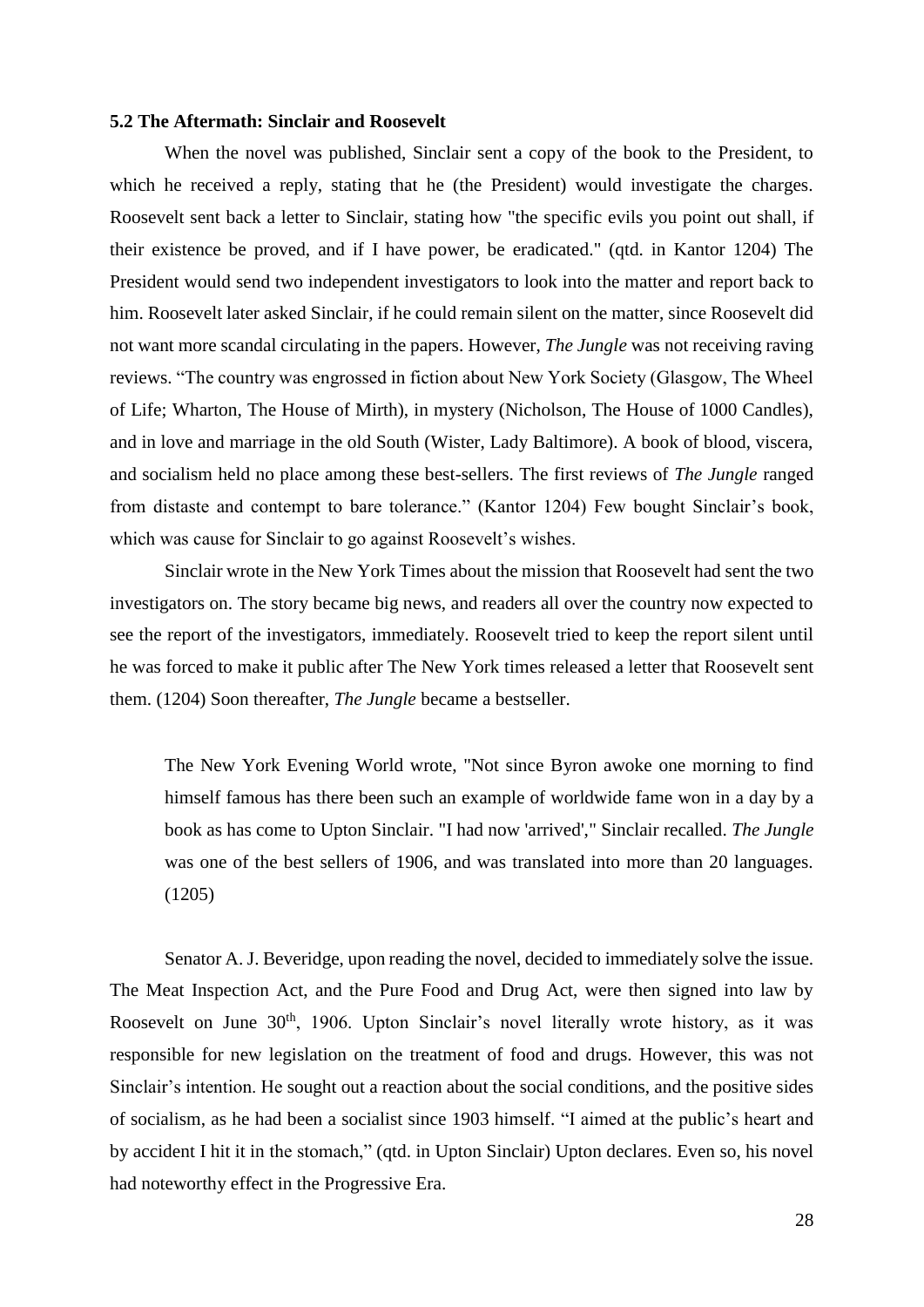#### **5.3 Facts**

For this novel, the element of facts is quite interesting. This muckraking text is an entire novel, a story that is fiction. Sinclair personally visited the meatpacking district to see the horror himself, and he spent seven weeks in the stockyard district. There, he spoke to many people, came to many people's homes, talked to hundreds of working men, as well as their bosses. Sinclair was shocked by what he saw, and inspired his novel on what he encountered. However, *The Jungle* is a piece of fiction, and through the novel itself, it cannot be decided if it is all true.

However, Upton Sinclair has published an article in *The Independent,* in which he stated that the family is fiction, however, the events and the attitudes of the family members are certainly true. "I intend '*The Jungle'* to be an exact and faithful picture of conditions as they exist in Packingtown, Chicago." (Sinclair Is *"The Jungle*" True 1129) Further arguments for credibility are offered by people who read the book, and found it to be an accurate description of the truth. Sinclair also quotes them in his article. "Having three years lived in that hell called the Chicago stockyards, I can say that you have given a full and true picture of the life in that community." (qtd. in Sinclair Is "*The Jungle*" True 1132) Sinclair continues to quote people backing him up further in his article as he tries to establish a credible and truthful 'Jungle.'

#### **5.4 Civic Melodrama**

The author's use of shock to urge to civic activism is highly present in this novel. The novel is known for its shocking, gruesome details and descriptions. The full description by Jeffrey Mason in chapter one is fully applicable here. Electrifying accidents, an unconstrained display of dramatic scenes, an "open display of violence and catastrophe," and "exaggerated expression of emotion" are all very present (Mason 17). The accidents that happen at the places where Jurgis worked are more than electrifying. Considering the summary, the entire novel is one dramatic event after another. In the scene where his wife, Ona, died, the following was said:

He stretched out his arms to her, he called her in wild despair; a fearful yearning surged up in him, hunger for her that was agony, desire that was a new being born within him, tearing his heartstrings, torturing him. But it was all in vain--she faded from him, she slipped back and was gone. And a wail of anguish burst from him, great sobs shook all his frame, and hot tears ran down his cheeks and fell upon her. He clutched her hands, he shook her, he caught her in his arms and pressed her to him but she lay cold and still- -she was gone--she was gone! (201)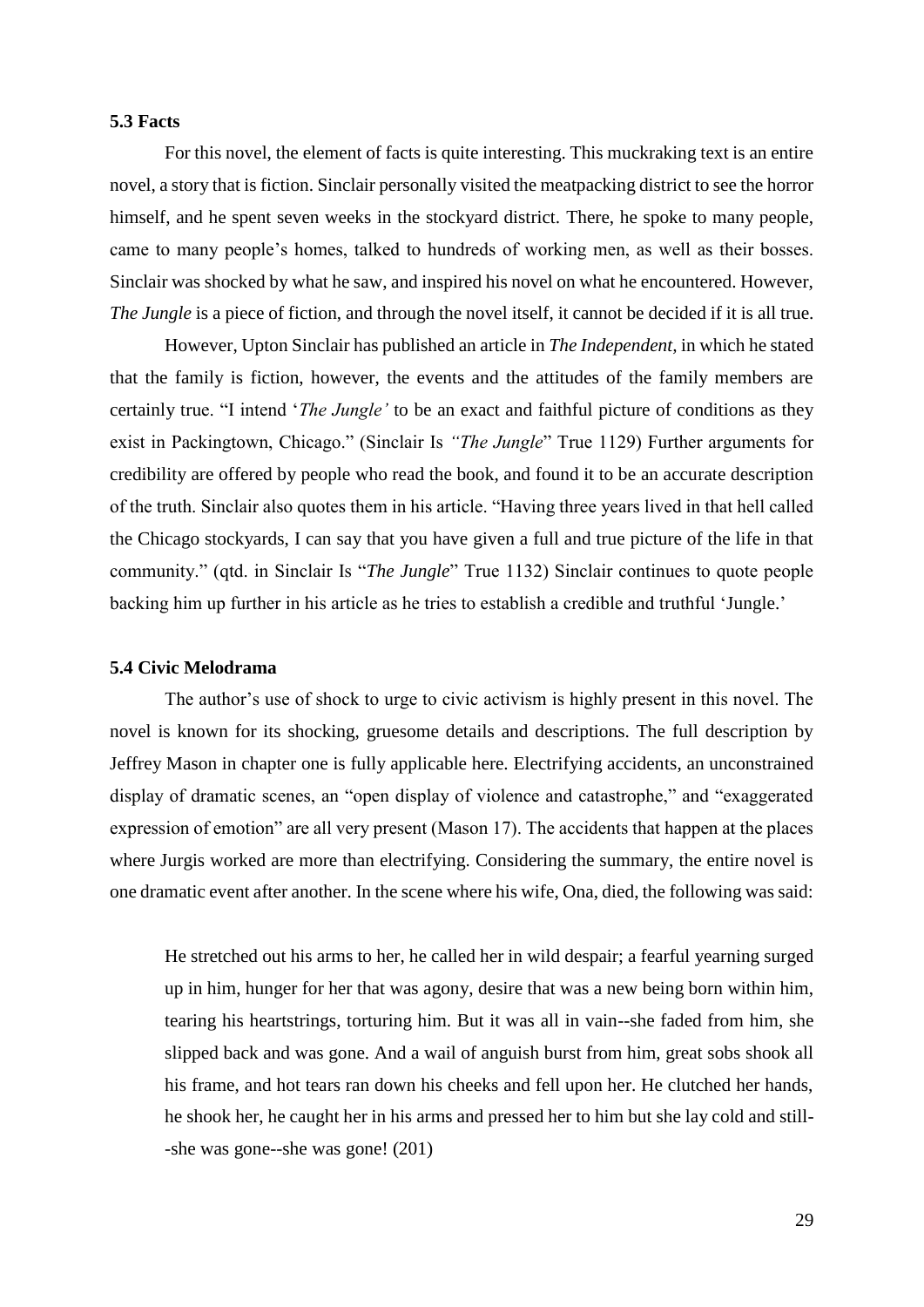In this quote, both exaggerated expression of emotion and an open display of catastrophe are present. Upton Sinclair uses a lot of imagery in his novel and this quote is a good example. The pain Jurgis felt is really intense, because of the words Sinclair used. For instance, "faded from him," "hot tears," and "wail of anguish."

In addition, there are many scenes so gruesomely depicted by Upton, that it can only bring a vivid image to those who read it. "Let a man so much as scrape his finger pushing a truck in the pickle rooms, and he might have a sore that would put him out of the world; all the joints in his fingers might be eaten by the acid, one by one." (104) Sinclair describes the scene very well, and through the use of appalling examples, it is no wonder why he 'hit the people in the stomach instead of the heart'. "It was too dark in these storage places to see well, but a man could run his hand over these piles of meat and sweep off handfuls of the dried dung of rats. These rats were nuisances, and the packers would put poisoned bread out for them; they would die, and then rats, bread, and meat would go into the hoppers together." (143) Sinclair barely euphemized scenes in this novel, which creates a harsh and shocking narrative.

#### **5.5 Narrative**

The narrator of the story is an omniscient third person. Sinclair uses lots of imagery, to make the surrounding seem real. He uses enough detail in his scenes to provide a feeling of reality and empathy for the reader. "Here and there would be a great factory, a dingy building with innumerable windows in it, and immense volumes of smoke pouring from the chimneys, darkening the air above and making filthy the earth beneath." (25) He uses a lot of adjectives, in order to create a certain feeling. From this particular quote, one could derive that there is negativity towards the factories. The entire feeling that one gets from this quote is that the factories are very dark. They look dark (dingy), the smoke darkens the area around the building, air as well as ground. One can interpret that the innumerable windows, are all dirty from the smoke, and from a distance may look like dark mirrors, affected by time and hardly see-through anymore. The scene from this chapter was not even a key event in the chain of dramatic events, and the entire description of how something the family encountered on their travels looks, is basically irrelevant. Yet, Sinclair's use of such language is what makes his narrative so brilliantly imaginable.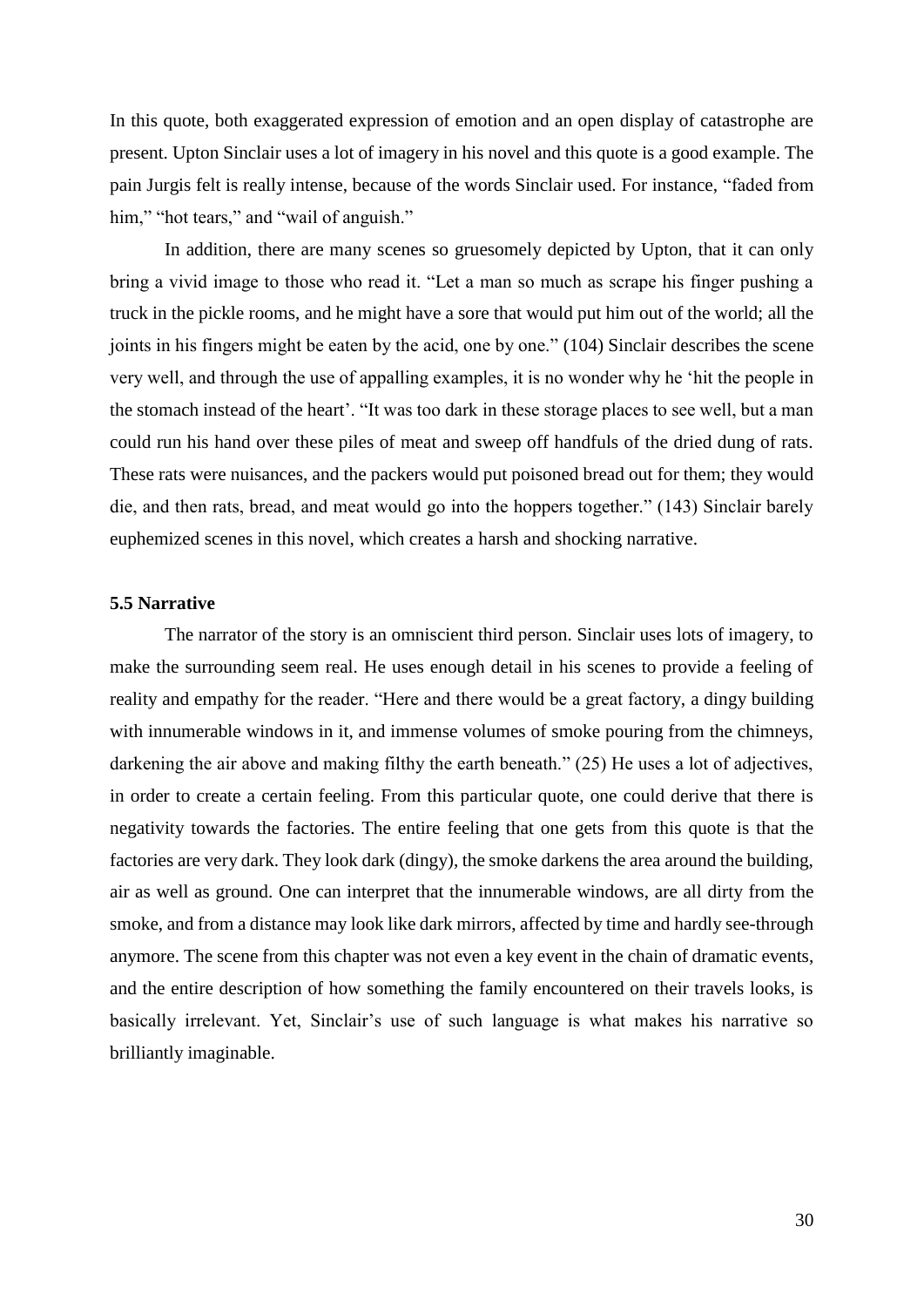#### **5.6 Naturalism**

Pizer's first tension, between the subject matter of the text and the concept of man that emerges from this subject matter, could be applied to this text. Jurgis' struggle to withstand and overcome the harsh urban environment is continually evident in *The Jungle*. This novel features all of Pizer's elements on the first tension. Jurgis belongs to the lower class and his life goal was to clock as many hours as possible, so he could pay off the debt. Pizer's third element requires that the character discovers heroic or adventurous qualities in this commonplace world, "such as acts of violence and passion that involve sexual adventure or bodily strength and which culminate in desperate moments and violent death." (Pizer 87) "It was only when half a dozen men had seized him by the legs and the shoulders and were pulling at him, that he understood that he was losing his prey. In a flash he had bent down and sunk his teeth into the man's cheek, and when they tore him away he was dripping with blood, and little ribbons of skin were hanging from his mouth." (Sinclair 162) This quote shows the passionate fighting frenzy that Jurgis underwent when he faced the man who slept with his wife. Considering that Jurgis has been sent two prison three times involving attacks of bodily strength, it could be said that the third element is present. Thus, *The Jungle* entails all three elements of the first tension.

Pizer's second tension involves the theme of naturalistic literature , as the naturalist can struggle to represent the discomforting truths of the world, as well as the desire to find meaning in the experience of the world. The discomforting truths in this novel were abundant, as many scenes about the working conditions and the conditions of the meat were revolting. Jurgis finds meaning in the world at the end of the book, where he realizes that the answer to life's perils is socialism. Jurgis was deeply controlled by heredity and the environment. Even though he tried really hard, he would always be struggling against forces beyond his control. In this novel, the significance of the individual and humanistic values are portrayed in the end. At the socialist rally, Jurgis realizes that socialism is the only thing that can provide change. "To you, the toilers, who have made this land, and have no voice in its councils! To you, whose lot it is to sow that others may reap, to labor and obey, and ask no more than the wages of a beast of burden, the food and shelter to keep you alive from day to day. It is to you that I come with my message of salvation, it is to you that I appeal." (323) Jurgis "had never been so stirred in his life. It was a miracle that had been wrought in him." (329) And thus, Jurgis sees the meaning in life again. Both elements of the second tension apply to *The Jungle* as well.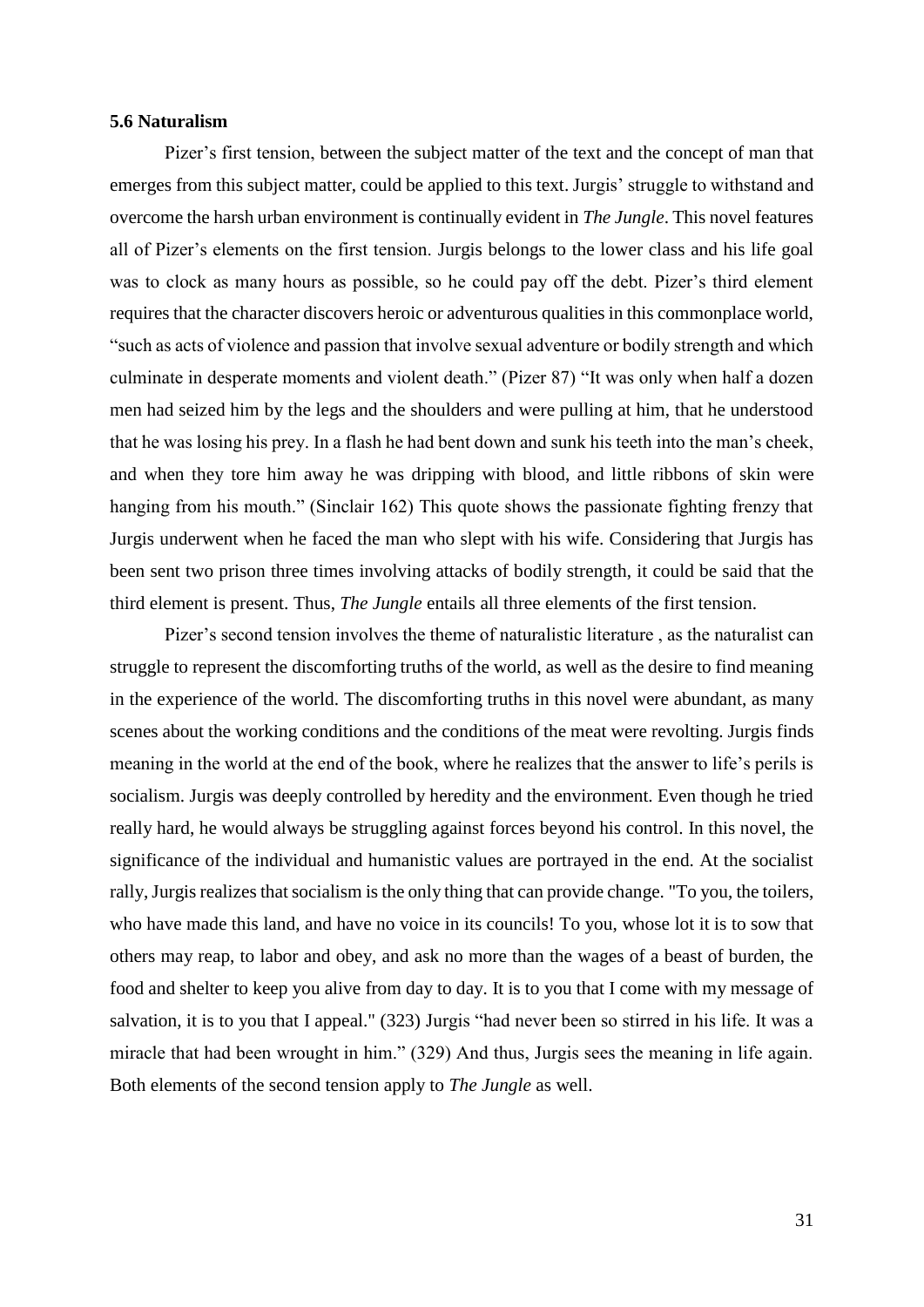## **Conclusion**

Sinclair's *The Jungle* not only influenced the readers, but U.S. law as well. After the novel came out, it was not very popular. After Sinclair had written to the nation that Roosevelt was examining Packingtown, the people demanded the truth. When the truth was delivered to them, Sinclair's novel became a bestseller. In regards to Tichi's elements, Sinclair's novel may or may not be truthful, but its vivid imagery and shocking dramatic events did lead to The Meat Inspection Act and the Pure Food and Drug Act in 1906. In regard to Pizer's elements, *The Jungle* could be seen as a naturalist text, as all elements are applicable to the novel.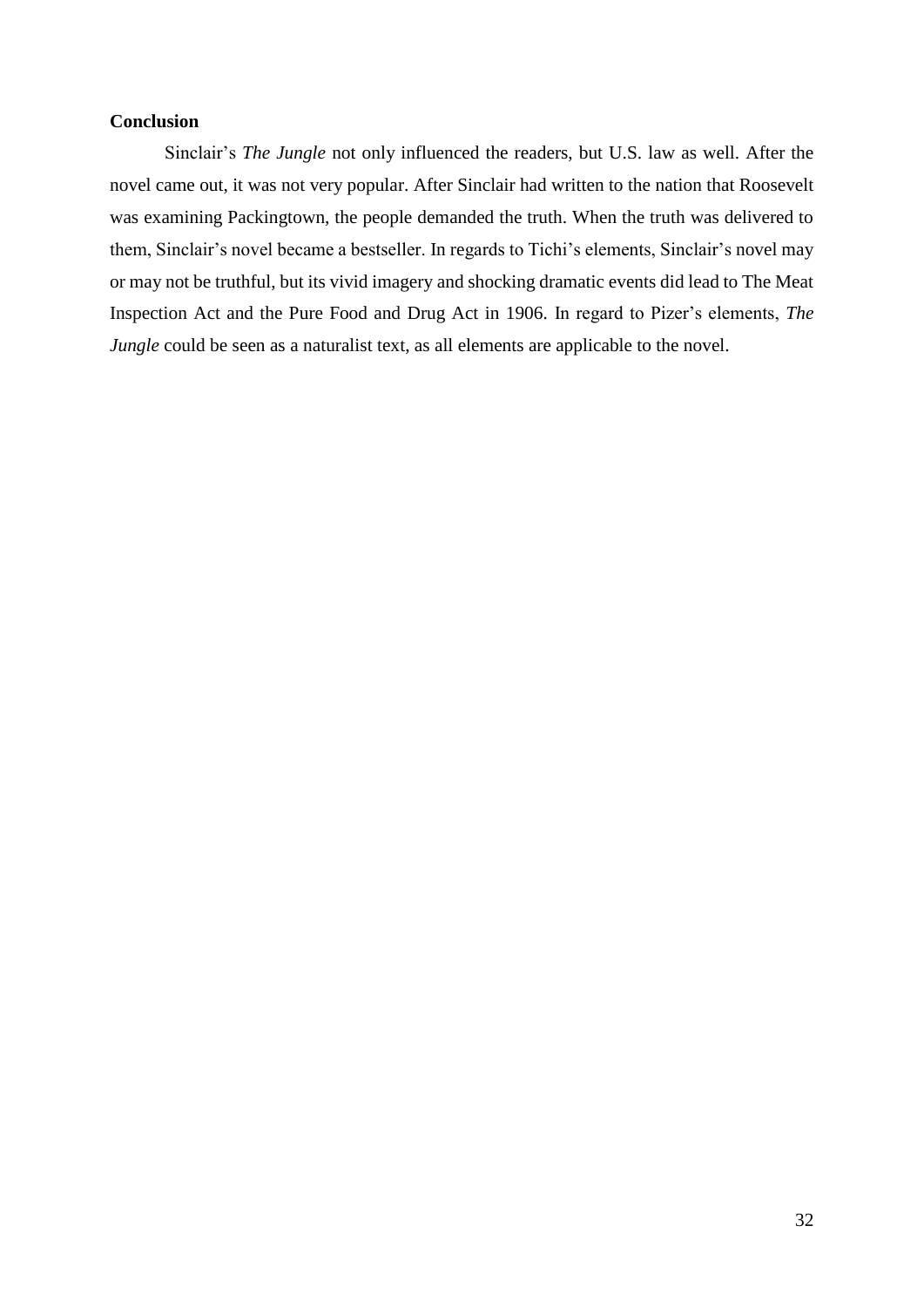# **Chapter 6 - Case Study:** *Making Steel and Killing Men*

This case study focuses on William Hard's *Making Steel and Killing Men.* This chapter contains a small summary, as well as a short introduction on the author and the effects the text might have had on Chicago in the Progressive Era. Furthermore, the elements of Tichi and Pizer are put into dialogue with Hard's text.

#### **6.1 Summary**

William Hard starts his article by noting down the number of people injured and killed in the steel industry in America. In accordance to the law of averages and numbers from the German government he shocks the reader with these numbers, proving that working in a steel factory is dangerous. Hard then turns to the story of Ora Allen, who died in one of the accidents that happen in the factory. Hard stresses that many of the accidents that happen in the steel industry were unnecessary if only the bosses had safeguarded their workers. But steel must be as cheap as possible, and Hard resents the industry for its greed. Hard then tells more stories of injured or killed employees, stressing each time that if the industry spent more money on safeguarding, many employees would still be completely healthy. He then offers two solutions. The first is total publicity, and the second is the granting of power to the public authorities to supervise all machinery in all industrial establishments. (Hard 590) Hard finished with the notion of the laws that have already passed.

### **6.2 Cause and Effect**

William Hard was born in New York, but moved to Illinois for college at Northwestern University, from which he graduated in 1900, attaining "the highest scholastic record made by any student at that university until that time." (William 1) For many years, he worked as an editor for several newspapers. By the time muckrakers were sprouting up like mushrooms, Hard became interested in investigative journalism himself. He freelanced as a writer, with publications in several magazines, including some of which he was the editor.

More and more incidents in the steel industry came to light. "From 1902 to 1907 The Factory Inspector, unofficial journal of the International Association of Factory Inspectors, regularly published accounts gathered by state labor bureaus of industrial accidents. The steel industry produced some of the most violent accidents that this journal reported." (Progressive, par. 2) The industry became scrutinized as several muckrakers had already started to write about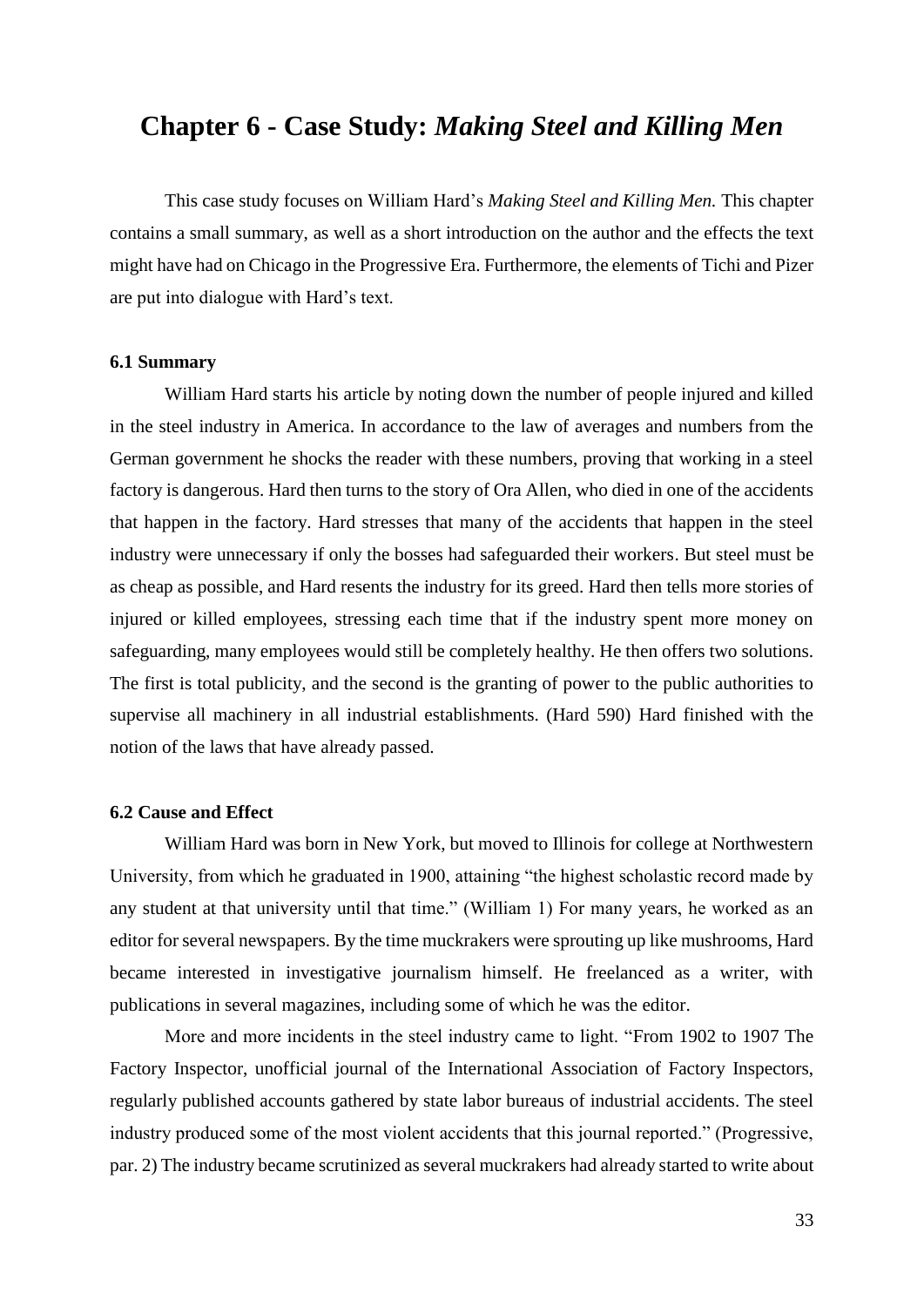the horrors of the industry. In Chicago, where the large Steel Corporation South Works was based, the horrible conditions of the workers were known to many Chicagoans. (par. 6)

In 1904, Hard's article *Making Steel and Killing Men* was published in *Everybody´s Magazine*. In vivid detail, Hard described the terrible working conditions, causing horrific accidents that led to 386 permanently injured workers, as well as 46 deaths. (Leavitt 468) These numbers were just the casualties of one year. The companies had failed to provide safeguards for the workers, which resulted in molten metal furnace explosions and workers falling into the molten metal cauldrons. (468) David Rosner names *Making Steel and Killing Men* one of the most influential journalistic pieces about the Steel Industry. It captured the "public's attention with its juxtaposition of detail and powerful imagery." (Rosner 43)

The muckraking articles about the Steel industry, including *Making Steel and Killing Men¸* forced the Steel companies to pay attention to the death and injury rates and come up with ways to safeguard their employees. John Fitch, author of *The Human Side of Large Outputs*, noted that *Making Steel and Killing Men* impelled the industry to launch a safety campaign. "Subsequently, U.S. Steel would boast of its impressive safety record without acknowledging the role that popular pressure played in forcing improvements." (Fitch 1149) The launch of the campaign had three great effects, according to Arwen Mohun. First, it meant that steel companies, for the first time, would collect and analyze data on the accidents and their causes. Second, it caused companies to invest a lot of money into making the factories safe for their workers. Third, safety inspectors were employed to visit plants and write reports on improvement. (Mohun 84) U.S. Steel's safety committee, launched in 1908, made sure the accident rate would be as low as possible. The safety campaigns had a lot of impact on the nation. By 1912, thirteen states had implemented Workmen's Compensation laws. (Weinberg 341) In 1915, the National Safety Council was created. (MacLaury, par. 5), and by 1917, forty states had passed the Workmen's Compensation laws. (Weinberg 341)

Muckraking articles, according to *Everybody's Magazine,* had an "unquestionabl[e] influenc[e on] much of the humanitarian legislation of the past few years." (Weinberg 340) The exposés led to a vast amount of attention towards the steel industry of Chicago, after which the companies were keen on improving their image, subsequently sparking a campaign and legislative achievements.

### **6.3 Facts**

William Hard deals with facts in an ingenious way in his article. He is honest about what he does not know for sure, and uses reason in argumentative statements. He comes forward in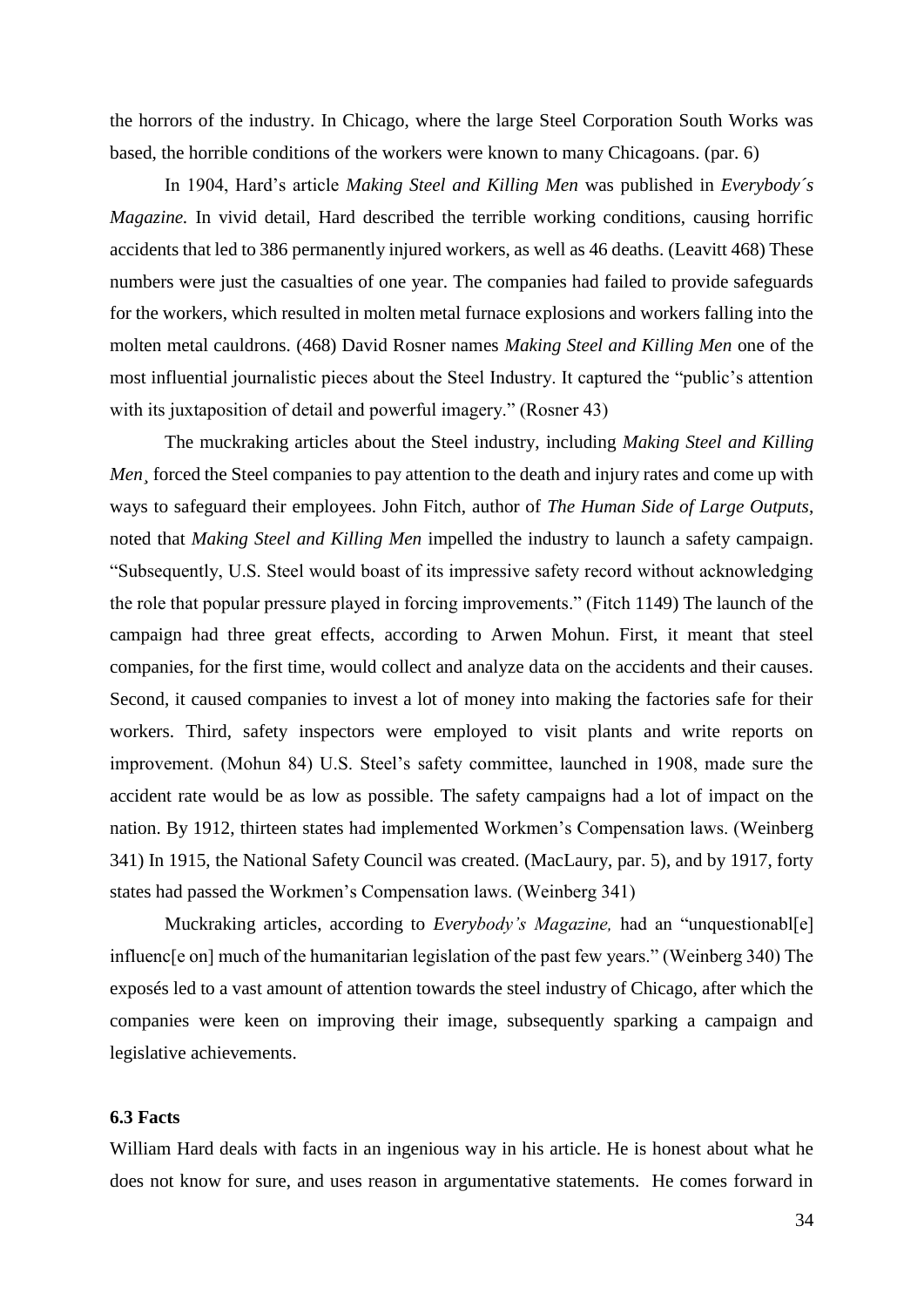admitting that there are no records in Chicago, and he explains how using German records is perfectly reasonable.

But let us make an estimate (and it will have to be a rough one, for there are no local statistics) of the number of men burned and crushed and maimed and disabled in the plant of the Illinois Steel Company last year, as compared with the number of men actually killed. The best statistics on the subjects are those of the German Government, which, as it has established a system of compulsory insurance, is in a position to know exactly what is happening in the manufacturing establishments within its jurisdiction. [...] If the law of averages is the same in Chicago as it is in Berlin (and there is no reason to suppose that it isn't), the record of casualties at the South Chicago plant of the United States Steel Corporation would read as follows. (580)

Thereafter, he continues to use numbers as facts in the next paragraph, without referring to source, real or based upon German records. However, as a reader, they come across as very plausible numbers, and one would probably give second thought to its credibility. The entire tone of his article is very sincere, especially because he was very honest at the beginning of his article.

Furthermore, he continues to use examples of real worker stories to portray the horrors of the industry. He uses names and dates, which add to the credibility of the examples. "On the ninth of last October, at about ten o'clock in the evening, Walter Stemaszyk, a sample-boy, went to one of the blast-furnaces to get a sample of iron to take to the laboratory." (586) Hard writes in such a way, using statements of workers, and often he uses time and date to prove its authenticity. Additionally, he talks about the trial. In the case of Walter Stemaszyk, workers died because of an explosion of the furnace. Before the accident, the foreman had reported its faults to his superior, and advised to change the fire bricks. An easier solution was used, and patches of fire-clay were used to solve the problem. However, they wore out at a quick rate. "On the night of the ninth of October, according to all experts at the trial, the fierce molten iron ate its way through the fire-clay and came into contact with a water coil. The union of the hot iron with the water resulted in the explosion and in the sacrifice of four human lives." (587) William uses the words that experts used at the trial to furthermore strengthen his argument. He explicitly says he wants the article to be fair. "It would do no permanent good unless it were fair." (587) Hard aims to say that only a truthful article could bring forth change.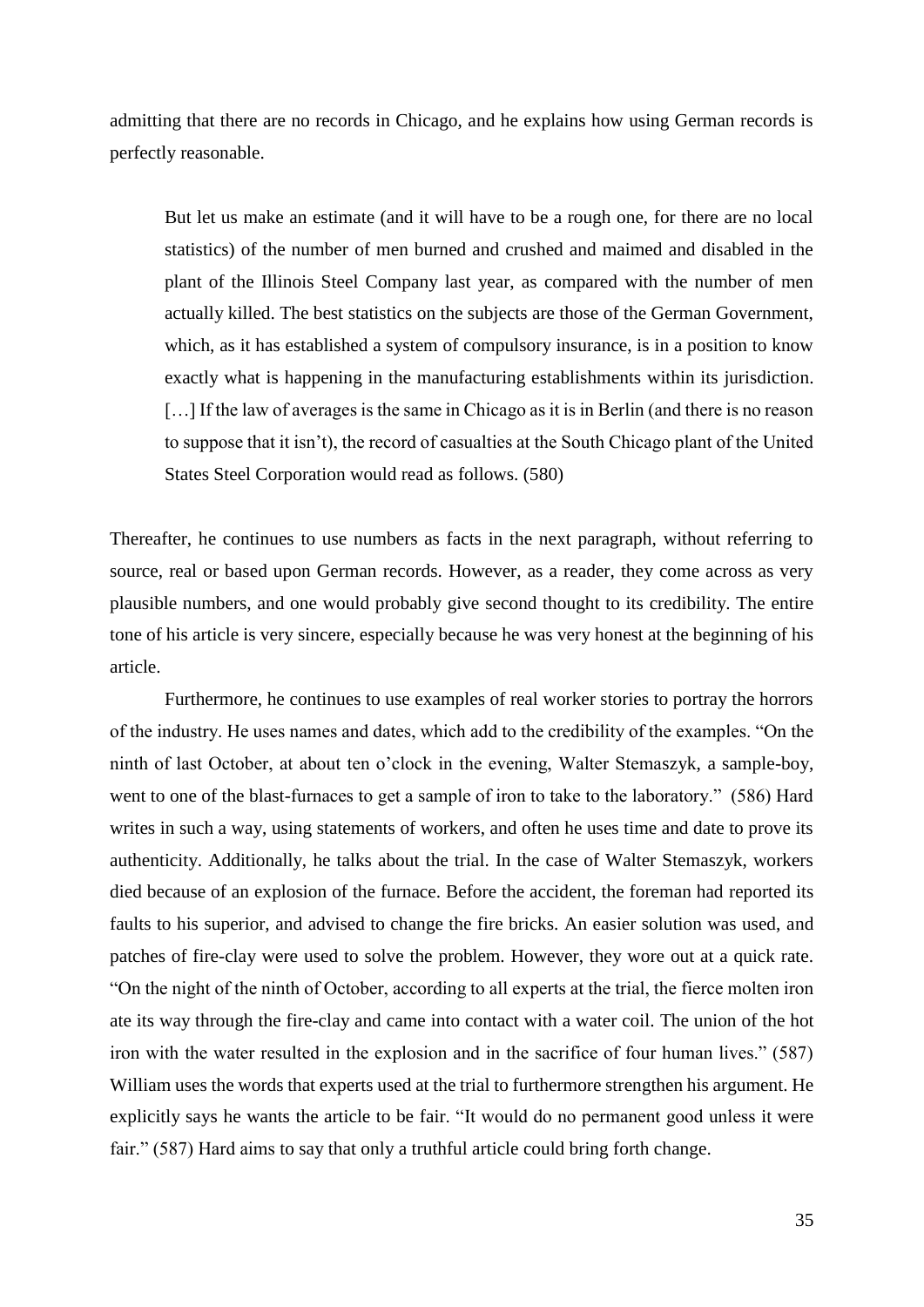#### **6.4 Civic melodrama**

Using melodrama to reach the hearts of the readers is something Hard is quite good at. He uses multiple stories, with abhorrent accidents and dramatic imagery to convey his general idea that most the horribleness could have been prevented by the Steel companies.

On consideration of the numbers of casualties each year, Hard breaks 'the fourth wall of writing' and addresses the readers, including himself, as 'we'.

Must we continue to pay this price for the honor of leading the world in the cheap and rapid production of steel and iron? Must we continue to be obliged to think of scorched and scalded human beings whenever we sit on the back platform of an observation-car and watch the steel rails rolling out behind us? Is this price necessary, or could we strike a better bargain if we were shrewder and more careful? (581)

Hard's answers to these questions are obviously 'no,' but he promises that a partial answer to these questions will suggest itself in the following pages of the article. Hard never repeats the questions or refers to 'we' anymore in the rest of the article. It is not until the very last sentence that he involves the public again. "Is the public concerned? If it says it is, then it is." (591) This could be interpreted as an aloof way of urging the public to care. People should think about the accidents, and should not be untouched by them. If it *says* it is, then it is. This could mean that the public must say it, out loud, before it can truly be. In other words, the people have to speak up in order to be heard.

Hard does mention the following: "Let society once provide the capable intellect of the United State Steel Corporation with a sufficient reason for preventing carelessness, and it will be the one best bet of the age that there will be no more carelessness in any of the United States Steel Corporation plants." (585) He hereby flatters both parties. He calls the U.S. Steel Corporation smart, which might flatter them enough to accept the society's cry for safeguarding and he suggests that *if* society chooses to do something, the effect will, without a doubt, be, the total annihilation of carelessness in the plants, if only they *would* speak up.

### **6.5 Narrative**

The entire text, containing many examples of stories that prove that accidents could have been prevented, has the narrative of an omniscient third person. In these stories, Hard sometimes uses different techniques for dramatic effect. In the story on Ora Allen, he starts by describing a scene that sets place after the accident, in the morgue. "Ora is Inquest 39.193 in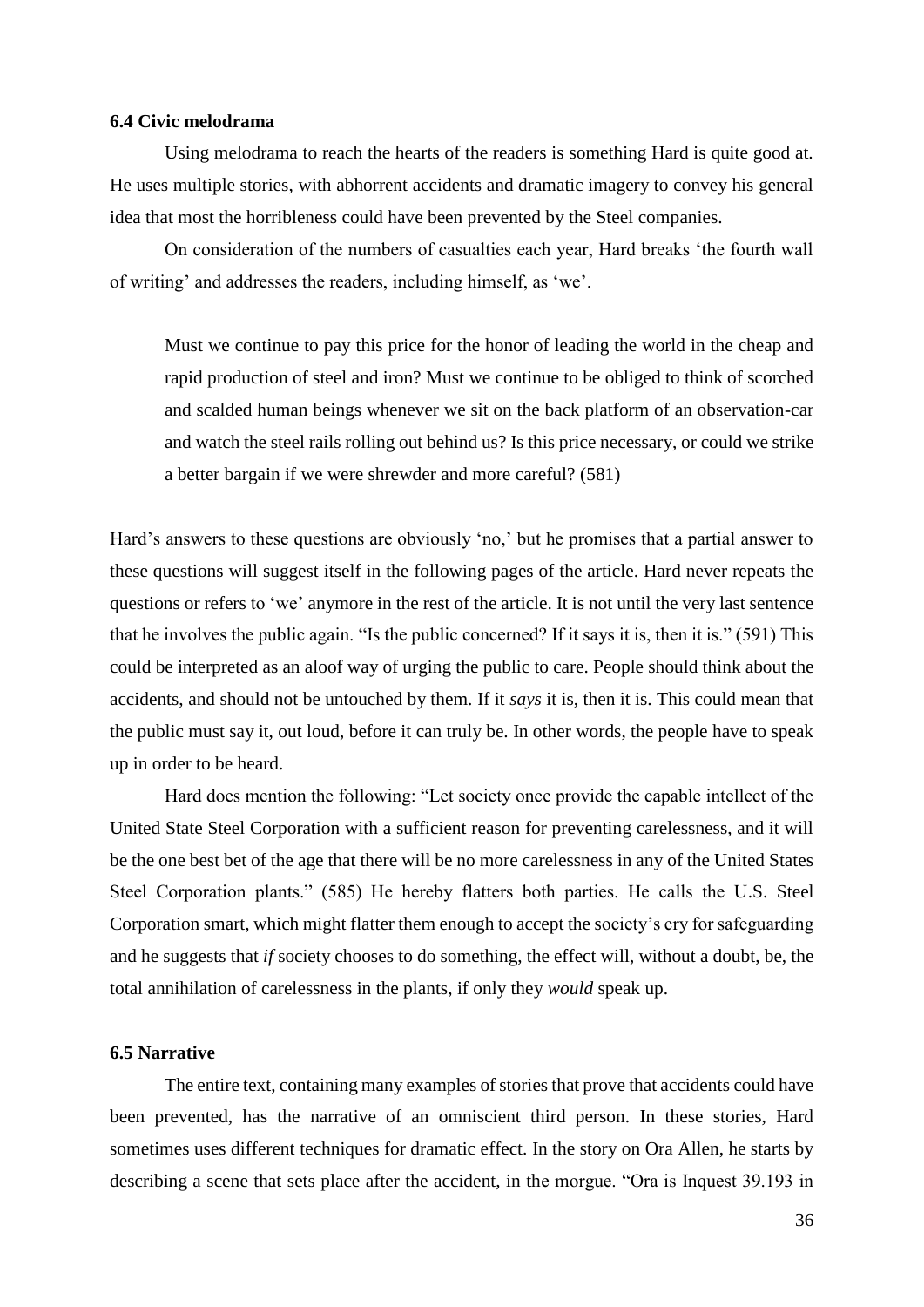the Coroner's Office in the Criminal Court Building downtown." (584) This is an interesting way of saying that Ora was just another number, just another inquiry, one of many. "On the fifteenth he was a corpse in the company's private hospital. On the seventeenth his remains were viewed by six good and lawful men at Griesel & Son's undertaking shop at 8,946 Commercial Avenue." (584) Hard then continues to go to the scene where the first witness recalls his memories of the accident. It may seem unusual to start a story at the very end, and then turn to the beginning, but it appears to be a good writing technique to catch the reader's attention. Newton Allen's perception of the accident is then described by the author. A very dramatic turn of events leads to a shocking discovery, well-written by Hard.

"He saw a man on his face. He heard him screaming. He saw that he was being roasted by the slag that had poured out of the pot. He ran up to him and turned him over. "At that time," said Newton Allen, in his testimony before the jury, "I did not know it was my brother. […] I asked him if he was burned bad. He said, 'No, not to be afraid – he was not burned as bad as I thought.'" Three days later Ora Allen died in the hospital of the Illinois Street Company." (584)

The way in which Hard reveals that the person who was involved in the accident was actually the victim's brother, was unexpected. Where Ora says he is not burned as badly, but still dies after three days in the hospital, creates a strong juxtaposition, making the impact of Ora's death much more dramatic.

There is another interesting writing technique that Hard uses in this story. Ora's death was caused because a hook on a slag-pot slipped.

"But why did the hook on that slag-pot slip?"

*Because it was attached merely to the rim of the pot, and not to the lugs. That pot had no lugs. It ought to have them. Lugs are pieces of metal that project from the rim of the pot, like ears. They are put there for the express purpose of providing a proper and secure hold for the hooks. But they had been broken off in some previous accident and they had not been replaced. On the twelfth of last December the ladleman had been obliged to use the mere rim, or flange, of the pot, and with that precarious attachment the pot had been hoisted and carried.*

"Is it dangerous to carry a pot by its flange?" asked the deputy coroner. "It is," said Newton Allen. (585)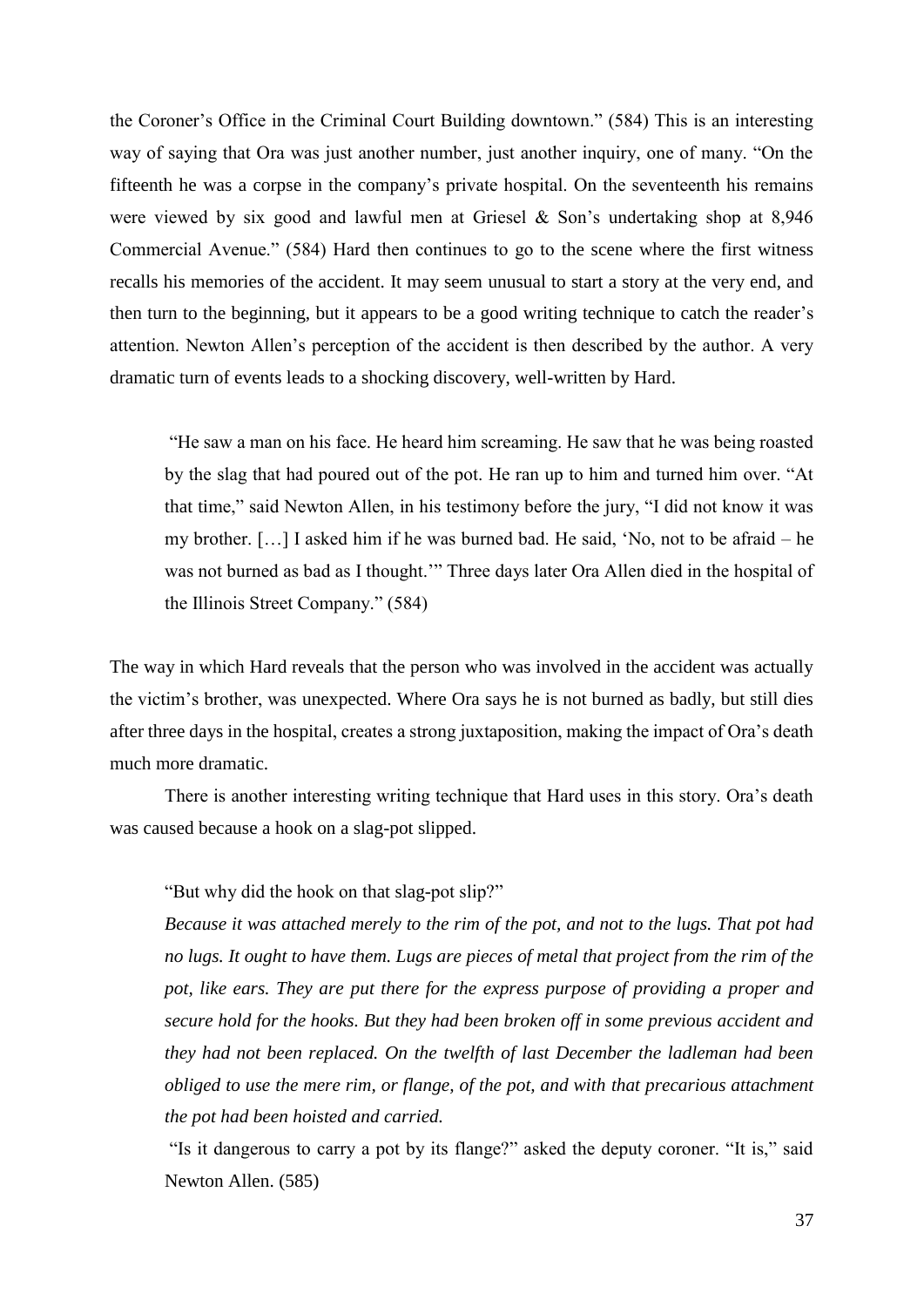Hard answers the question in italics. Creating kind of a shift in the narrative, as if it was purely the third person's omniscience. Where the author's voice is appearing is marked with italics. The tone is quite accusing. Hard uses this technique in several places in his article, including both small and large parts of the story.

#### **6.6 Naturalism**

Pizer's first tension, between the subject matter of the text and the concept of man that emerges from this subject matter, could be applied to this text. However, this text has two prominent stories, written from the perspective of an omniscient third person. The two protagonists are both lower working class, working in the steel factory every day. Because of all the accidents that happen in the factory, the pessimistic future of injury and perhaps even death is a probable outcome. Pessimistic determinism is very apparent in this text. The discomforting truths of the world, or in this case, the steel industry is portrayed through the stories that Hard tells. However, these protagonists stay trapped in this unheroic world, which means that one of the elements of the first tension is not present in this text, as characters involved in heroic or adventurous qualities in the commonplace world do not appear in this text.

Pizer's second tension involves the theme of naturalistic literature. Hard struggles for the importance of the individual. Four people dying in a year is too many if it could have been prevented. The protagonists are controlled by chance. The probability that they get injured as well is very probable, which means that one of the elements of the second tension conforms with the text. The second element is more difficult to answer as the author fights for individual rights, yet the protagonists are defeated without much hope for a better outcome. However, Hard does note the changes that have occurred. He does praise the steel companies for the change they are willing to enforce. "This argument is based only on considerations of humanity." (590) Hard mentions here that he has no ill will against the steel companies, but that he is only fighting for humanity, for the value of human life.

### **Conclusion**

Hard's *Making Steel and Killing Men* was one of the muckraking texts that attributed to the change in safety for workers in the plants. From a safety campaign rose a council and legislation on a nation-wide level. When considering the elements of Tichi, Hard is honest about his facts and truthfulness of the article, he addresses the public directly in order to spark their initiative in the battle against carelessness of the plants, and he uses different writing techniques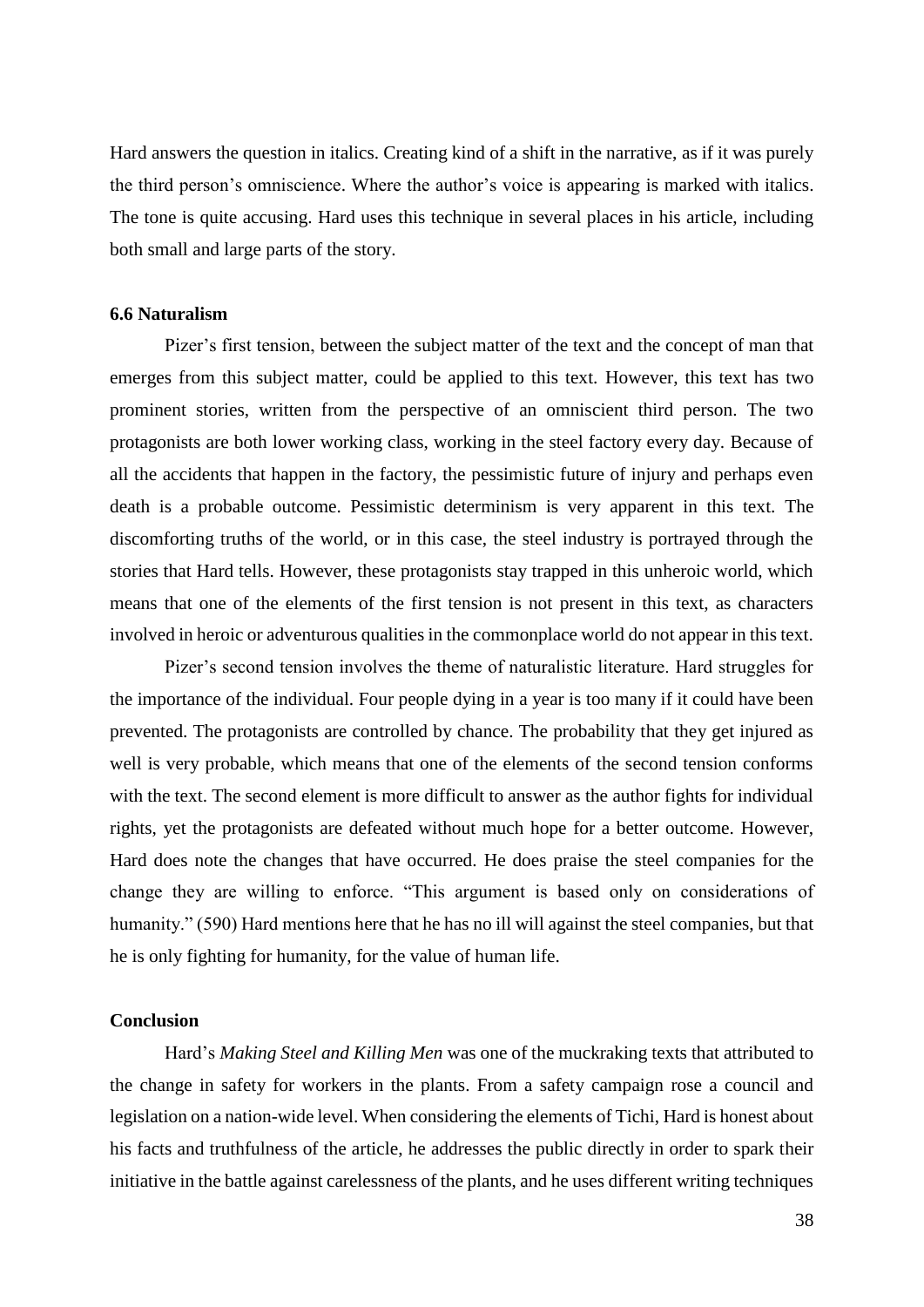for dramatic impact, which creates a very interesting narrative. When considering Pizer's elements, one could consider some influence from the naturalist movement, however, not all elements are present in Hard's text. For some elements it is difficult to say for certain if an element is present, because of the different stories and the perspective of the writer. Hard wrote the text with the only aim to change the steel industry so that individuals, employed by the industry, could work safely. The characters in the stories all have sad endings, or all witnessed terrible accidents in which co-workers were severely injured or killed.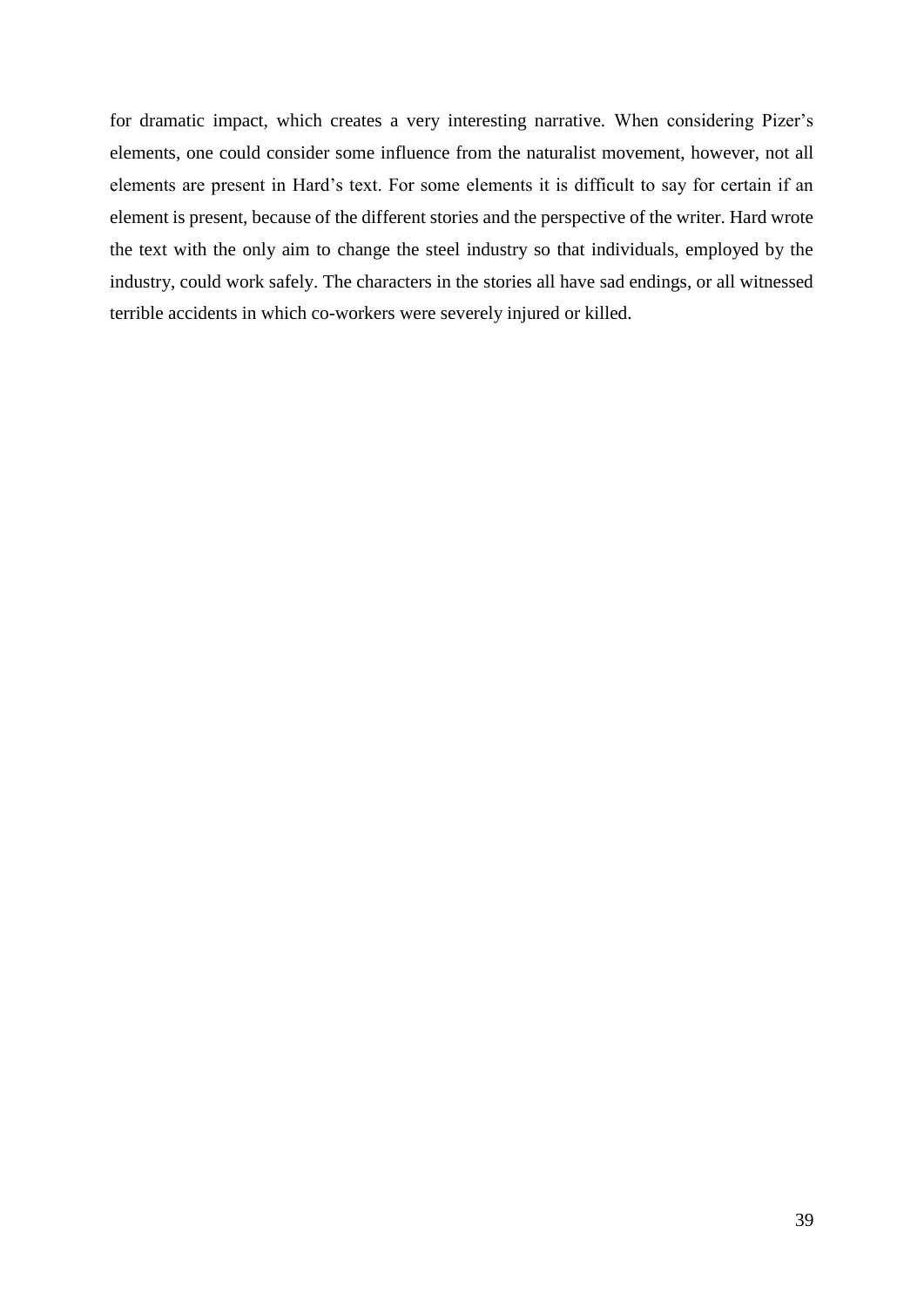# **Conclusion**

Summarizing this research, it has demonstrated how muckraking media became as popular as it did. Theodore Roosevelt compared the investigative journalists to the Man with the Muck-rake, who was always busy raking dirt to the surface. The term 'muckraker' stuck, without the negative connotation that Roosevelt had given it. Because of urbanization, nationwide circulation of newspapers and magazines became a possible reality. Muckraking media became extremely popular. However, the filler-stories, that newspapers needed in order to maintain the balance between advertisements and stories, were not always of the best quality, which led to a clear distinction of filler stories, and 'real' muckraking media. However, a large percentage of these 'real' stories were written by a small group of muckrakers, who in all probability shared commonalities, like facts, civic melodrama, and narrative.

Due to industrialization and urbanization, Chicago faced issues on several matters. The issues created the need for labor, social, and racial reform. People of Chicago were no longer content with the way things were and started to act on it. The Haymarket bombing and the Pullman strike are examples of labor reform activism. Hull House is an example for social reform activism, as well as the attempts to reform by mayor Harrison II. The Race Riot was an example of racial reform, as well as Oscar DePriest, who became the city's first black city councilman.

The positive muckraking in *Chicago: Half Free and Fighting On* was an inspiration to the people of Chicago as well as to other muckrakers. Steffens flatters the people of Chicago, and tells them that they could achieve anything. Because Steffens' text is an exposé on reform instead of corruption, the elements of Tichi are not completely applicable. Steffens uses quotation marks for events that he attended, to support the fact that he was there and that his article is truthful. Steffens urges Chicagoans to reform even more, by using flattery, and by providing them with hopeful words for the future. Steffens uses the narrative voice to make it seem as though he is part of the conversations he describes. He uses paradox and contrast to grasp the readers' attention. From a naturalist perspective, this text is not in accordance with all naturalistic elements. The text lacks an environment that could be seen as commonplace. The tension between the subject matter, the corrupt political system and the people, the reformers of Chicago, is noticeable throughout the text, but the elements are missing. Steffens does use the naturalistic characteristic of pessimistic determinism. When looking at the progress so far, and the setbacks that the people have experienced, a naturalistic perspective creates a large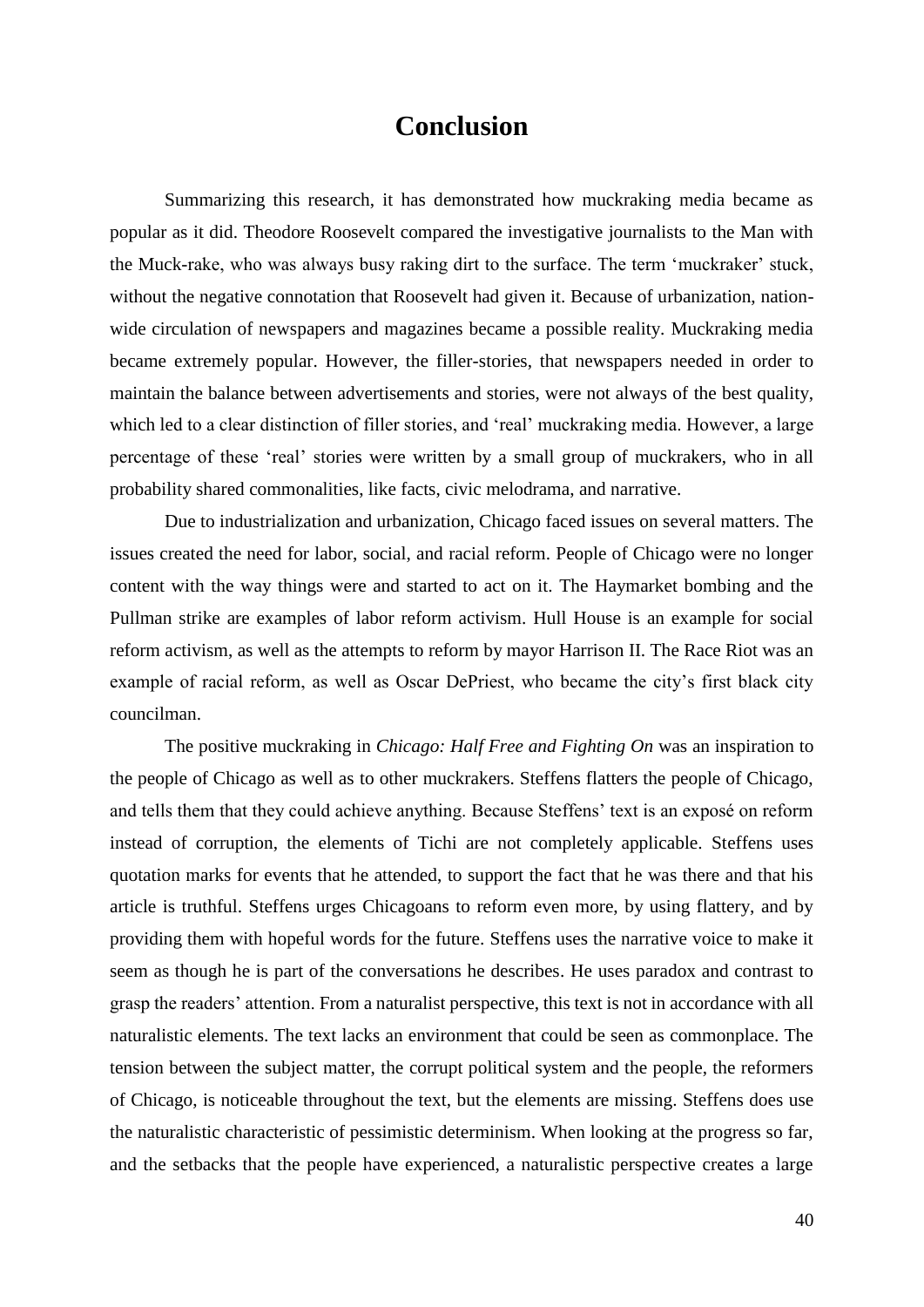contrast between the analysis with Tichi's elements and the analysis with Pizer's elements. The people of Chicago have to struggle to move forward, when some people always put themselves before the greater good. A perspective through Pizer's elements shows that the future will bring slow change, whereas a perspective through Tichi's elements shows a brighter future, where Chicagoans can do all that is possible, if only they go out and do it.

Considering its effect, *The Jungle* was probably the most influential novel in the Progressive Era, as it had a direct effect on the laws of the United States. Sinclair had sent a copy of his book to Roosevelt, which sent investigators to look into the matter. When the report was released, the new laws, The Meat Inspection Act and the Pure Drug and Food Act, were signed into law by Roosevelt shortly after. The novel is a story of fiction, which makes the element of facts quite interesting, as, from the novel itself, authenticity cannot be proven. Sinclair's reaction to the credibility of the novel was his article, published in *The Independent*, explaining the novel's truthfulness. Upton uses a lot of imagery, which compliments the shocking, dramatic events, as well as the credibility of the scenery. He barely euphemizes anything, and perhaps even slightly exaggerates emotion. His narrative is therefore quite shockingly, disgustingly, well-written. *The Jungle* could be considered to be a naturalistic novel, as all elements of Pizer can be applied to the novel. The naturalistic perspective is probably successful on this novel because this exposé is fiction. Sinclair imagined the family, and was not restricted to real-life stories and events, something that was restricted for Hard and Steffens. Sinclair might have been inspired by naturalist writing, considering that all elements can be applied to his novel. Jurgis is lower class, working to support his family, struggling to support his family by events that were deterministic of nature. Jurgis only saw the meaning in life again when he was introduced to socialism. Sinclair, either willingly or unknowingly, used all characteristics of the naturalistic movement. Of the three texts, *The Jungle* can be seen as most successful, due to the applicability of most of Tichi's elements and all of Pizer's elements, and the social and political changes this book has brought forth .

William Hard's *Making Steel and Killing Men* was one of the muckraking articles on the Steel industry that had turned the unsafe plants into safeguarded plants. The media attention for the steel industry, sparked the safety campaign, followed by committees and councils that made sure factories stayed safe, or even improved more. Considering the element of facts, Hard has an interesting way of dealing with the truthfulness of his article. He creates believability through reason and through comparison with other country's statistics, as there were none of Chicago. Furthermore, Hard is very precise with the details of his stories, as he includes time and date for some of the stories. To urge the readers to action, he addresses the readers as a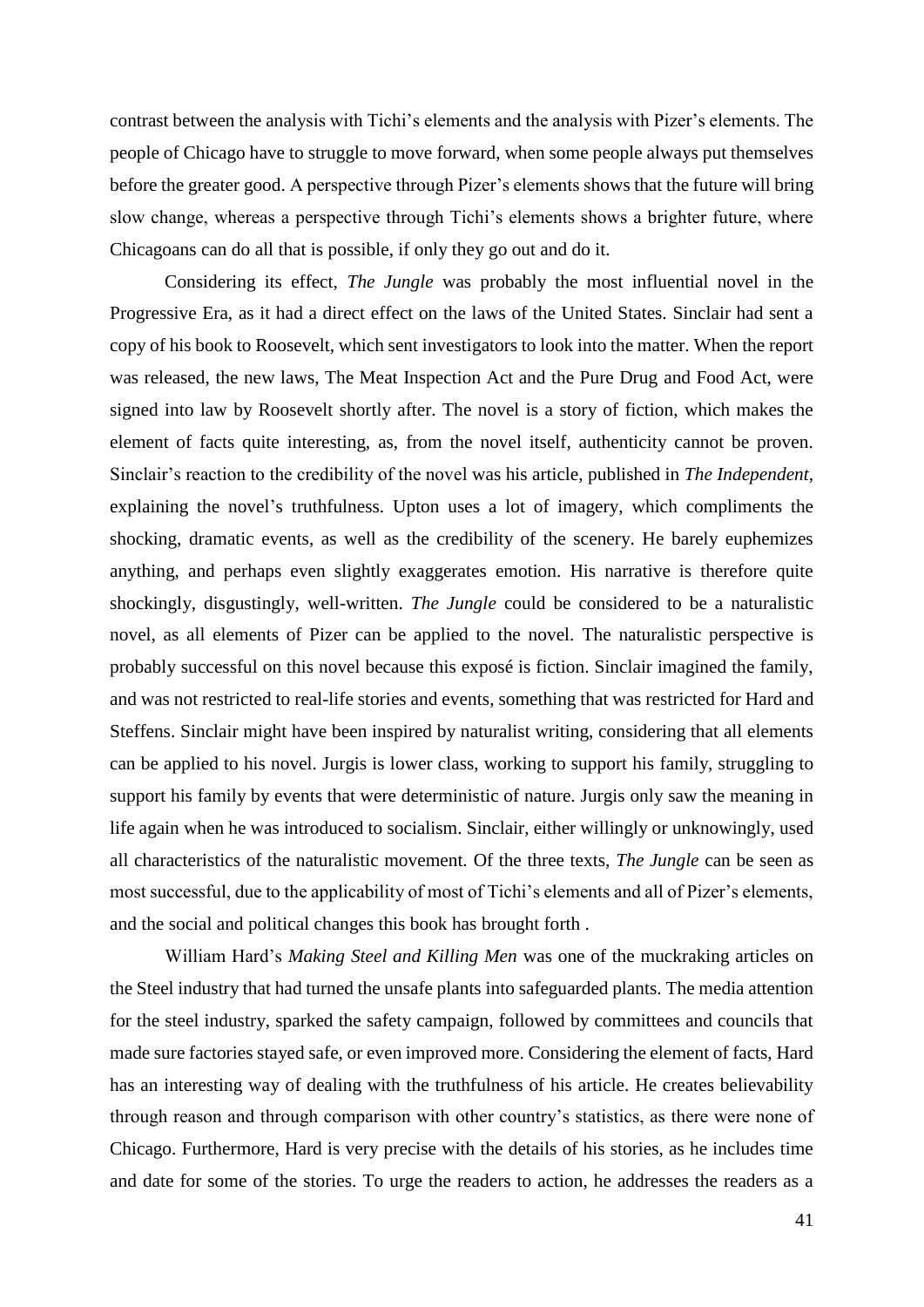collective through the use of the word 'we.' Additionally, his last sentence could be interpreted as a call for action. Hard's narrative contains a number of different writing techniques, which truly compliment his dramatic narrative. From a naturalistic perspective, Hard's text may have been partially influenced by naturalism. However, it is difficult to separate the author from the stories' protagonists when analyzing Pizer's elements. The author is optimistic about the future changes in the Steel Industry, but the protagonists' future does not seem any more bright. Misfortune has already taken their brighter futures away. Depending on how you look at this text, the naturalistic elements can either be applied very well, or not completely. However, concerning Pizer's second tension, Hard struggles for the importance of the individual, and fights for humanitarian causes, which complies with the elements of naturalism of the second tension.

Concluding, this research strengthens the idea that the muckraking texts, *Chicago: Half-Free and Fighting On*, *The Jungle,* and *Making Steel and Killing Men*, attributed to the social and political reform in Chicago in the Progressive Era. The case studies support this by demonstrating how shared elements of the texts, including facts, civic melodrama, and narrative, as well as the naturalistic elements, have influenced social and political reform.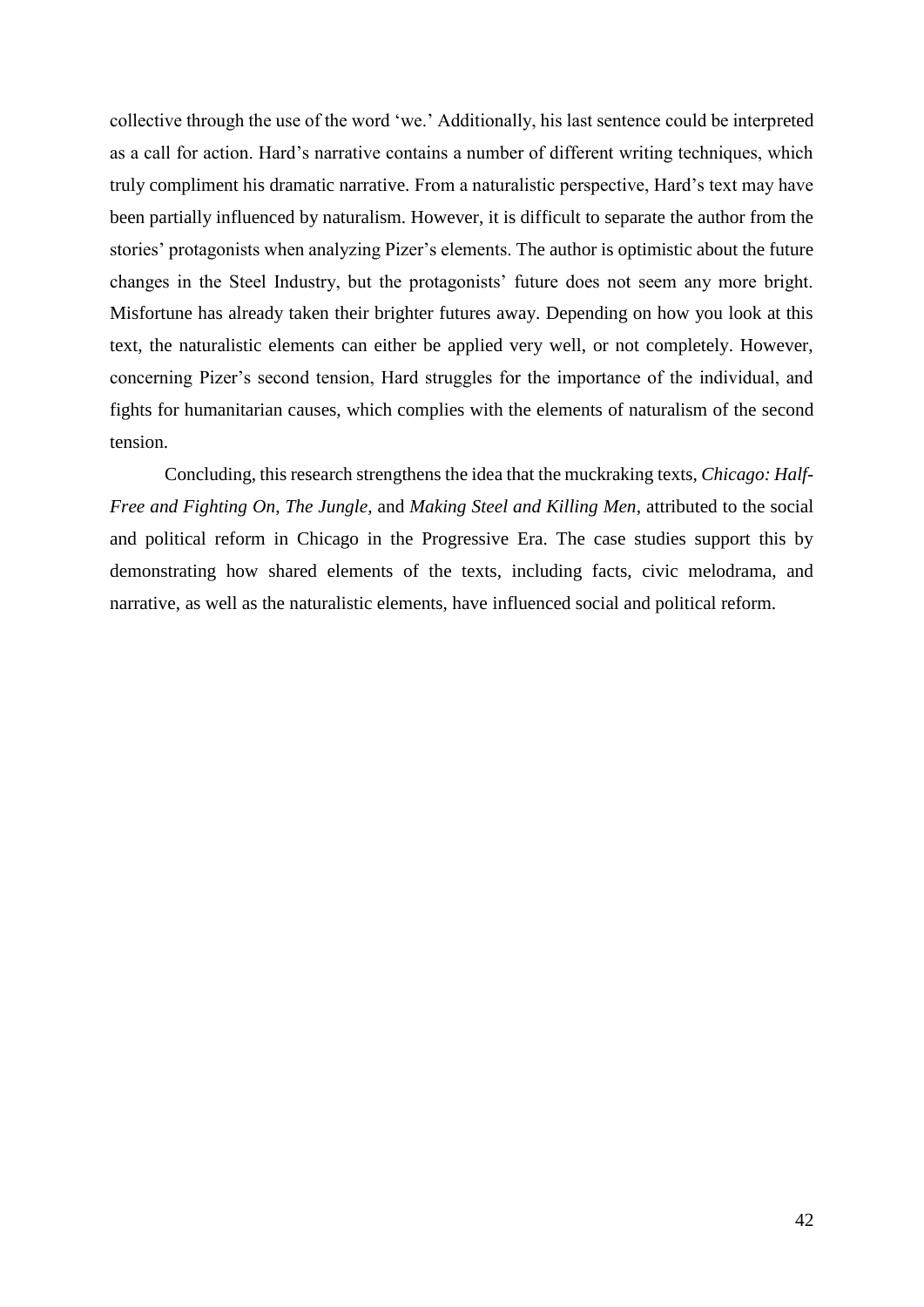# **Works Cited**

- Buenker, John D., John C. Burnham, and Robert M. Crunden. *Progressivism.* Cambridge, MA: Schenkman Pub., 1976. Print.
- Chalmers, David Mark. *The Social and Political Ideas of the Muckrakers.* New York: Citadel, 1964. Print.
- "Chicago, 1900-1914." *The University of Chicago Library.* The University of Chicago Library, n.d. Web. 15 June 2016.
- "Chicago Race Riot of 1919." *Encyclopedia Britannica Online*. Encyclopedia Britannica, 16 Oct. 2015. Web. 14 June 2016.
- Filler, Louis. *The Muckrakers*. University Park: Pennsylvania State UP, 1976. Print.
- Fitch**,** John. **"**The Human Side of Large Outputs," *The Survey*. Nov. 4, 1911: 1142-1153
- Hard, William. "Making Steel and Killing Men." *Everybody's Magazine* 27.5 (1907): 579- 591. Print
- Hofstadter, Richard. *The Age of Reform*. New York: Random House, 1955. Print.
- Kantor, A. F. "Upton Sinclair and the Pure Food and Drugs Act of 1906. "I Aimed at the Public's Heart and by Accident I Hit It in the Stomach"." *Am J Public Health American Journal of Public Health* 66.12 (1976): 1202-205. Web.
- Kaplan, Justin. *Lincoln Steffens: Portrait of a Great American Journalist*. New York: Simon & Schuster, 2013. Print.
- "Lincoln Steffens." *Encyclopedia Britannica Online*. Encyclopedia Britannica, n.d. Web. 13 June 2016.
- Lum, Dyer D. Preface. *A Concise History of the Great Trial of the Chicago Anarchists in 1886*. Chicago: Socialist Pub. Society, 1886. N. pag. Print.
- MacLaury, Judson. "The Job Safety Law of 1970: Its Passage Was Perilous." *U.S. Department of Labor*. U.S. Department of Labor, n.d. Web. 15 June 2016.
- Mason, Jeffrey D. *Melodrama and the Myth of America*. Bloomington: Indiana UP, 1993. Print.
- Mohun, Arwen. *Risk: Negotiating Safety in American Society*. Baltimore: Johns Hopkins UP, 2013. Print.
- "Naturalism." *Encyclopedia Britannica Online*. Encyclopedia Britannica, n.d. Web. 15 Aug. 2016.